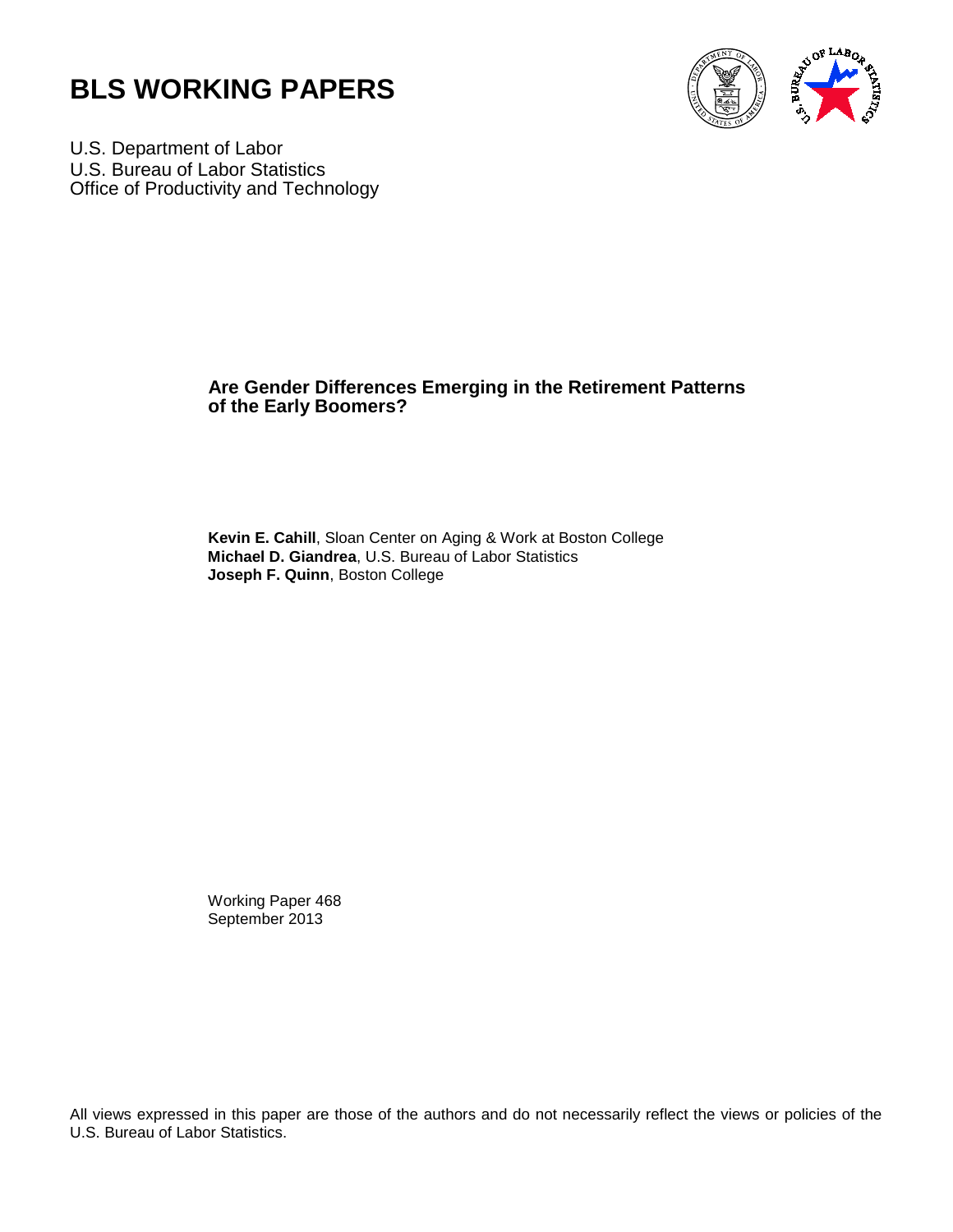# Are Gender Differences Emerging in the Retirement Patterns of the Early Boomers?

Kevin E. Cahill, Ph.D. (corresponding author) Sloan Center on Aging & Work at Boston College 140 Commonwealth Avenue Chestnut Hill, MA 02467 Email: cahillkc@bc.edu Phone: (857) 222-4101

> Michael D. Giandrea, Ph.D. U.S. Bureau of Labor Statistics Office of Productivity and Technology Postal Square Building, Room 2180 2 Massachusetts Ave., NE Washington, DC 20212-0001 Email: [giandrea.michael@bls.gov](mailto:giandrea.michael@bls.gov) Phone: (202) 691-5628

Joseph F. Quinn, Ph.D. Department of Economics Boston College Chestnut Hill, MA 02467-3859 Email: [joseph.quinn@bc.edu](mailto:joseph.quinn@bc.edu) Phone: (617) 552-2022

August 20, 2013

All views expressed in this paper are those of the authors and do not necessarily reflect the views or policies of the U.S. Bureau of Labor Statistics. The Alfred P. Sloan Foundation supported this research through a grant to the Sloan Center on Aging and Work at Boston College.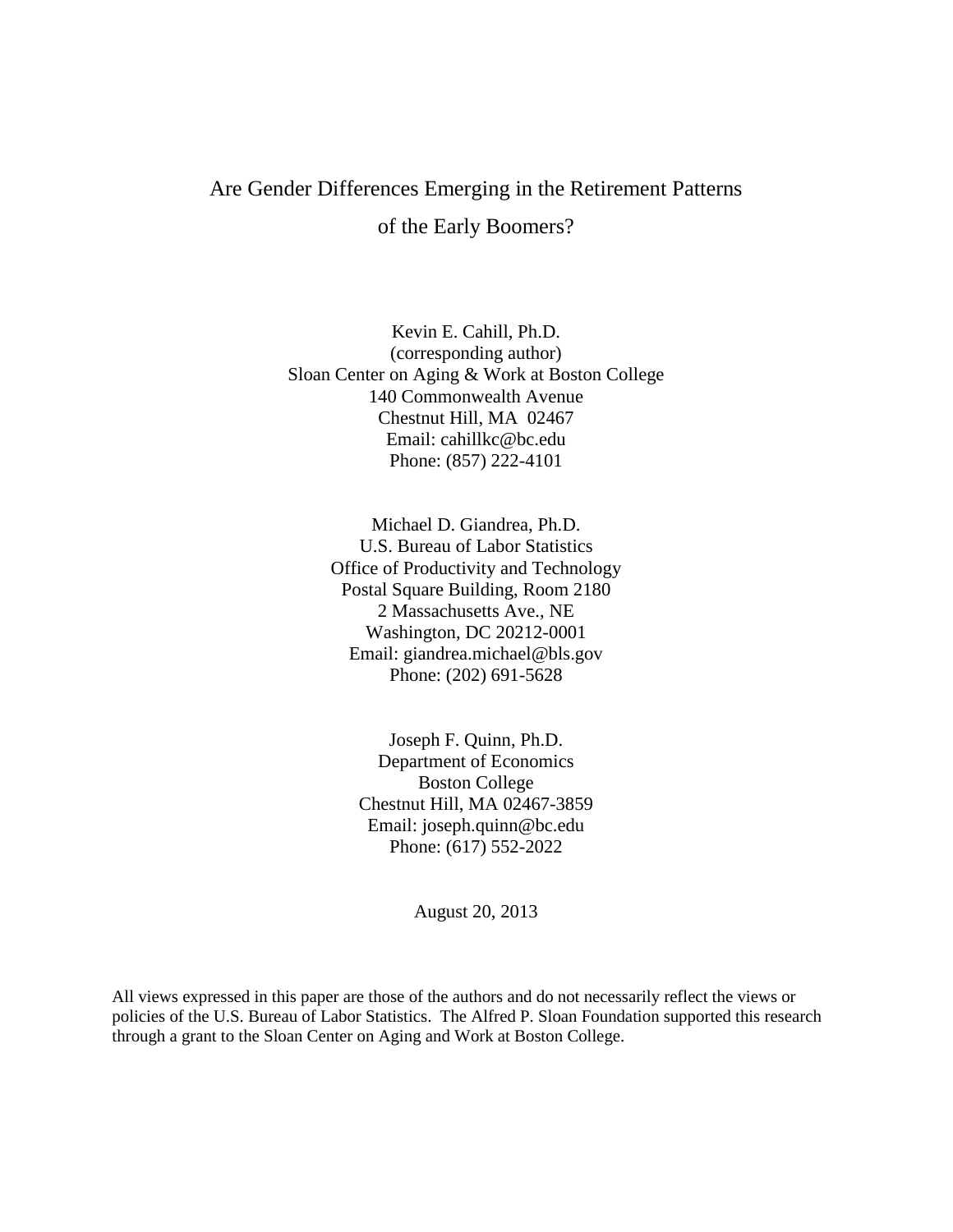# Are Gender Differences Emerging in the Retirement Patterns

of the Early Boomers?

### **Abstract**

Controlling for career employment later in life, the retirement patterns of men and women in America have resembled one another for much of the past two decades. Is this relationship coming to an end? Recent research suggests that the retirement patterns of the Early Boomers – those born between 1948 and 1953 – have diverged from those of earlier cohorts. Gender differences appear to be emerging as well in the way that career men and women exit the labor force, after nearly two decades of similarities. This paper explores these gender differences in detail to help determine whether we are witnessing a break in trend or merely a short-term occurrence. We use data on three cohorts of older Americans from the nationally-representative, longitudinal Health and Retirement Study (HRS) that began in 1992. We explore by gender the types of job transitions that occur later in life and explore, in particular, the role of four potentially relevant determinants: the presence of dependent children; a parent in need of caregiving assistance; occupational status on the career job; and self-employment status. We find that, among career men and women, child and parental caregiving are not significant drivers of the retirement transitions of the Early Boomers, all else equal. Gender differences that may exist with respect to these characteristics are therefore unlikely to lead to persistent gender differences in retirement patterns. In contrast, self employment continues to be a statistically significant determinant of bridge job transitions and phased retirement. This finding, combined with the fact that men are much more likely than women to be self employed later in life, could lead to some differences by gender going forward, though the impact is likely to be limited given that the large majority of older workers are in wage-and-salary employment. Older Americans – both men and women – are responding to their economic environment by working later in life and exiting the labor force gradually. While some determinants of these decisions likely impact men and women differently, gender differences with respect to the retirement patterns of the Early Boomers appear to be the result of broader macroeconomic forces. The evidence to date suggests that gender differences may dissipate as the recovery ensues.

Key words: Economics of Aging, Partial Retirement, Gradual Retirement JEL No.: J26, J14, J32, H55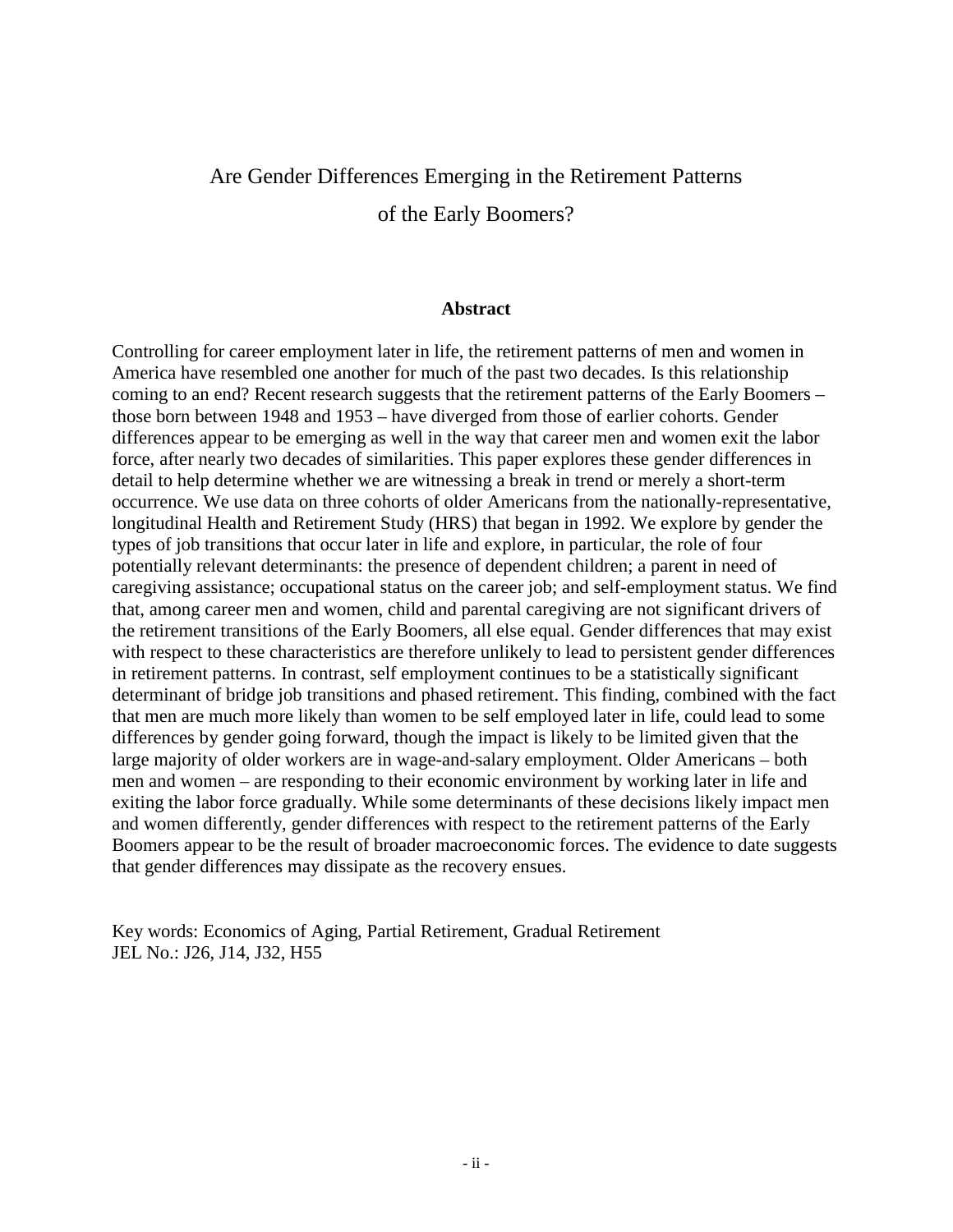## **I. Introduction**

Controlling for career employment later in life, the retirement patterns of men and women in America have resembled one another for much of the past two decades. Is this relationship coming to an end? Older American men and women on the cusp of retirement today face very different economic circumstances than their predecessors did. The retirement income landscape has solidified its "do-it-yourself" approach, with defined-contribution pension plans dominating in the private sector and savings rates returning to near-historic lows. The macroeconomic picture has changed as well. After several decades of, by and large, strong growth and low unemployment, today's older Americans, like all Americans, have endured the "Great Recession" and a historic lackluster recovery that continues to this day.

Recent research suggests that macroeconomic changes appear to have impacted the retirement patterns of the Early Boomers, those aged 57 to 62 in 2010. One way retirement patterns – including phased retirement, bridge job transitions, and reentry – have been impacted is that gender differences appear to be emerging, after nearly two decades of similarities in the way that career men and women exit the labor force. This paper explores these gender differences in detail to help determine whether we are witnessing a break in trend or merely a blip in the data.

To address this topic we use data on three cohorts of older Americans from the nationallyrepresentative, longitudinal Health and Retirement Study (HRS) that began in 1992. The HRS is ideal for this analysis because it contains detailed information about work histories, as well as demographic and economic characteristics and changes in job status over time. The initial cohort of 12,652 HRS respondents, known as the HRS Core, was aged 51 to 61 at the time of the first interview in 1992 (i.e., born from 1931 to 1941) and has been interviewed every other year since

- 1 -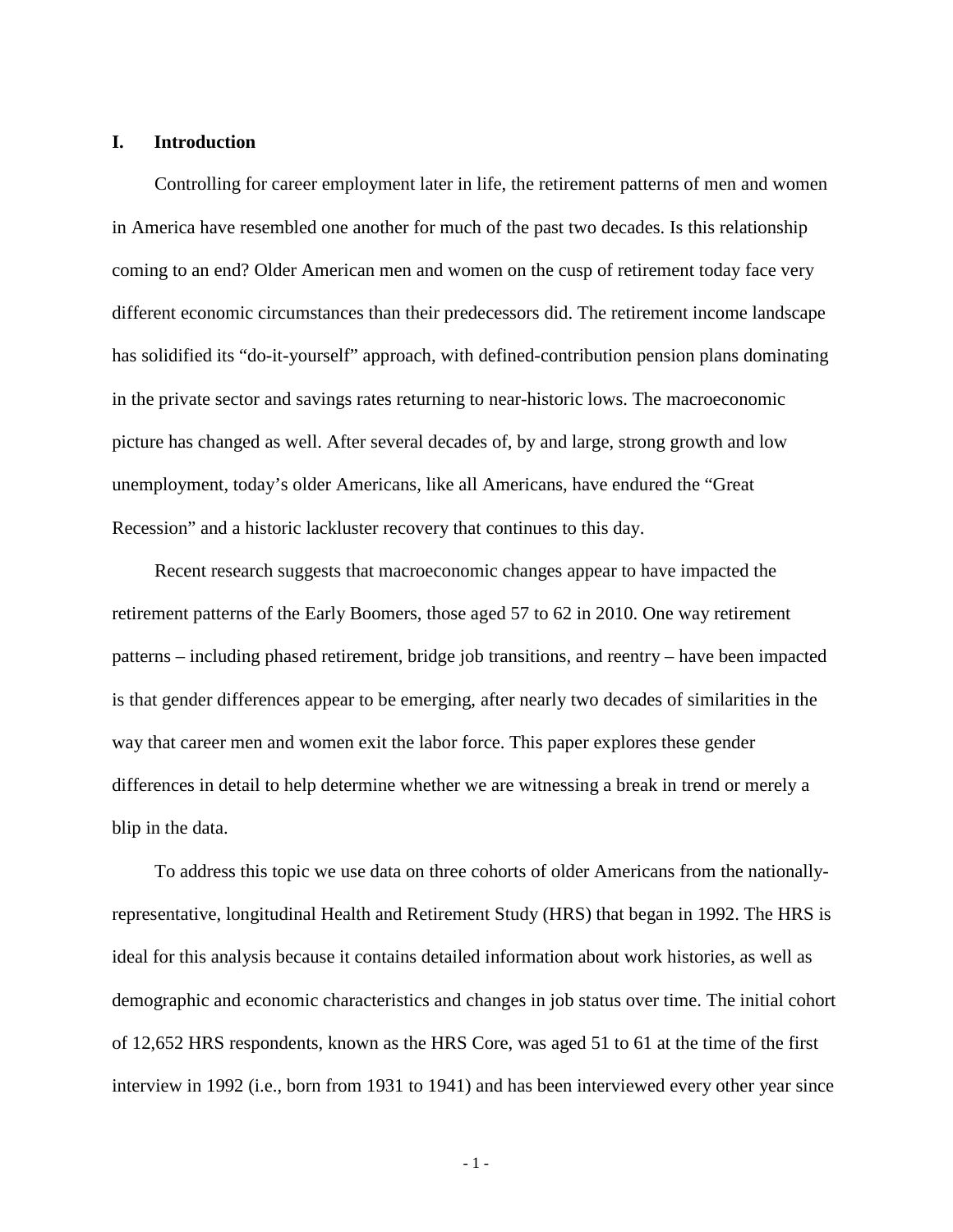1992, barring death or another reason for non-response. Additional cohorts have since been added to the HRS, including the War Babies (born from 1942 to 1947), the Early Boomers (born from 1948 to 1953), and the Mid Boomers (born from 1954 to 1959). Each of these HRS cohorts has been interviewed biennially since being introduced to the survey.

We explore by gender the types of job transitions that occur later in life and explore, in particular, the role of four potentially relevant determinants: the presence of dependent children; a parent in need of caregiving assistance; occupational status on the career job; and self employment status. These factors were identified as potential drivers of gender differences going forward. We find that dependent children and parental caregiving are not significant determinants of the retirement transitions of the Early Boomers, or the prior cohorts. Therefore, gender differences that may exist with respect to these characteristics are unlikely to lead to persistent gender differences in retirement patterns going forward. Occupational status was also not a significant factor among the Early Boomers, once other known determinants of retirement were taken into account.

In contrast, self employment continues to be a statistically significant determinant of bridge job transitions and phased retirement. This finding, combined with the fact that men are much more likely than women to be self employed later in life, could lead to some differences by gender going forward, though the impact is likely to be limited given that the large majority of older workers are in wage-and-salary employment.

Older Americans – both men and women – are responding to their economic environment by working later in life and exiting the labor force gradually. While some determinants of these decisions likely impact men and women differently, gender differences in the retirement paths of

- 2 -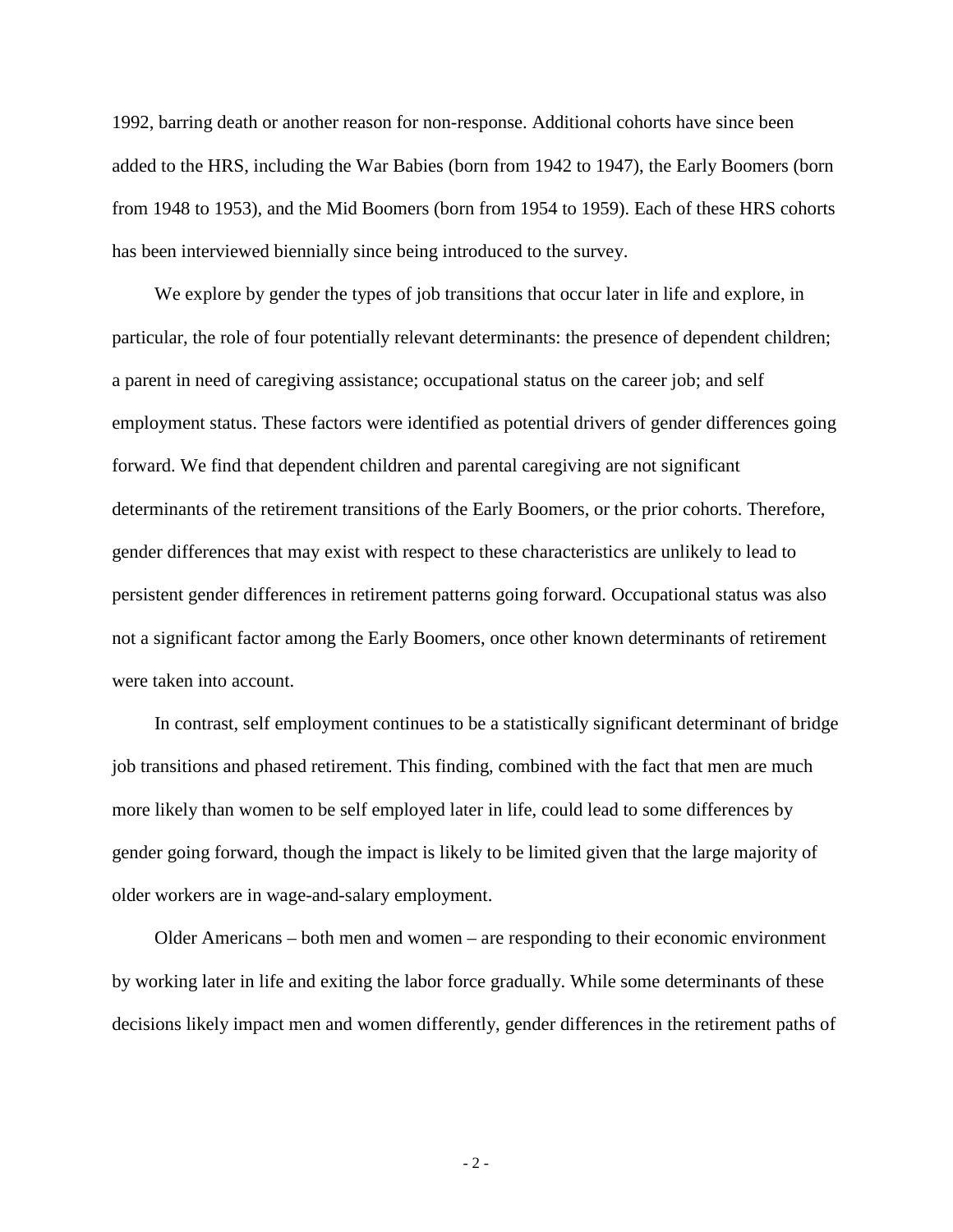the Early Boomers appear to be the result of broader macroeconomic forces. The evidence to date suggests that gender differences may dissipate as the recovery ensues.

This paper is structured as follows. The next section briefly discusses the literature on retirement transitions, including bridge job employment, phased retirement and re-entry, and summarizes several studies that have examined gender differences. Section III describes in more detail the HRS and its cohorts, and the methodology used in our analysis. Section IV contains our results and Section V puts our main findings into context, and presents some topics for further research.

### **II. Background**

At first, the labor force participation trends of older American men and women look quite different. For older women, labor force participation rates held steady between the mid-1960s and the mid-1980s; since the mid-1980s, however, older women experienced a break from trend with large increases in labor force participation (Quinn, 1999; Quinn, 2010) (Figure 1). Among older American men, labor force participation rates declined precipitously for nearly a century, before coming to a halt in the mid-1980s and even reversing in recent years (Burtless & Quinn, 2002; Cahill, Giandrea & Quinn, 2012a; Costa, 1998; Purcell, 2009; Quinn, Cahill & Giandrea, 2011; Ruhm, 1990; Shultz & Wang, 2011) (Figure 2).

A closer look reveals that older American women and men experienced a similar break in trend in the mid-1980s as the trend toward earlier and earlier retirements came to end and, more recently, reversed. The experience among women prior to the mid-1980s – where labor force participation rates were flat – is the product of earlier retirements among women being largely offset by increases in labor force participation generally among married women. Once the earlier retirement trend stopped, older women's participation rates began to rise dramatically, and

- 3 -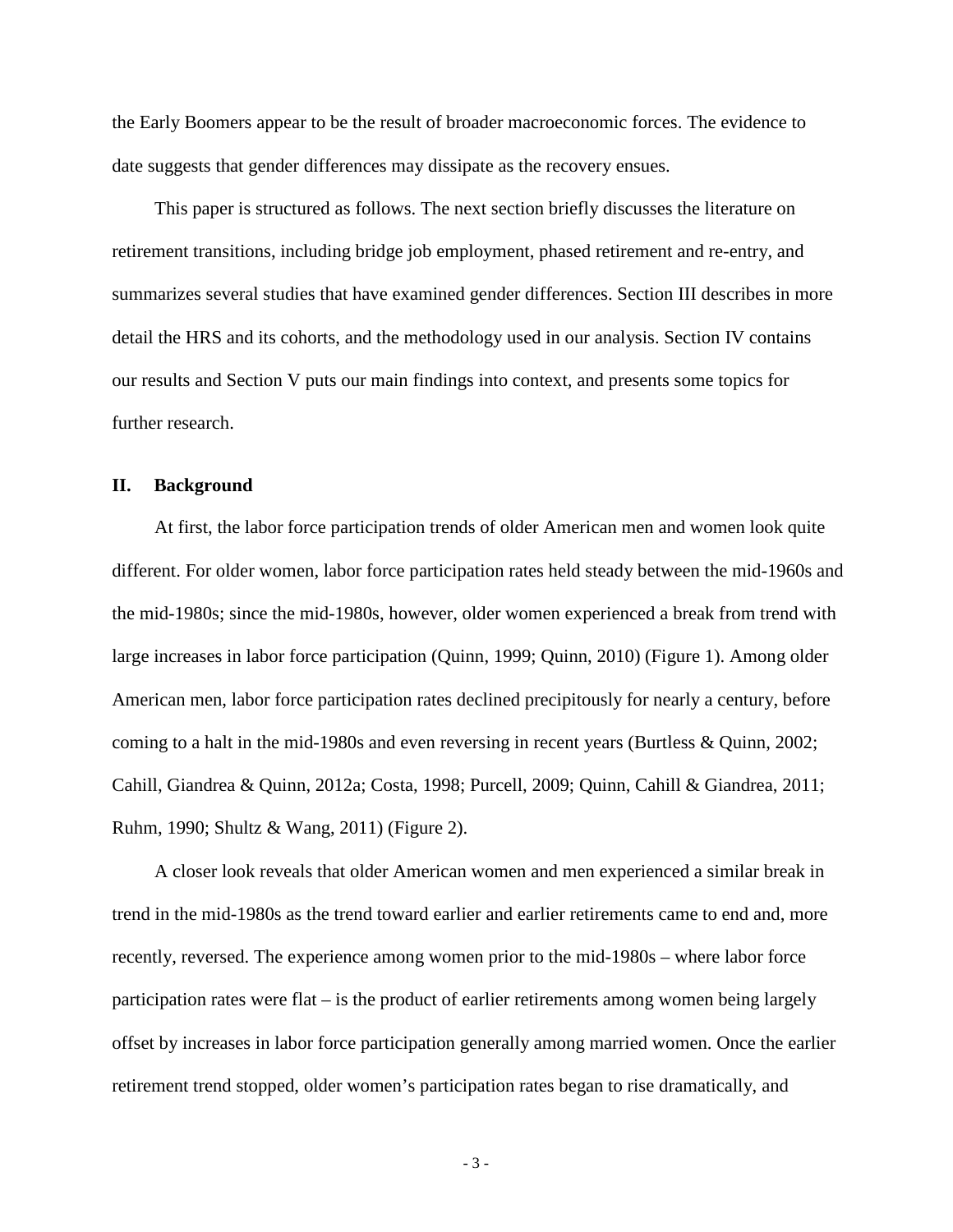continue to do so. Among men, the trend toward earlier and earlier retirement prior to the mid-1980s is much easier to see, as is the recent reversal in this trend. Today, many more older American men and women are working later in life than trends through the mid-1980s would have predicted.

When considering the multi-stage, gradual process of retirement from career employment – that is, controlling for having a career job – the labor market experiences of older American women and men also appear similar. Using data from the first six waves of the HRS, Cahill, Giandrea, and Quinn (2006) found that approximately 60 percent of career men and women took on a bridge job following career employment. A follow-up study by the same authors, which included the HRS War Babies, found a similar result (Giandrea, Cahill, & Quinn, 2009). Moreover, many of the determinants of these retirement decisions were similar among men and women, including age, health status, pensions, and health insurance.

A recent analysis of the retirement patterns of the Early Boomers, with a focus on the impact of the macroeconomy and the Great Recession, found that the retirement patterns of the Early Boomers appear to be diverging from those of earlier cohorts (Cahill, Giandrea, Quinn, 2012b). The Early Boomers were more likely than the HRS Core and the HRS War Babies to move to a bridge job following a career job and prior to exiting the labor force completely. Early Boomers were more likely to leave their career jobs involuntarily, with layoffs being a key factor. The authors also found that the impact of the Great Recession was different for the Early Boomer men and women. For example, the prevalence of bridge job employment among the Early Boomer women was substantially higher than the prevalence of bridge job employment among the Early Boomer men.

- 4 -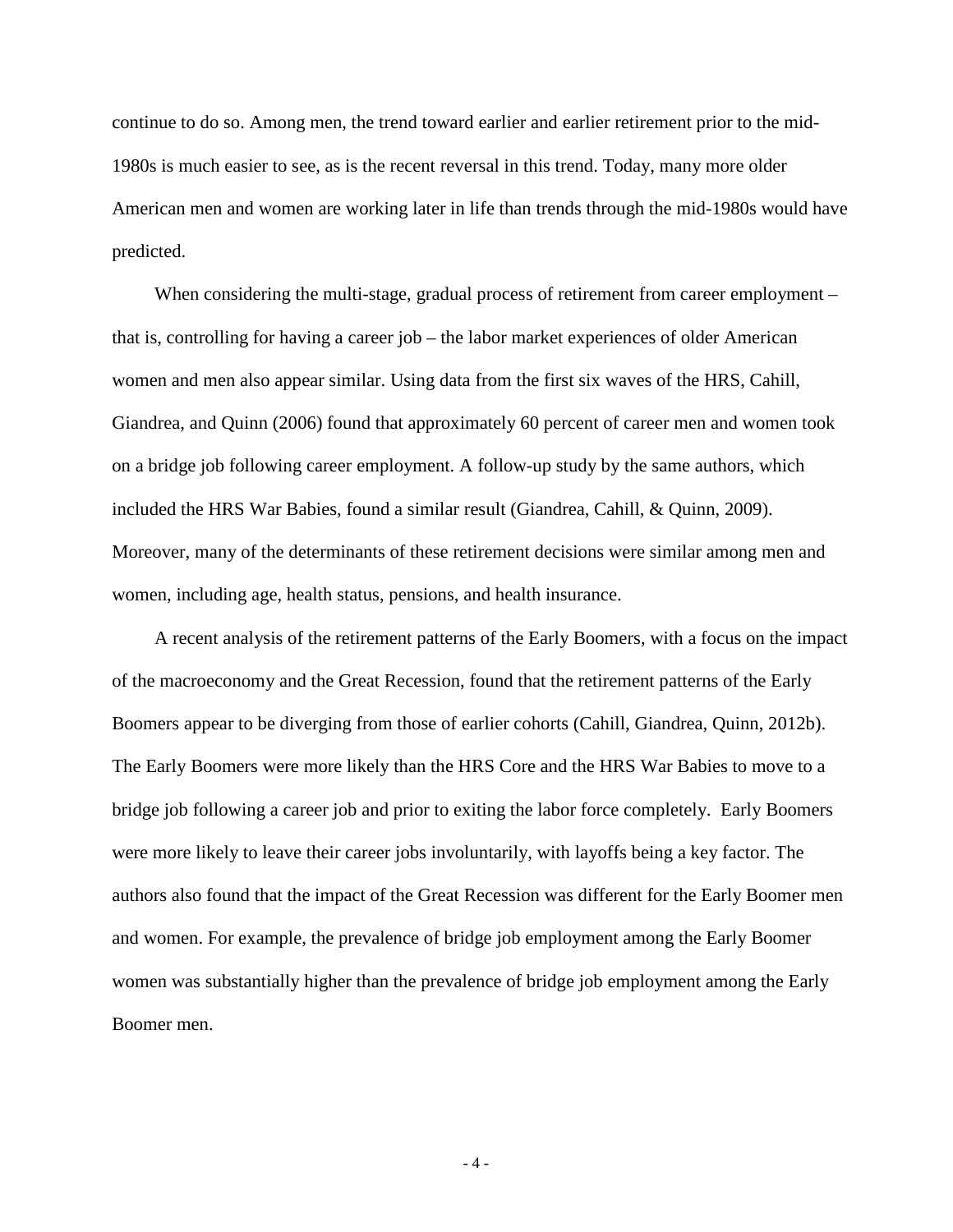Earlier studies on gender differences in the retirement patterns of older Americans identified some statistically significant differences with respect to the presence of dependents, the timing of retirement, and the number of hours worked while in the labor force, though these studies differ from the present one in that they do not control for career status. Other important studies on gender differences focus on wealth and pensions, both of which are key determinants of retirement transitions.

Talaga and Beehr (1995) examined the extent to which gender differences exist when predicting the retirement decisions of 368 employees and retirees of a manufacturing firm. They found support for the hypothesis that the presence of dependents in the household increased the probability of women to be retired and decreased the probability of men to be retired, other things equal. They also found limited support for the hypothesis that women are more likely to be retired when a spouse's health is poor, while men are less likely to be retired when a spouse's health is poor. Men and women whose spouse was not retired were both more likely to remain in the labor force.

Interestingly though, labor force intensity differed across gender depending on the labor force status of the spouse. When a woman was retired, her husband worked an average of 23 hours per week, but when a man was retired his wife worked an average of 39 hours per week. This finding supports a similar one by Gustman and Steinmeier (2000), who used data from the National Longitudinal Survey of Mature Women and found that a husband's retirement has little impact on the timing of a woman's retirement, but that a wife's retirement has a substantial impact on the timing of a man's retirement.

Honig (1998) used the Health and Retirement Study to investigate the determinants of expectations of employment beyond age 62 among white, married women whose husbands are

- 5 -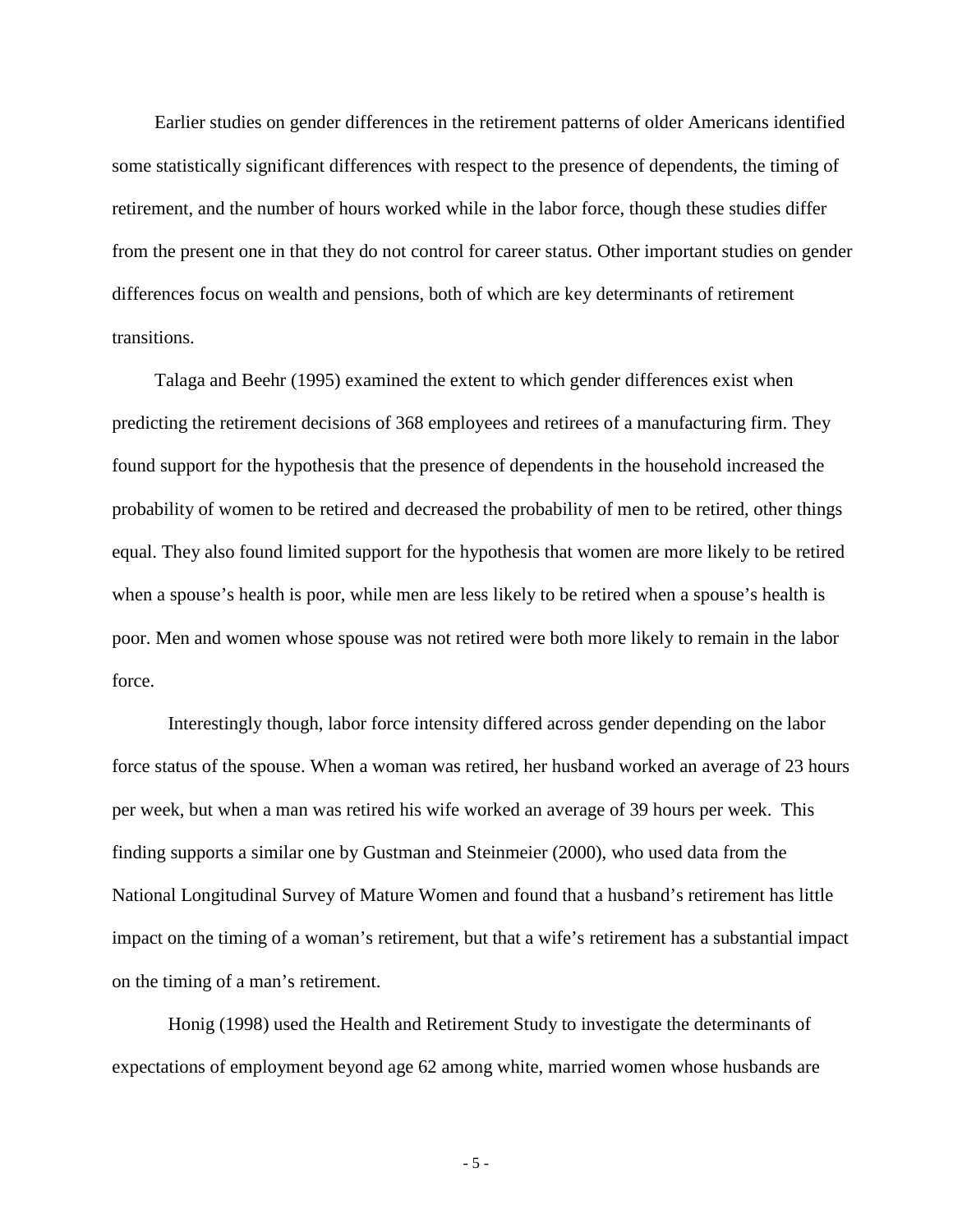employed. In the survey, women age 51 to 61 were asked to rate the likelihood on a scale of 0 to 10 of working beyond age 62. Honig interpreted this likelihood as a subjective probability of working beyond age 62. Honig wrote that women face the choice of offsetting income and substitution effects when deciding whether to continue work after age 62. She included four benefits of additional work at age 62: expected wage, the presence of employer provided health insurance, the continuation of health insurance coverage into retirement, and pension effects of continued employment beyond age 62. Honig found that women's wages and health insurance benefits have a positive impact on the likelihood of working beyond age 62. On the other hand, pension availability for the woman at age 62 and a husband who has exited the labor force both have substantial negative impacts on the likelihood of continued employment beyond age 62.

Other retirement studies that focus on gender differences have examined the role of wealth and asset allocation. For example, Sundén and Surette (1998) described the differences in the allocation of retirement assets among men and women using the Surveys of Consumer Finances from 1992 and 1995. They estimated a multinomial logit model that classified the determinants of retirement asset allocation into three categories: mostly stocks, a mix of stocks and bonds, or mostly bonds. Sundén and Surette found that the interaction of gender and marital status was related to defined-contribution portfolio allocations. Married women were less likely to have a defined-contribution pension than single men or single women. Married women were also less likely than single men to invest their pensions in mostly stocks and more likely than single men and single women to invest in mostly bonds. Sundén and Surette recommend that an analysis of the retirement savings behavior should account for both gender and marital status.

In another study, Neelakantan and Chang (2010) used the Health and Retirement Study to investigate the relationship between gender and wealth as older Americans approached retirement

- 6 -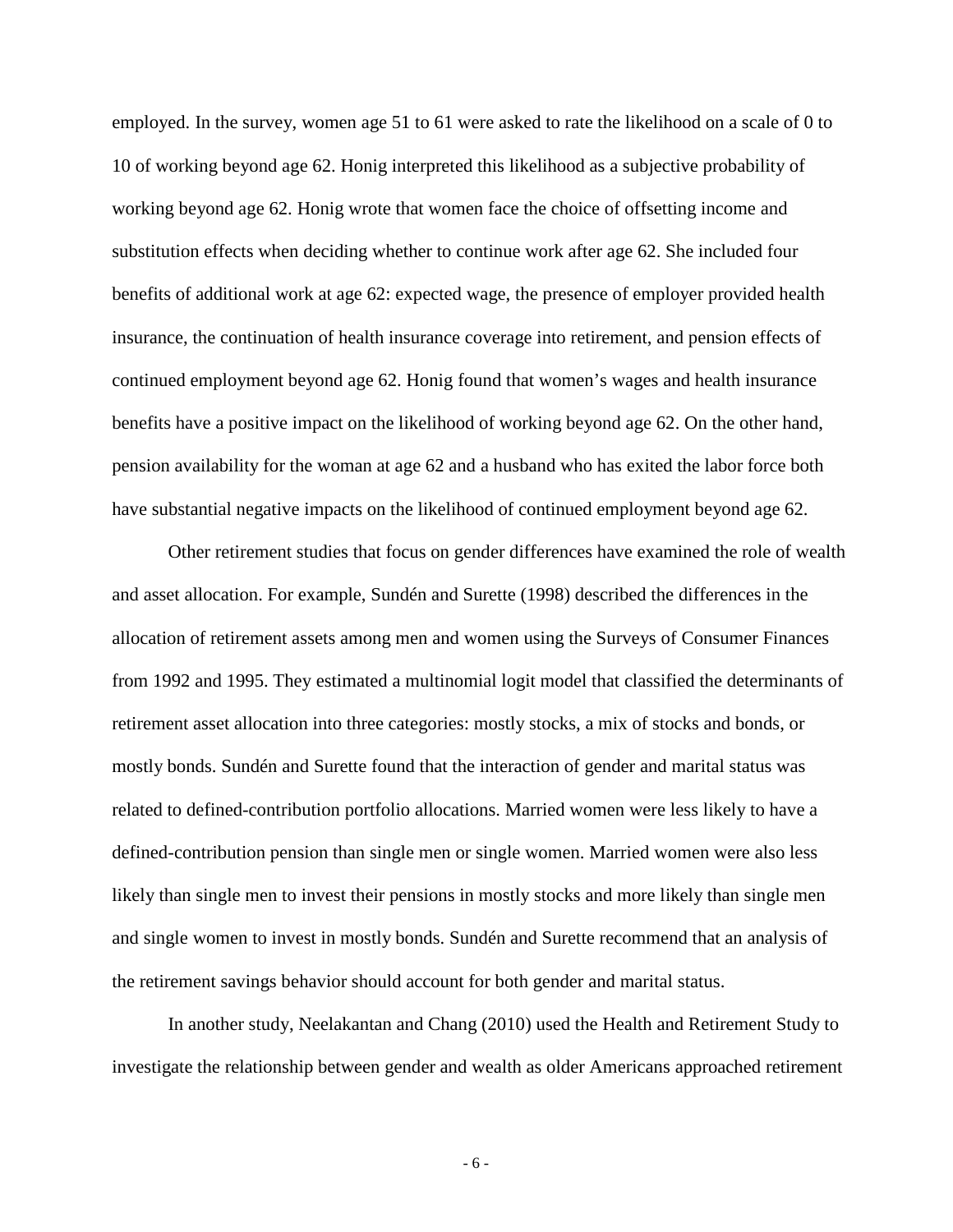age. They found that the median single woman had less wealth than the median single man (\$71,000 vs. \$75,000, respectively), with almost all of that wealth being non-financial (\$69,000 and \$71,000 for men). Among married couples, those where the woman was the financially knowledgeable partner had a median household wealth of \$236,750, while couples where the man was the financially knowledgeable party held a median household wealth of \$314,680. Neelakantan and Chang then focus on the relationship between household wealth and risk aversion and conclude that risk aversion does not explain the substantial differences in wealth across genders in older Americans.

Evan and Macpherson (2004) examined whether there has been a reduction in the difference in pension income between men and women since the mid-1970s. Using Current Population Survey data covering pension information from 1975 to 2000, they found that pension coverage remained relatively constant just above 30 percent for single women age 65 and older. Over the same time period, pension coverage for married and widowed women climbed from about 10 percent to over 20 percent. Pension benefits for these women also climbed with single women observing about a 20 percent increase while married and widowed women saw increases well over 100 percent, albeit from a base pension benefit that was one-fifth the size of that received by single women. Overall, though, the ratio of women's pension benefits to men's pension benefits only increased from 0.23 to 0.29 (\$1,900 vs. \$6,400 in 2000).

Even and Macpherson then considered changes in coverage rates among those age 40 to 60 years and found steady increases in the coverage rate of women (rising from 28 to 41 percent) and a slight decrease in the coverage rate for men (falling from 57 to 53 percent). Much of this reduction in the gap in pension coverage across the sexes is likely due to increased labor force participation in the younger cohort of CPS respondents. Even and Macpherson found that over one

- 7 -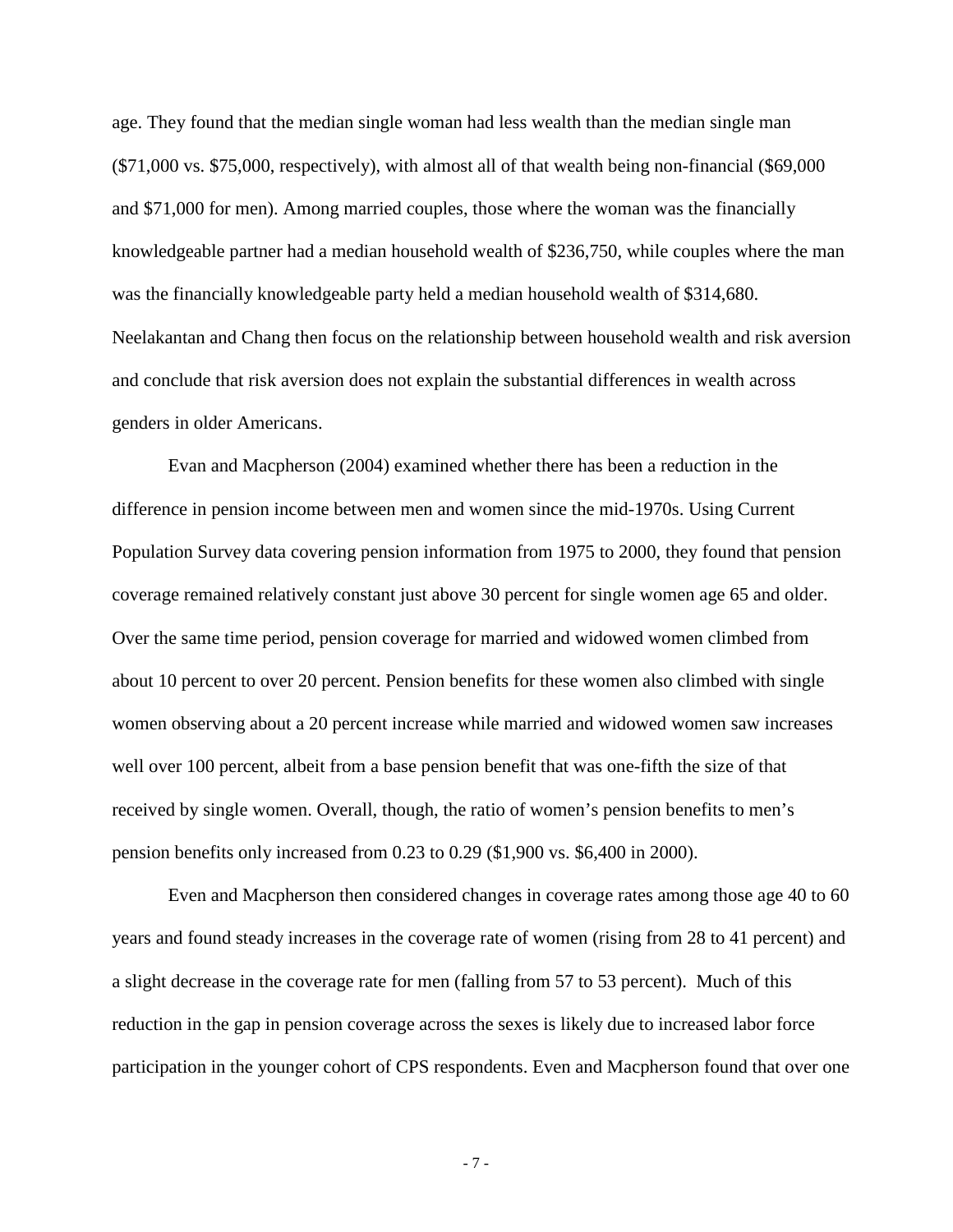half of the gap in pension coverage is explained by differing levels of experience among men and women. The authors concluded that an increase in labor force participation among younger cohorts of woman may end up reducing the pension coverage gap over time.

The retirement patterns of the Early Boomer men and women appear to be diverging in response to the Great Recession and the historically-sluggish recovery. Several key studies on gender differences from the retirement literature provide some evidence that these differences among the Early Boomers could persist into the future. This paper attempts to shed further light on the subject by examining four determinants of retirement with possible disparate impacts by gender.

### **III. Data and Methods**

The data for this study come from a large nationally-representative, longitudinal survey of older Americans. The Health and Retirement Study (HRS) began in 1992 with a cohort of 12,652 individuals aged 51 to 61, and their spouses, regardless of age, from approximately 7,600 households (Juster & Suzman, 1995; Karp, 2007). These survey respondents, known as the HRS Core, have been interviewed biennially since 1992, barring death or other reasons for nonresponse. New cohorts aged 51 to 56 at the time of their first interview have been added to the HRS in 1998 ("War Babies"; born from 1942 to 1947), in 2004 (the "Early Baby Boomers;" born from 1948 to 1953), and in 2010 (the "Mid Baby Boomers;" born from 1954 to 1959). For the purposes of this paper, we focus on the first three cohorts – the HRS Core, the War Babies, and the Early Boomers – as the Mid Baby Boomers, as a group, have yet to transition out of the labor force.

The follow-up period for each of the three cohorts of interest is substantial: 18 years for the HRS Core, 12 years for the War Babies, and 6 years for the Early Baby Boomers. In addition,

- 8 -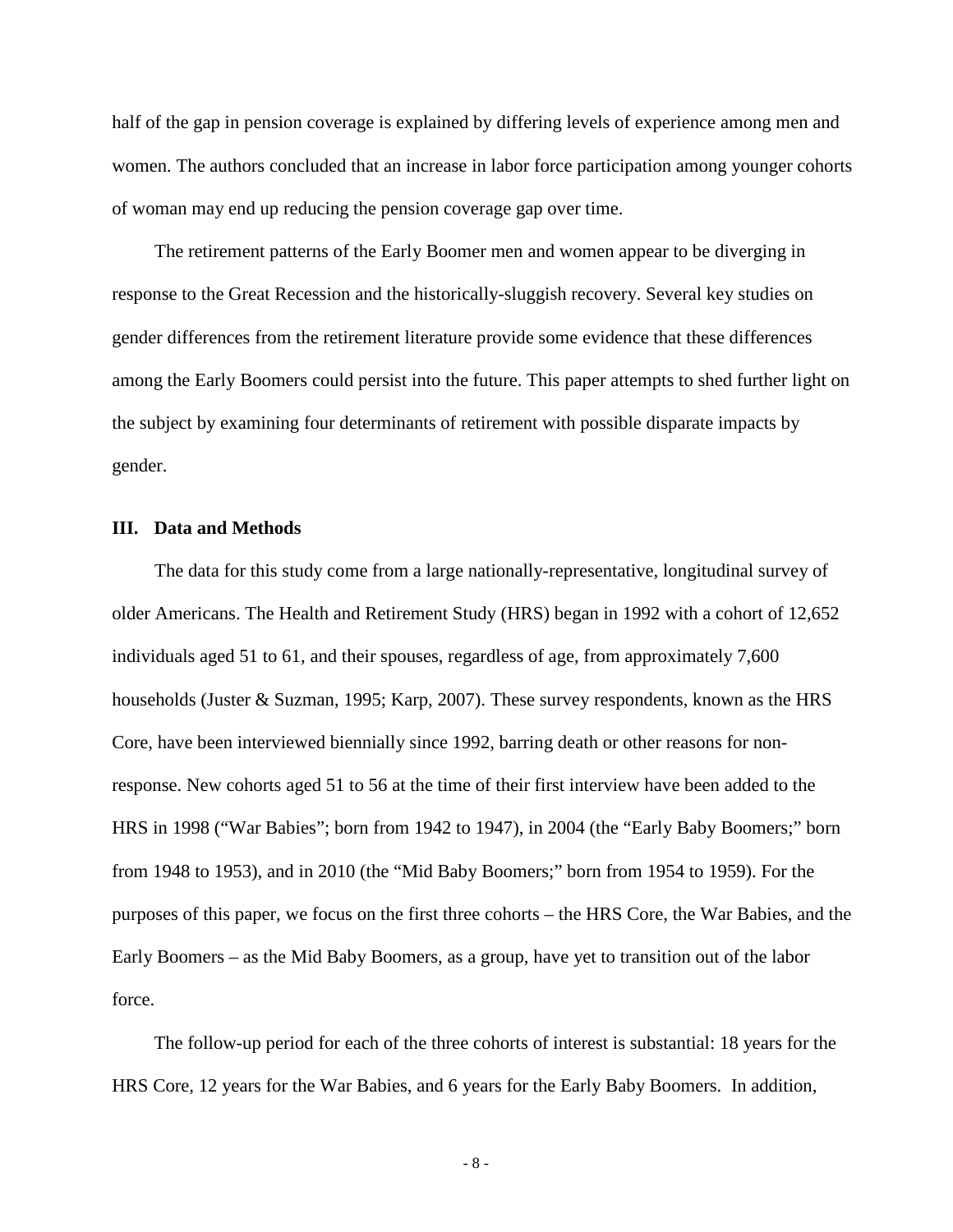the HRS questionnaire includes detailed information about each individual's work history and their demographic, economic, and job characteristics. These characteristics make the HRS ideal for a comparison of retirement patterns by gender across cohorts of older Americans.

We restrict our sample to those respondents holding a full-time career job at the time of their baseline interview. A career job is defined as one with 10 or more years of tenure and that consists of 1,600 or more hours per week. Bridge job employment is any job that follows career employment later in life and precedes complete labor force withdrawal. Previous work has shown that the prevalence of bridge job employment is not sensitive to reasonable alternative definitions of career employment (Cahill et al., 2006).

The analysis is based on respondents on an FTC job in wave one because, while retrospective information is available for jobs prior to the first interview, the amount of information about those jobs is limited. Each biennial HRS interview includes detailed information about the respondent's current health status, marital status, and spouse's health and employment statuses, as well as the respondent's pension and health insurance statuses, wage rate (if applicable), wealth and a host of other demographic, economic, and job characteristics. The fact that this detailed information is available in each survey wave is especially relevant to our analysis because it allows us to measure time-varying characteristics as of the interview just prior to each labor market transition.

## **IV. Results**

Gender differences in the labor market experiences of the Early Boomers are visible at the outset of our analysis, when comparing the prevalence of career employment at the time of the first interview (Table 1). Compared with the male War Babies, the male Early Boomers (interviewed only 6 years later) were about ten percentage points less likely to have worked since

- 9 -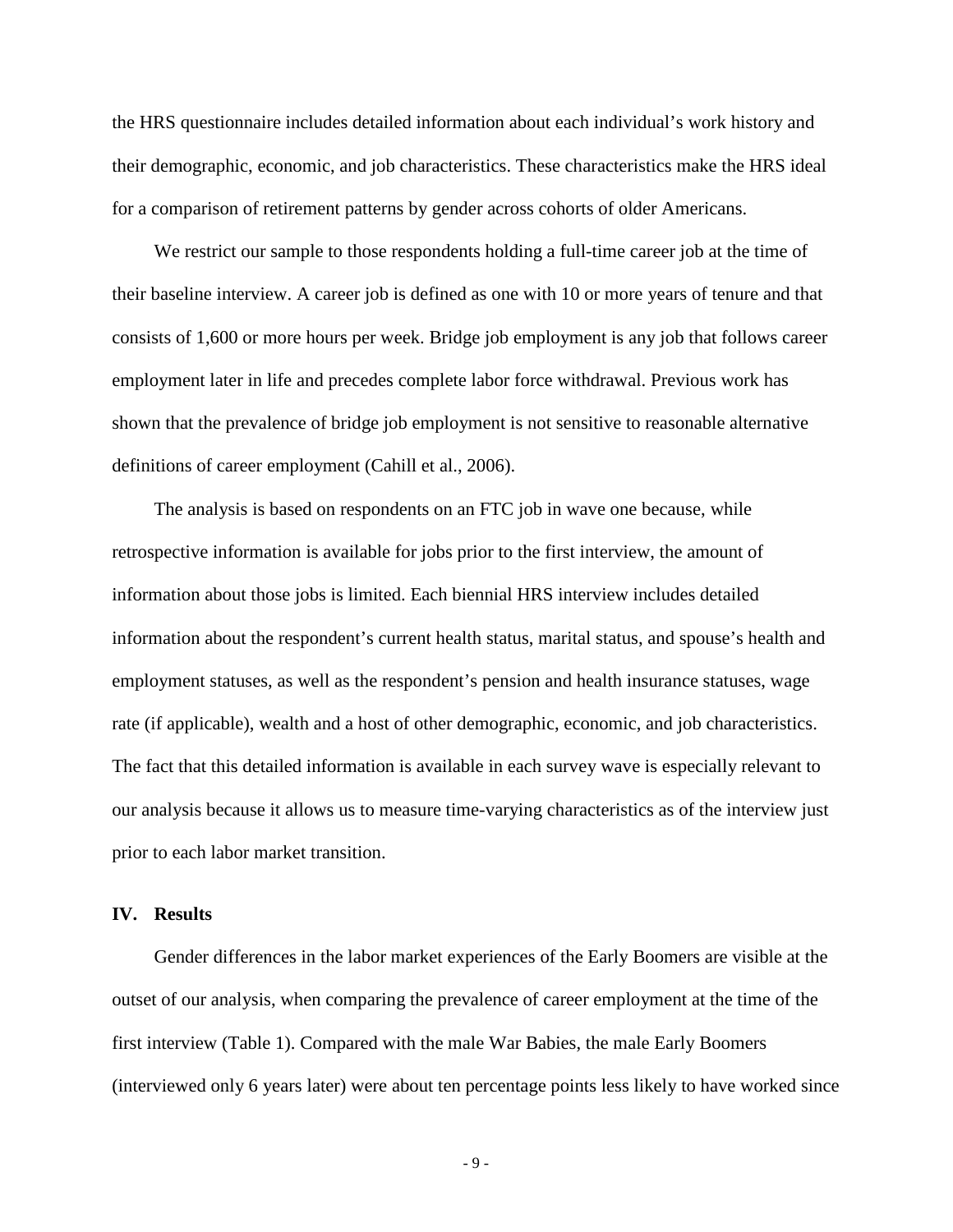age 50 (71% compared to 82%) and about ten percentage points less likely to be on a full-time career job at the time of the first interview (55% compared to 66%). In contrast, the War Baby and Early Boomer women were similar with respect to the percentage who had worked since age 50 (60%) and who were on a full-time career job at the time of the first interview (39% and 38%). The HRS Core, when restricted to only those aged 51 to 56 in 1992, resembled the War Babies with respect to work since age 50 and being on a full-time career job at the time of the first interview (Giandrea, Cahill, and Quinn, 2009). So, among Early Boomer men, we see a drop in the prevalence of career employment at the time of the first interview; among the women, we do not.

### *Prevalence of Gradual Retirement*

While we see differences by gender with respect to changes in the prevalence of career employment at the time of the first interview, a cross-sectional analysis of labor force participation shows that both men and women Early Boomers transitioned from their career jobs at a faster rate than prior cohorts (Tables 2a and 2b). Six years after the first interview, only 46 percent of the Early Boomer men with a FTC job at the time of the first interview were still on that job, compared to 55 percent of the War Baby men. Among women, six years after the first interview, only 42 percent of the Early Boomer women were still on the FTC job they had at the time of the first interview, compared to 52 percent of the War Baby women.

The cross sectional analysis also reveals an important difference by gender, however, when one considers what happens after leaving career employment. Among men, the War Babies and Early Boomers who left FTC employment within 6 years of their first interview were more likely to have moved into other jobs (60% of the War Babies = 27% of the 45% who had left their FTC jobs; and 57% of the Early Baby Boomers = 30% of the 53% who had left their FTC jobs) than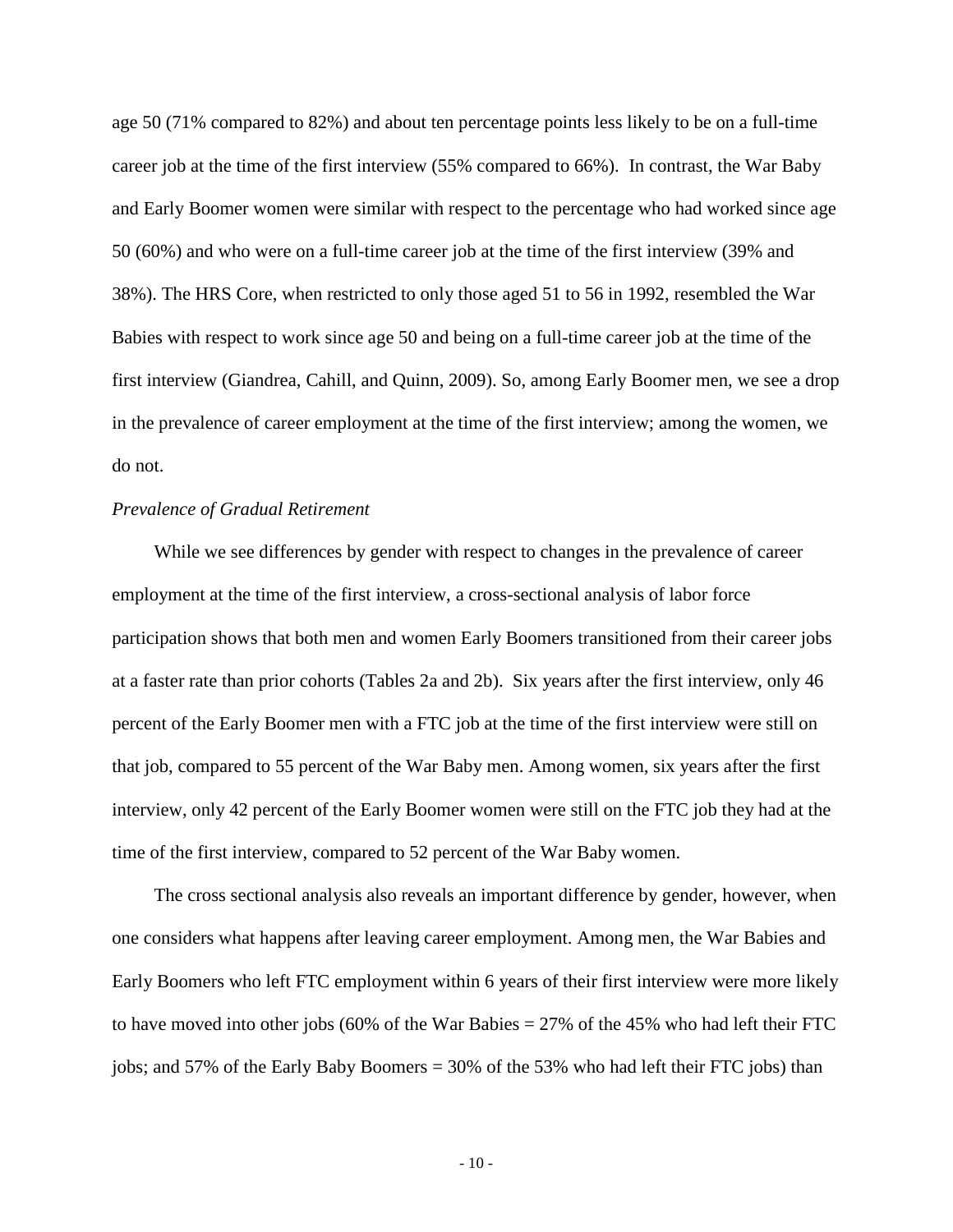to have exited the labor force (Table 2a). War Baby and Early Boomer women were also more likely to have transitioned to other jobs than to have exited the labor force – 56 percent and 64 percent, respectively (Table 2b). These percentages provide the first evidence that the prevalence of transitional jobs appears to have increased for women between the War Babies and Early Boomers, whereas they appear to have more or less stayed the same among the men.

The prevalence of part-time employment on the transitional jobs also appears to be different among men and women. Six years after the first interview, the fraction of men working part time on the transitional job changed from above 40 percent for the HRS Core and War Babies, to less than one third among the Early Boomers (Table 2a). Among women, there was no such decline, as 44 percent of Early Boomer women worked part time on their transitional jobs.

Fortunately, the longitudinal nature of the HRS allows us to shed more light on this finding. For example, many of those not in the labor force during the baseline year had utilized a transitional job prior to exiting, and some respondents classified as out of the labor force in one wave could reenter in a subsequent wave. The prevalence of these kinds of transitions means that the cross-sectional analyses understate the degree to which transitional jobs are utilized prior to complete retirement.

Using each respondent's work history, we examine the path from full-time career employment at the time of the first HRS interview through complete labor force withdrawal (or the last observation point, if the respondent is last observed in career employment, dies, or drops out of the survey for any reason). We define a bridge job as one that follows career employment within two HRS surveys of transitioning from career employment. We define retirement as complete labor force withdrawal, but, for the purposes of this study, what is more important than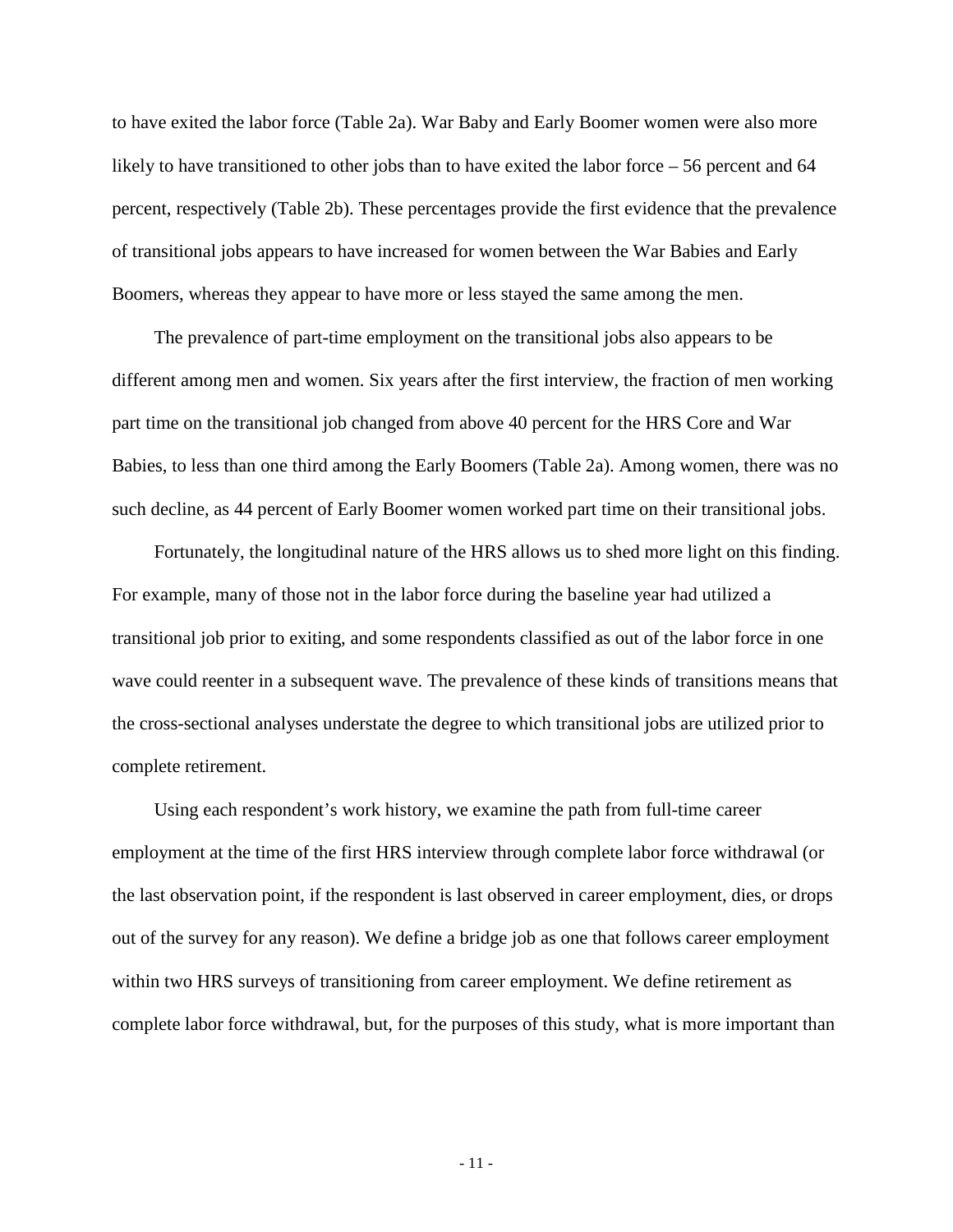any particular definition of "retirement" is an understanding of the *process* of labor force withdrawal.

Consistent with the cross-sectional analysis, across all three cohorts and for men and women, it is more likely to move to another job following career employment than it is to exit directly from the labor force. This finding – that "traditional" one-time permanent exits from career employment are in the minority – has been well established in the retirement literature. We also find that the prevalence of bridge jobs increases across the three cohorts, which is also consistent with the retirement literature. Bridge job prevalence among the HRS Core, War Babies, and Early Boomer men increased from 55 percent to 58 percent to 66 percent, respectively (Table 3a). Among the women, the prevalence of bridge jobs increased from 55 percent to 60 percent to 75 percent.

As noted above, however, these percentages are not necessarily comparable because: 1) the HRS Core has a different age range at the time of the first interview than the other two cohorts (i.e., 51 to 61 compared with 51 to 56) and 2) the follow-up periods are different (18 years for the HRS Core, 12 years for the War Babies, and 6 years for the Early Boomers). When these differences are taken into account, we find that, among men, the War Babies had the highest prevalence of bridge jobs (69% for the War Babies compared to 65% for the earlier and later cohorts) (Table 3b). Among the women, bridge job prevalence increased monotonically, from 60 percent among the HRS Core, to 70 percent among the War Babies, and still further to 74 percent among the Early Boomers. For both men and women, the fact that the prevalence of bridge jobs is higher when the age and follow-up periods are restricted is intuitive as the transitions of the oldest workers have been truncated and the prevalence of bridge job activity is known to decline with age.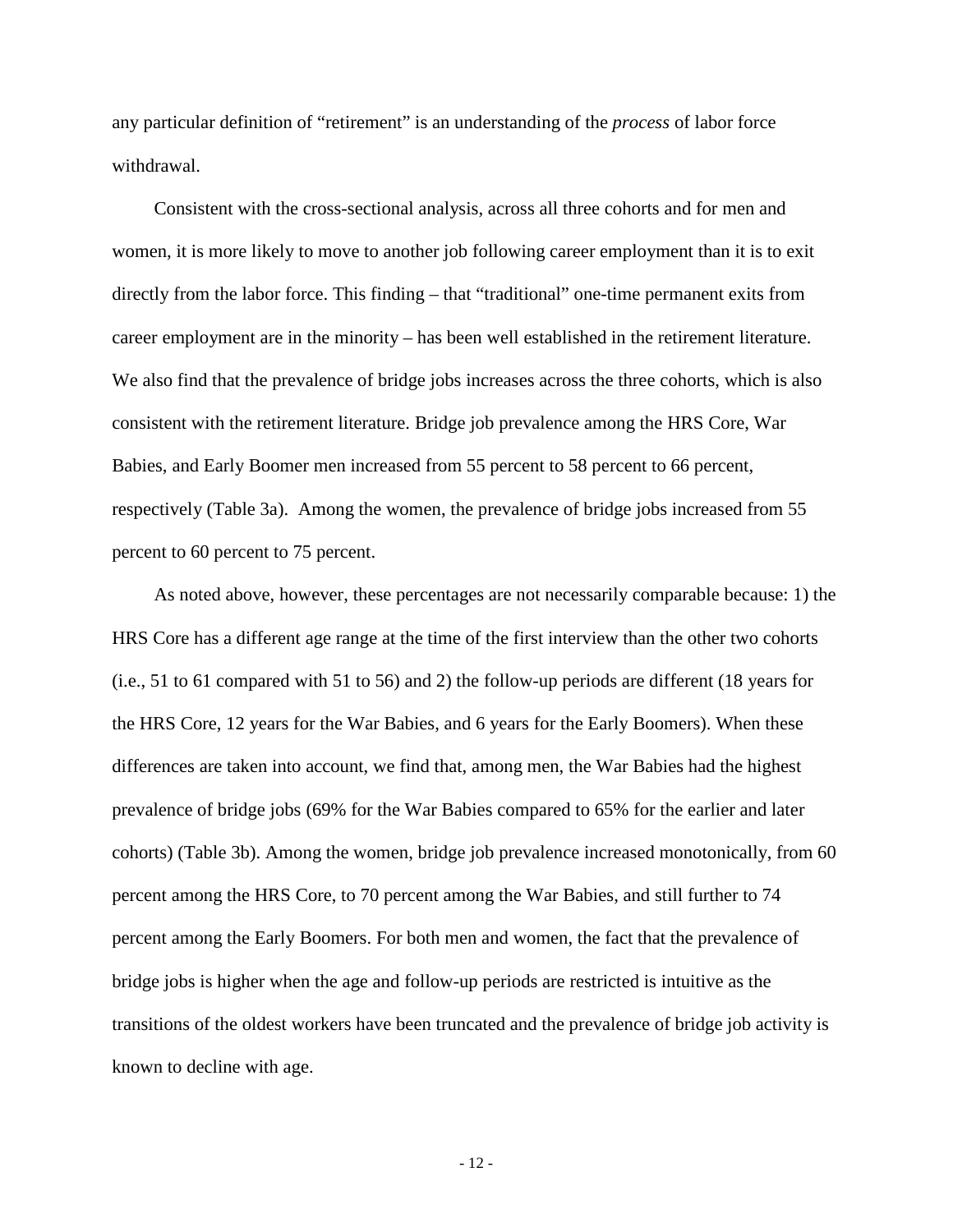While gender differences appear to have emerged in the prevalence of bridge job activity, the part-time status of these bridge jobs appears to be similar by gender. Among the Early Boomers, about one quarter of men and women were working part time on their bridge jobs. Further, the fraction working part time in bridge employment among the Early Boomers represents a sizable shift from earlier cohorts, where about one half of bridge jobs were part time. One impact of the Great Recession appears to be an increase in hours worked in bridge employment. One possible explanation is that, among the Early Boomers, the pattern with bridge employment is a result of involuntary transitions from career employment. Older Americans are working full time in bridge employment to make up for the hours they would have worked in career employment had they not been terminated.

Phased retirement– a reduction in hours with one's current employer – is another way to reduce labor force intensity though, among older Americans. Such work arrangements are much less common than other forms of bridge employment (Kantarci & van Soest, 2008). While sample size limitations prevent a detailed analysis of phased retirement, the evidence that is available suggests that phased retirement is less prevalent among the Early Boomers compared with prior cohorts and that the reductions in the prevalence of phased retirement were larger among women than men (Tables 4a and 4b).

### *Correlates of Gradual Retirement*

A key question is: are the gender differences previously documented the beginning of a trend or merely a short-term occurrence in response to events from the Great Recession? To help answer this question we examine known correlates of gradual retirement with respect to their prevalence among men and women and with respect to any disparate impact on the retirement patterns of men and women. A first step is to examine the self-reported reasons older Americans

- 13 -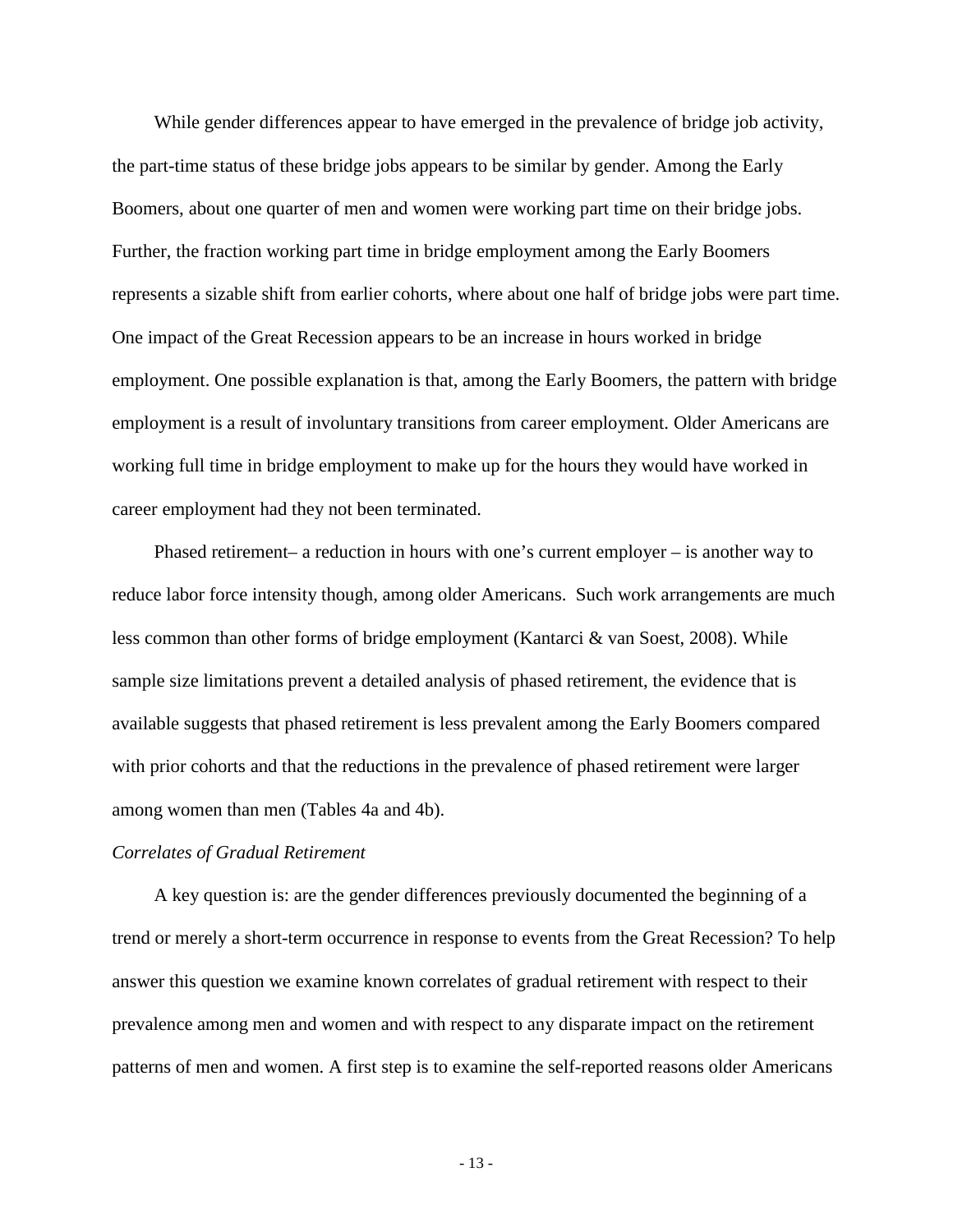give for why they left career employment. This straightforward comparison reveals that the frequency of involuntary transitions from career employment to direct exits from the labor force appear quite similar among the Early Boomer men and women – with both experiencing large increases relative to prior cohorts. Of the Early Boomer men and women who exited the labor force directly from career employment, nearly one fifth cited being "laid off" (21% of men and 20% of women) and approximately one quarter cited "health reasons" (27% of men and 29% of women) (Table 5).

Among those who transitioned from career employment to bridge jobs, however, the Early Boomer men were more likely than the Early Boomer women to report an involuntary transition. Slightly less than one in five (17%) Early Boomer men who transitioned to bridge employment reported leaving career employment because of a lay off and slightly less than one in twelve (7%) reported a business closure. The frequency of Early Boomer men reporting involuntary transitions from career employment to bridge employment was higher than the frequency reported by the HRS Core men and the War Baby men. For the women, the analogous percentages are 11 percent and 2 percent, which was more or less similar to the involuntary transition percentages among the HRS Core women and War Baby women.

In terms of demographic and socioeconomic drivers of transitional retirements, age, health status, presence of a defined-benefit pension, and health insurance have been shown in prior research to be significant factors. In this paper, we focus on four factors that may be particularly relevant to gender differences: the presence of dependent children, a parent in need of caregiving assistance, occupation and self employment. While cultural norms with respect child care and elder care are evolving, it seems plausible that these factors, if significant, could lead to longterm gender differences in the retirement patterns of older Americans.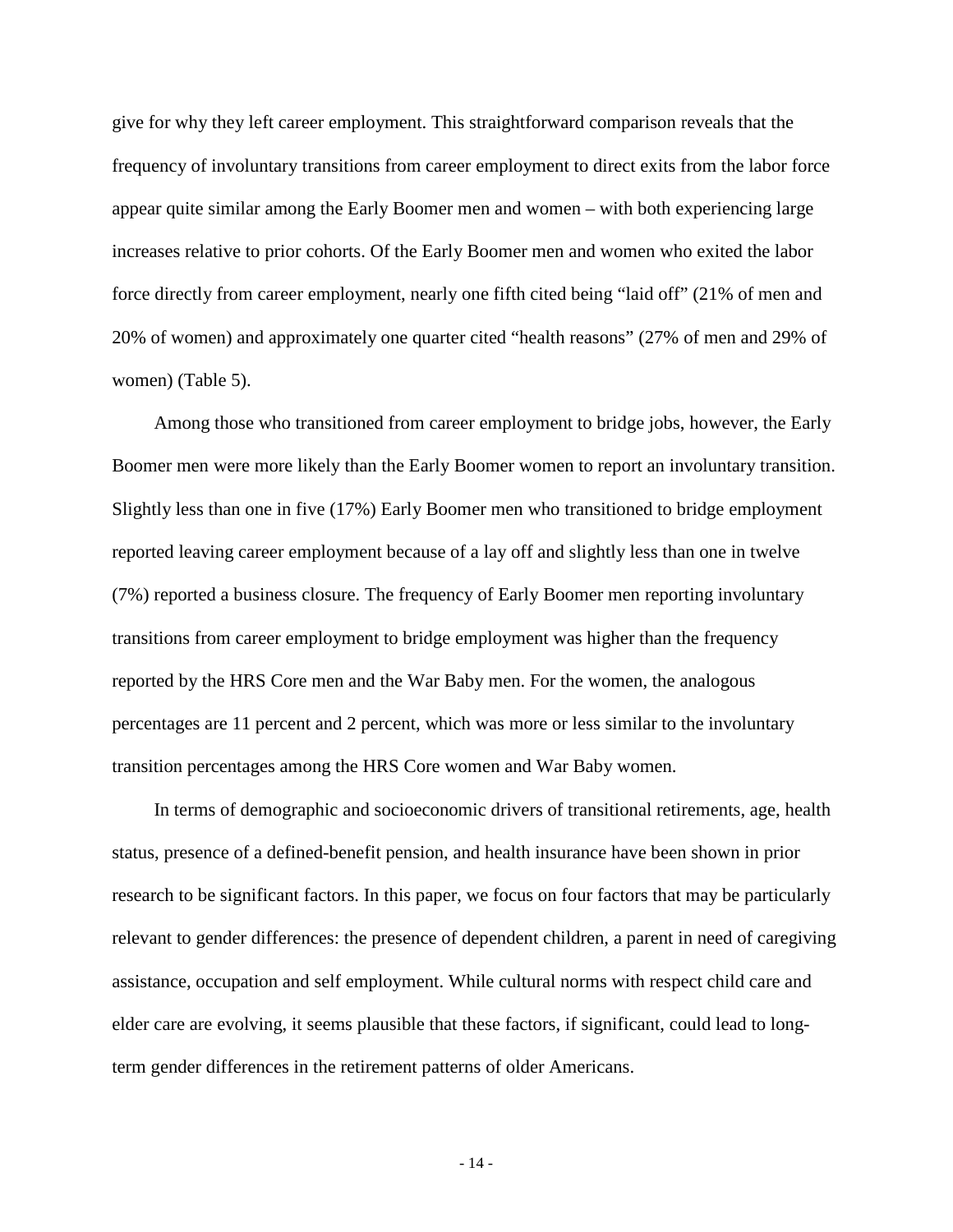As shown in Table 6, the fraction of career men and women who have dependent children and who report providing elder care responsibilities appear similar, with the one exception of the presence of dependent children among the HRS Core. Further, the prevalence of dependent parents among the HRS Core is substantially lower than the prevalence among the War Babies and Early Boomers, likely reflecting the fact that the HRS Core includes respondents aged 56 to 61 at the time of the first interview in 1992. Interestingly, the presence of dependent children appears to have little impact on bridge job prevalence for both career men and women across all three cohorts. The presence of dependent children does, however, appear to impact the degree to which these bridge jobs are part time for the recent cohorts of women. Among the Early Boomer women, for example, 35 percent of those who had dependent children worked part time in bridge employment compared to 23 percent who did not. Among male Early Boomers, the percentage working part time in bridge employment was about the same as women without dependent children. A similar story is seen among the War Babies, though the percentage working part time is nearly twice as high, likely due to the longer follow-up period (12 years compared with six years).

The presence of an elderly parent who needs assistance with basic personal activities (e.g., dressing, eating, bathing) or other help (e.g., household chores, errands, transportation)<sup>[1](#page-17-0)</sup> impacts the prevalence of bridge jobs and, like having dependent children, also impacts the extent to which bridge jobs are part time. Unlike the differing impact of dependent children on men and women, the impact on bridge employment of having dependent parents is similar for men and women.

 $\overline{a}$ 

<span id="page-17-0"></span><sup>&</sup>lt;sup>1</sup> The HRS questions are: 1) "Did you [or your husband/wife/partner] spend a total of 100 or more hours [since the last interview] with basic personal activities like dressing, eating, and bathing?"; and 2) "Did you [or your husband/wife/partner] spend a total of 100 or more hours [since the last interview] with other things such as household chores, errands, transportation, etc.?"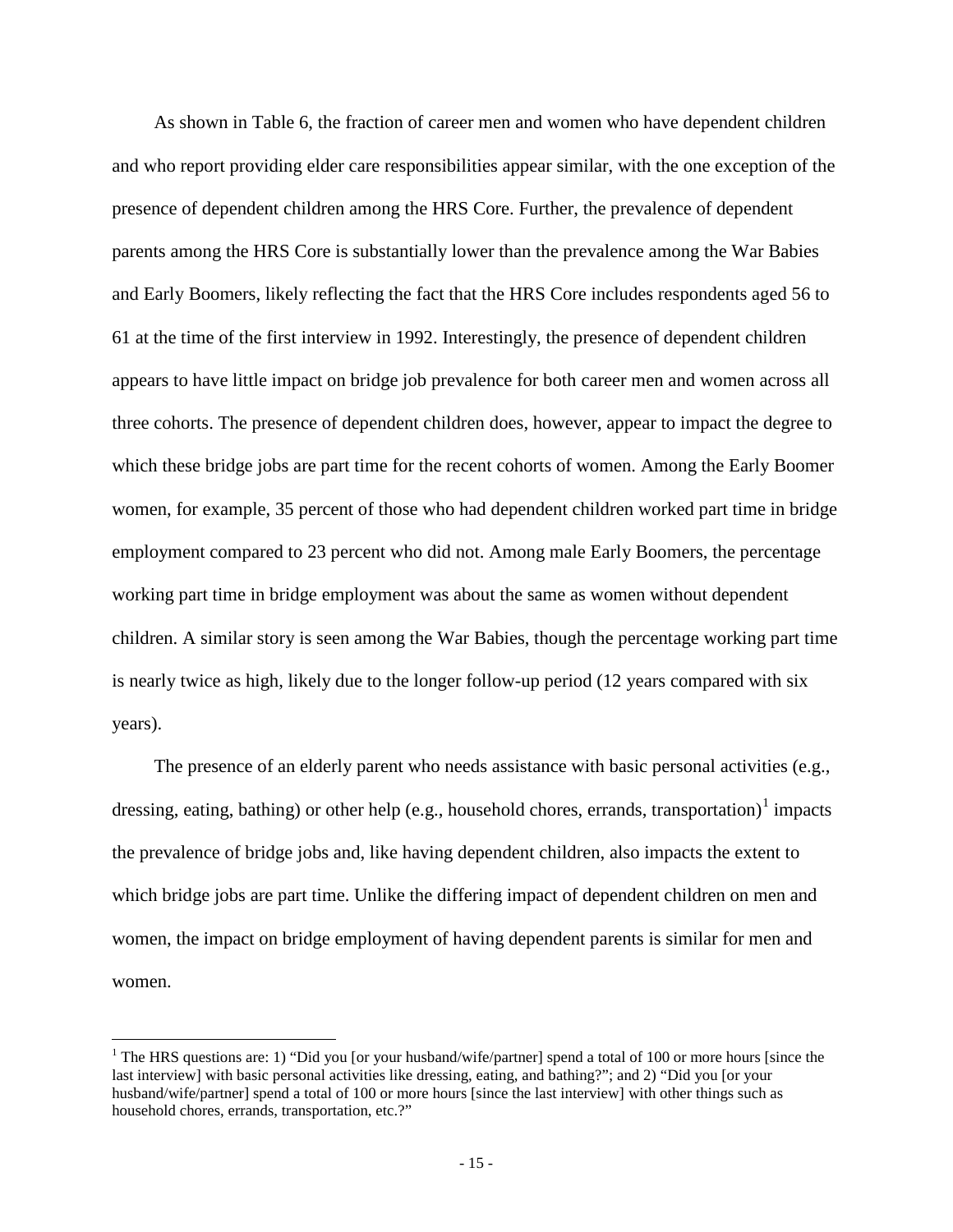Among both Early Boomer men and women, those with parents who need caregiving assistance have a higher prevalence of bridge employment than those who do not (68% compared with 64% among men; 79% compared with 73% among women). In terms of the parttime nature of these bridge jobs, one third of Early Boomer men and women with parents in need of caregiving had part time bridge jobs compared 18 percent of Early Boomer men and 24 percent of Early Boomer women without parents who needed caregiving. One area for further research is a detailed examination of the extent to which men and women provide different kinds of care to elderly parents, and the impacts of providing different kinds of care on retirement patterns.

We also focus on occupational differences by gender. Occupational differences by gender could lead to differences in the retirement patterns of men and women because: 1) men and women could self select into different occupations when choosing career employment; and 2) individuals in different occupations could have had different paths to retirement, especially in light of the Great Recession and the recovery. Regarding the first point, across all three cohorts, men are much more likely than women to be in blue collar occupations on their career jobs (Table 7). $<sup>2</sup>$  $<sup>2</sup>$  $<sup>2</sup>$ </sup>

We find that bridge job transitions are more or less the norm across all occupational categories; however, the prevalence of bridge job employment across occupational categories varies more for men than women – especially among the War Babies. Among the War Baby men, for example, roughly 67 percent of those in white collar career jobs transitioned to a bridge

 $\overline{a}$ 

<span id="page-18-0"></span> $2$  Occupation is categorized as blue/white collar, and then categorized as highly/not highly skilled. Individuals working in managerial or professional occupations are considered white collar, highly skilled. Those working in technical, sales, and administrative support occupations are categorized as white collar, not highly skilled. Workers in precision production, craft, and repair occupations, construction trades, machine operator, assembler, and inspector occupations, transportation and material moving occupations, and protective service occupations are considered blue collar, highly skilled. All other occupations are labeled blue collar, not highly skilled.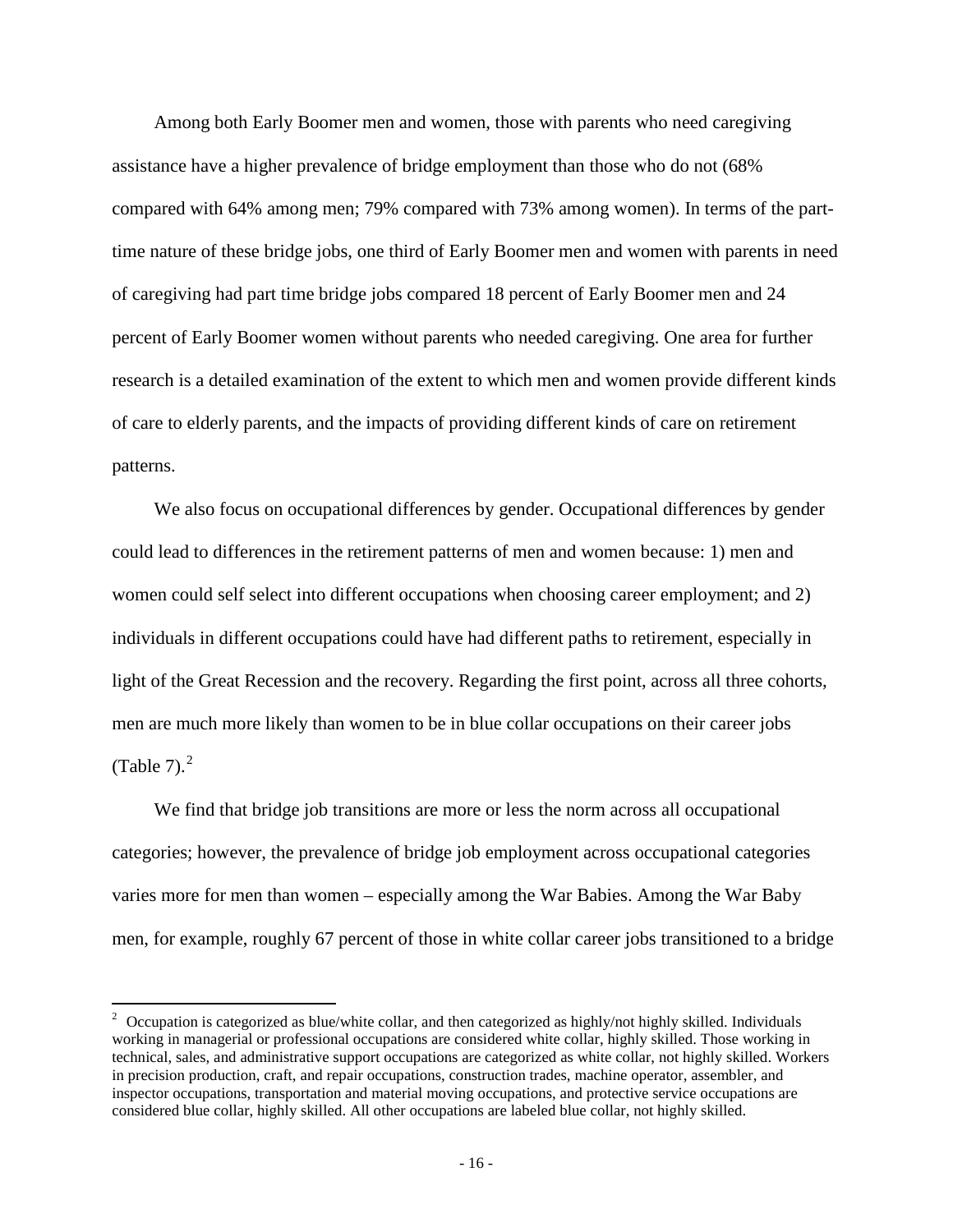job compared with 46 percent of those in blue collar, not highly skilled career jobs – a difference of 21 percentage points. Among the War Baby women, the range of bridge job prevalence across occupational groups was much narrower – between 63 percent (while collar, highly skilled) and 57 percent (blue collar, not highly skilled) – a difference of five percentage points. These descriptive results indicate that, going forward, gender differences in retirement patterns could continue because of differences in which men and women select into different occupations and also because the relationship between occupation and bridge job prevalence appears to be different for men and women.

The fourth determinant of retirement that we focus on in this paper is the impact of self employment. Self-employment status is a potentially relevant factor largely because: 1) men are much more likely than women to be self employed; and 2) those who are self employed are known to transition out of the labor force differently than wage-and-salary workers (Giandrea, Cahill & Quinn, 2013). As shown in Table 7, the percentage of male Early Boomers who were self employed in their career job is 16 percent, compared with 8 percent among the female Early Boomers. The HRS Core women and the War Baby women are also about one half as likely as men to be self employed on their career job (12% compared with 23% among the HRS Core; 9% compared with 15% among the War Babies).

One notable finding among the Early Boomers is that, for men, bridge job prevalence does not differ by self-employment status, in contrast to the HRS Core and War Baby men, and the HRS Core, War Baby, and Early Boomer women. Prior research has shown that a substantial minority of older Americans transition between self employment and wage-and-salary employment later in life. The fact that fewer self employed men transitioned to bridge jobs in

- 17 -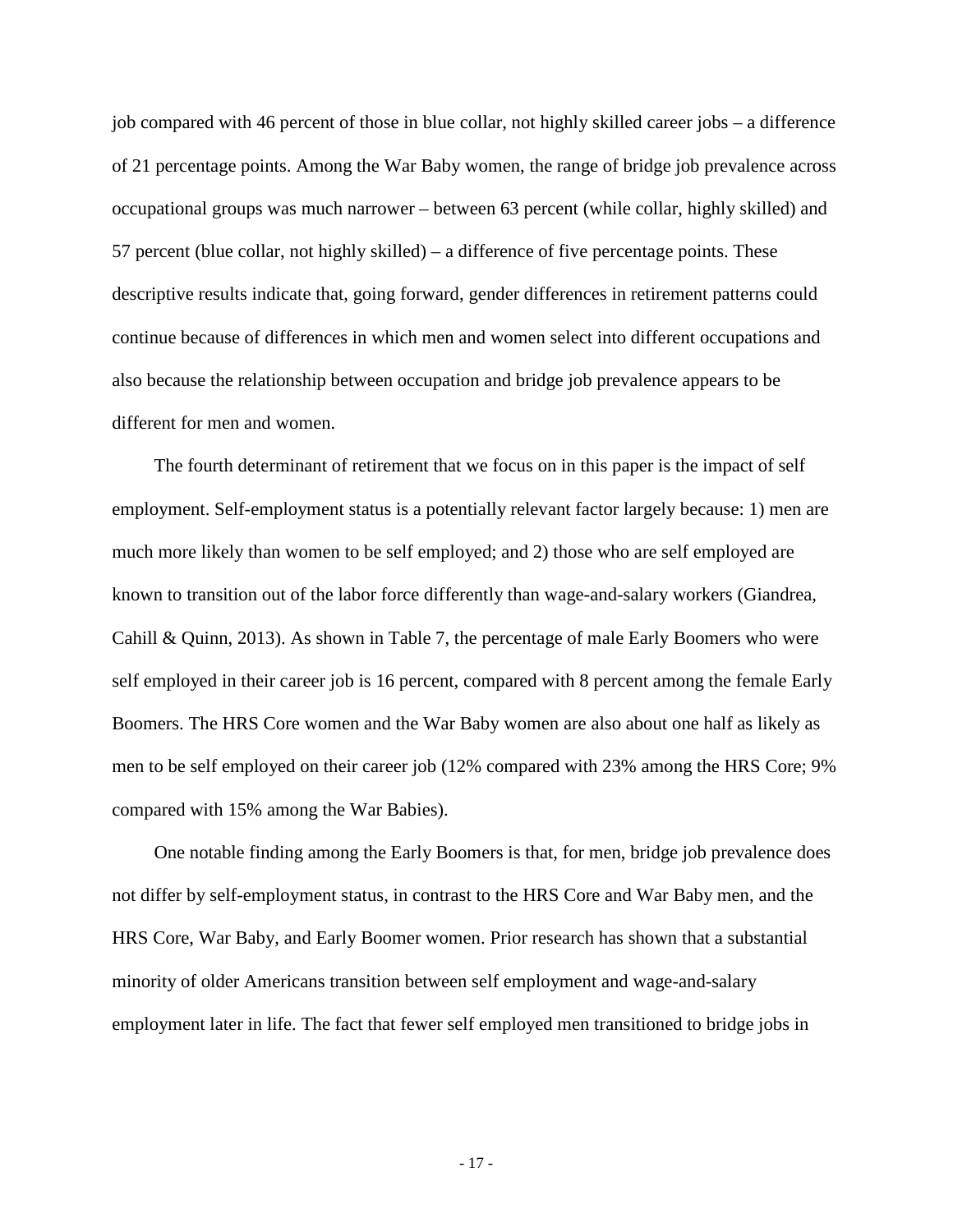recent years is consistent with a reduction in the wage and salary opportunities available due to the Great Recession and its aftermath.

In terms of phased retirement on the career job, it comes as no surprise that both selfemployed men and women are much more likely than wage-and-salary workers to reduce hours on the career job, presumably because self-employed workers have more control over the number of hours worked. Among the HRS Core, for example, 30 percent self-employed workers reduced hours on the career job by 20 percent or more, compared to only 8 percent wage-andsalary workers. Again, while there are many similarities between self-employed men and women, the prevalence of self employment among women is much lower than among men, and could lead to gender differences in retirement patterns.

### *Multivariate Analysis*

In this section we focus on the four determinants of bridge job transitions examined above – presence of dependent children, parent in need of caregiving, occupation, and self employment – in a multivariate setting. The goal of our analysis is twofold. First, we examine whether these four factors are significant predictors of bridge job transitions once other factors are taken into account. Second, we examine whether the impact of these factors differs by gender.

For men and women separately, we estimate a multinomial logistic regression model with a three-way outcome variable using respondents on a career job at the time of the first interview. The three outcomes are: 1) remaining on the career job; 2) transitioning to a bridge job; and 3) exiting the labor force directly from career employment. The set of independent variables includes the four factors described above, along with controls for age, health status, education, race, marital status, spouse's work status, health insurance status, pension status, home ownership, wage on the career job, wealth, region, and year of transition from career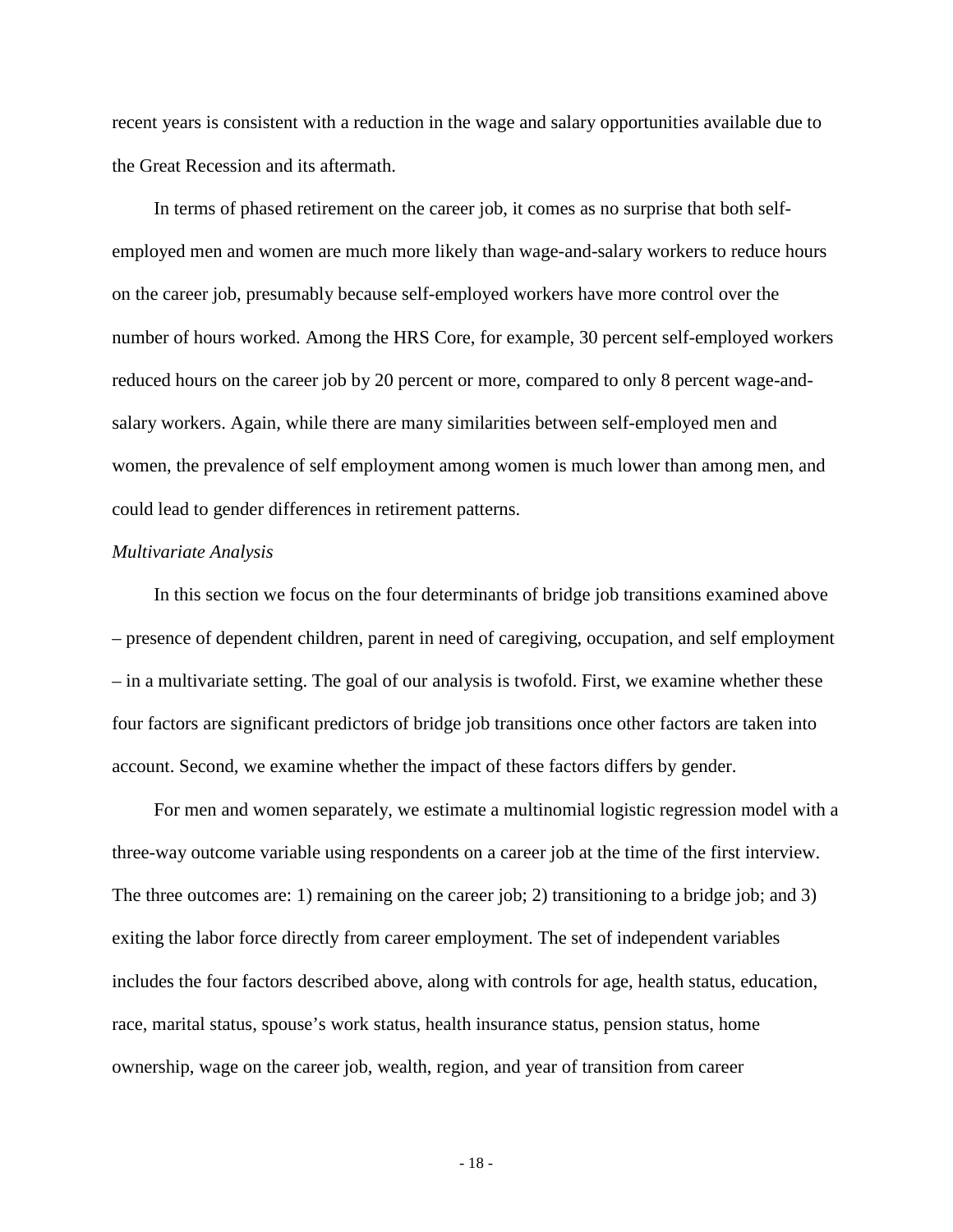employment. All variables that change over time are measured as of the wave prior to transition. Separate models are estimated for each of the three HRS cohorts to allow for cohort differences with respect to bridge job activity.

In addition to the multinomial logistic regression model, we also estimate a model of phased retirement using logistic regression, with the dependent variable being equal to one if the individual experienced a reduction in hours on the career job of 20 percent or more. The independent variables in this model are the same as those in the multinomial logistic regression model.

Interestingly, the impact of dependents, either children or parents, had a limited impact on retirement transitions once other factors were taken into account (Tables 8a and 8b). One exception is that having a parent in need of caregiving had a significant impact on the HRS Core and War Baby men. The HRS Core men with parents in need of caregiving were less likely than those without dependent parents to exit directly from career employment, while the opposite was true for the War Babies. Our take is that these two findings are not particularly meaningful because they indicate little in terms of a pattern, given that the impacts are in opposite directions and the lack of significance among the Early Boomer men and all three cohorts of women.

The impact of occupational status in the multivariate multinomial logistic regression model was also widely insignificant in predicting bridge job transitions and direct exits, for both men and women. This finding suggests that, to the extent that gender differences exist early on when it comes to the selection of career employment, these choices are unlikely to drive differences in retirement patterns from career employment.

Where differences by gender may be most likely to continue into the future, if at all, is with respect to self employment. Among all three cohorts of men, those who were self employed on

- 19 -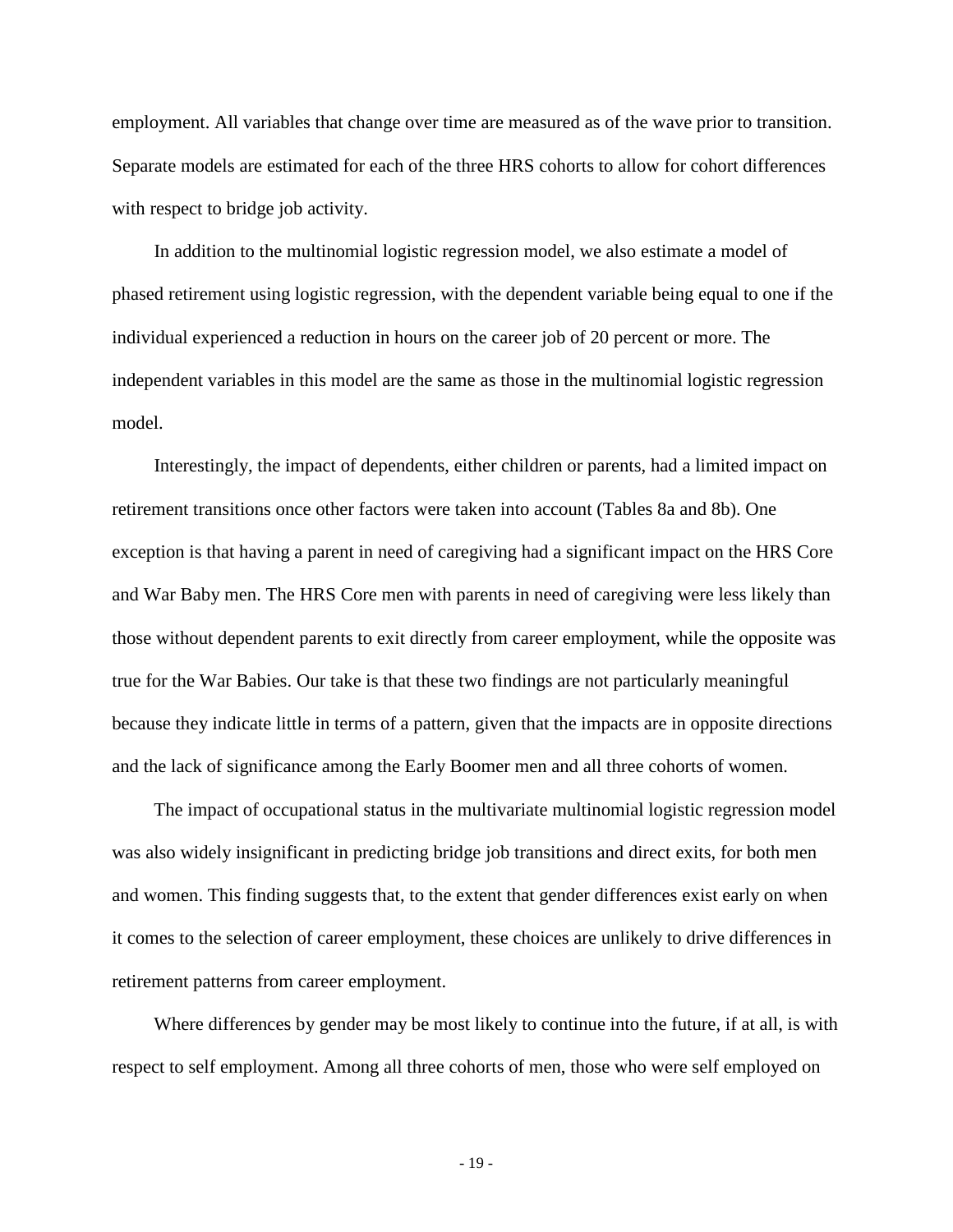their career jobs were less likely than wage-and-salary workers to exit directly from career employment over the observation period, though the impact was not statistically significant among the War Baby men. Self-employment status also had a significant impact on the probability of moving to a bridge job, with HRS Core men and War Baby men being more likely to do so, and Early Boomer men being less likely to do so. As noted earlier, limited opportunities in wage and salary work could explain why self employed Early Boomer men were less likely than prior cohorts to transition to a bridge job.

Among women, the impact of self employment appears similar to the impact for men in terms of direction, but not in terms of significance or in terms of magnitude (the size of the marginal effect of being self employed is lower among women). While not statistically significant, one pattern that is consistent with the experience of men is that the HRS Core women and the War Baby women who were self employed in career employment were more likely than those who were wage and salary to move to a bridge job. In contrast, the Early Boomer women who were self employed on their career job were less likely than wage-and-salary workers to transition to bridge employment – again, consistent with the idea that fewer opportunities existed in wage and salary employment as a result of the Great Recession and its aftermath.

The logistic regression model that examines phased retirement – a reduction of hours on the career job – indicates a story similar to that of the multinomial regression (Tables 9a and 9b). The presence of dependent children, a parent in need of caregiving assistance, and occupation are all more or less not significant predictors of retirement transitions. There are a couple of exceptions. Among the HRS Core, both men and women with dependent children were more likely than those without dependent children to experience phased retirement in career employment and, among the HRS Core women, those with parents in need of caregiving were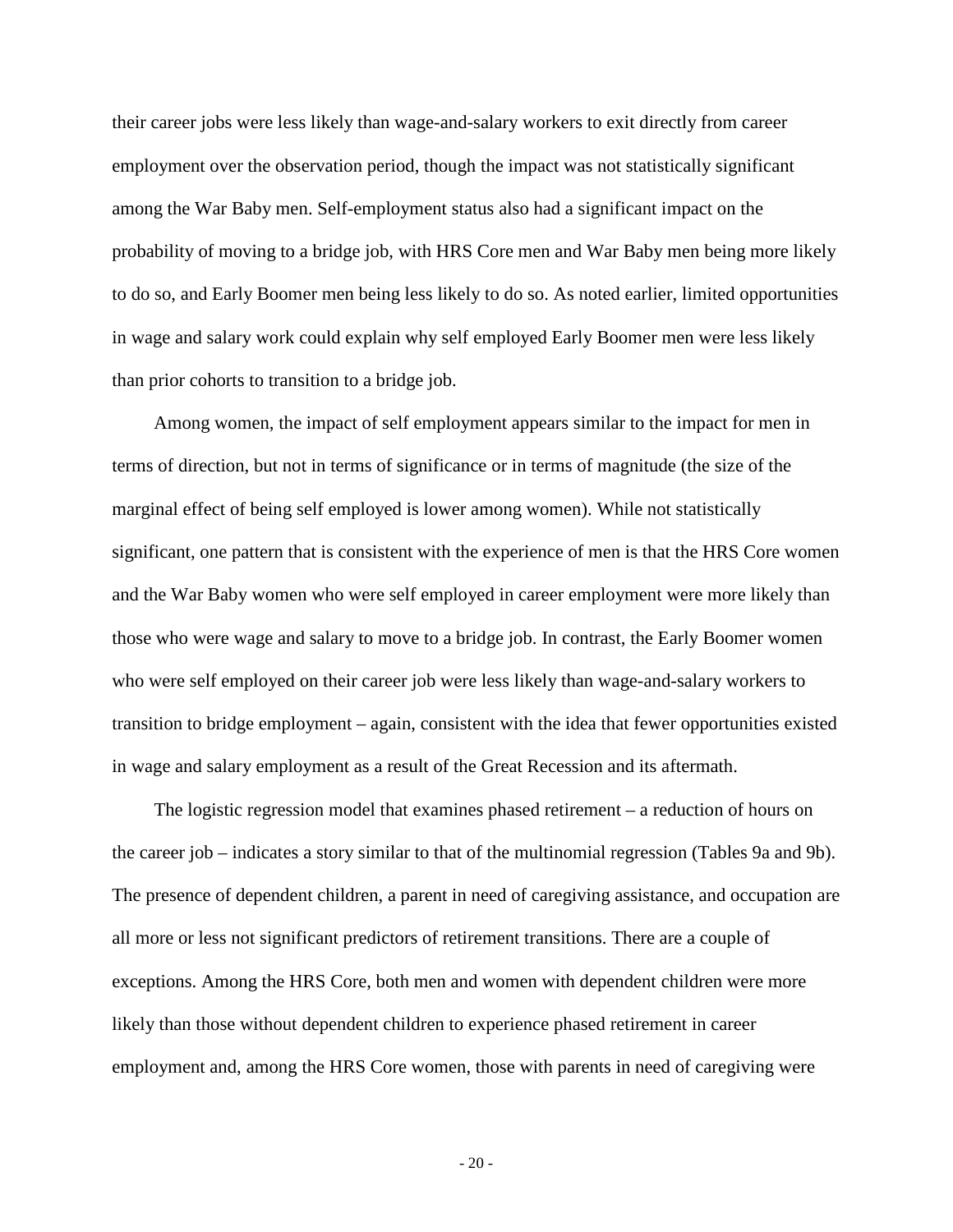more likely than those without parents in need of caregiving to experience phased retirement. Also, at the ten percent significance level, women in "white collar, highly skilled" occupations were more likely than women in "white collar, other" occupations to experience phased retirement, though among the Early Boomers the size of the impact was minimal (0.8 percentage points). Finally, among both men and women, those who were self employed on their career job were significantly more likely to experience phased retirement.

Generally, the multivariate regression analysis results reveal that, if gender differences with respect to retirement transitions are to solidify going forward, it is unlikely to come from the presence of dependent children, the need for parental care, or occupational differences. Self employment could be one factor. Self-employment status on the career job is a strong predictor of retirement transitions and, as noted in the descriptive analysis, men are much more likely than women to be self employed on their career jobs.

### **V. Conclusions**

The labor force participation rates of older American men and women both changed significantly in the mid-1980s. For men, the change signaled an end to earlier and earlier retirements; for women, the change involved a substantial increase following decades of little change, as the trend toward earlier retirements (like men) was masked by increases in labor force participation generally (unlike men). The break in trend implies that older men and women are working longer than their pre mid-1980 trends would have predicted. Further, until recently, older American women and men who held career jobs later in life had similar paths to retirement, with approximately 60 percent of women and men moving to a bridge job prior to exiting the labor force completely.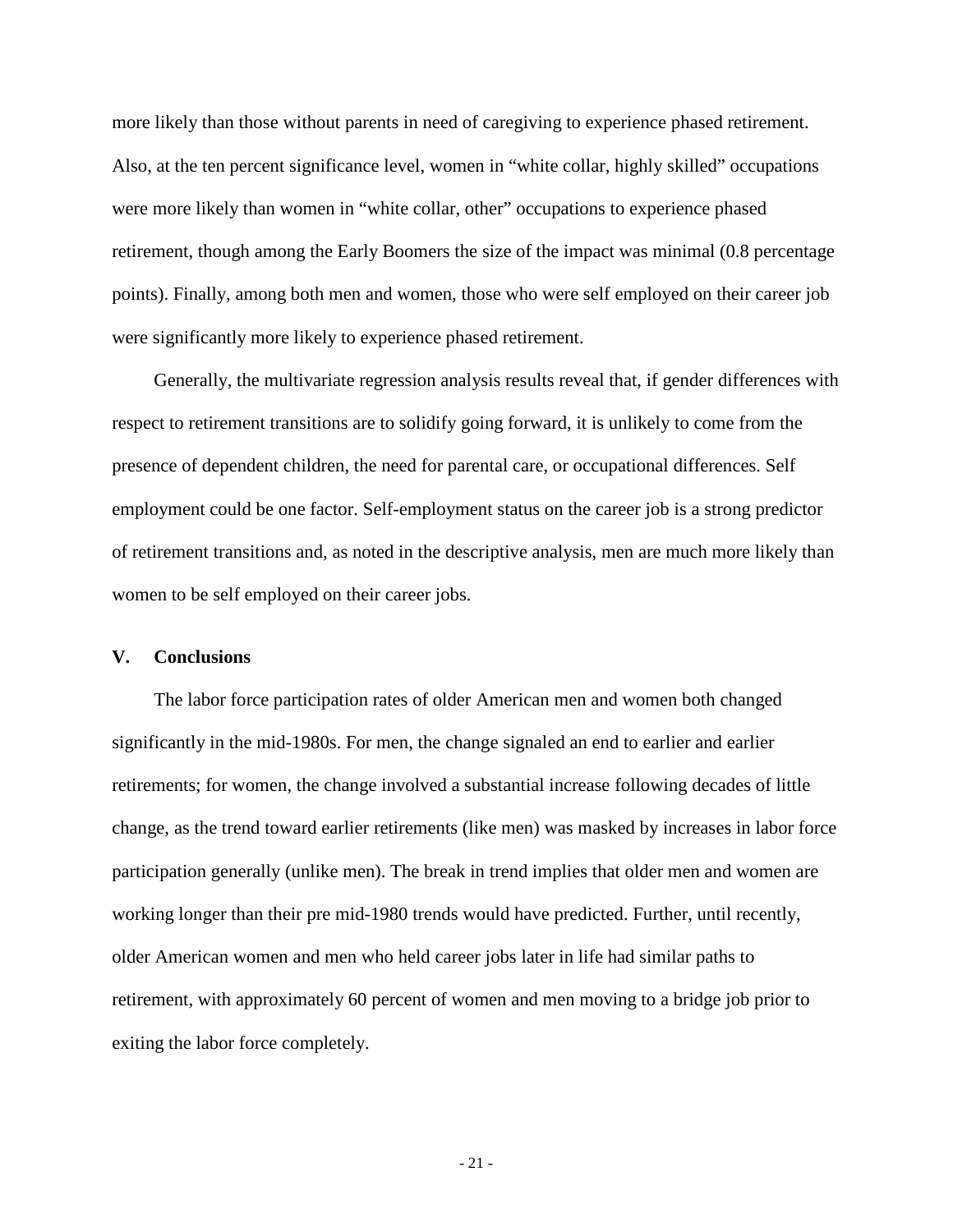The latest data from the Health and Retirement Study indicate that gender differences are beginning to emerge among the Early Baby Boomers, even after controlling for career status. We find that, among men, the prevalence of bridge job employment has remained steady, more or less, from the early 1990s through 2010. In contrast, among women, bridge job prevalence has increased steadily from the HRS Core to the HRS War Babies to the Early Boomers. The prevalence of bridge jobs among the Early Boomer women is higher than earlier cohorts and, now, even higher than the prevalence of bridge jobs among older men. We also find that self employment status is a key driver of bridge job prevalence and phased retirement, but that dependent care and occupation play a minor role only, once other factors are taken into account.

One question is whether the differences in bridge job prevalence among the Early Boomer men and women reflect changing retirement patters. We find that involuntary transitions from career employment are much more prevalent among the Early Boomers than among prior cohorts, no doubt due to the Great Recession and its aftermath. Early departures from career employment and subsequent work patterns – to compensate for truncated career employment – might not necessarily be indicative of the future of retirement transitions. Once a recovery takes hold, if transitions away from career employment revert back to the kinds of transitions away from career employment experienced prior to 2008, we might also see retirement patterns revert back to the pre-2008 experience. Similarly, the gender differences we have identified among the Early Boomers might also disappear as the economy recovers and involuntary transitions from career employment subside.

On the other hand, the experiences of the Early Boomer women could be a precursor for what lies ahead. While parental caregiving was not found to be a significant factor at this point, the aging of our population will likely increase parental caregiving needs in the years ahead.

- 22 -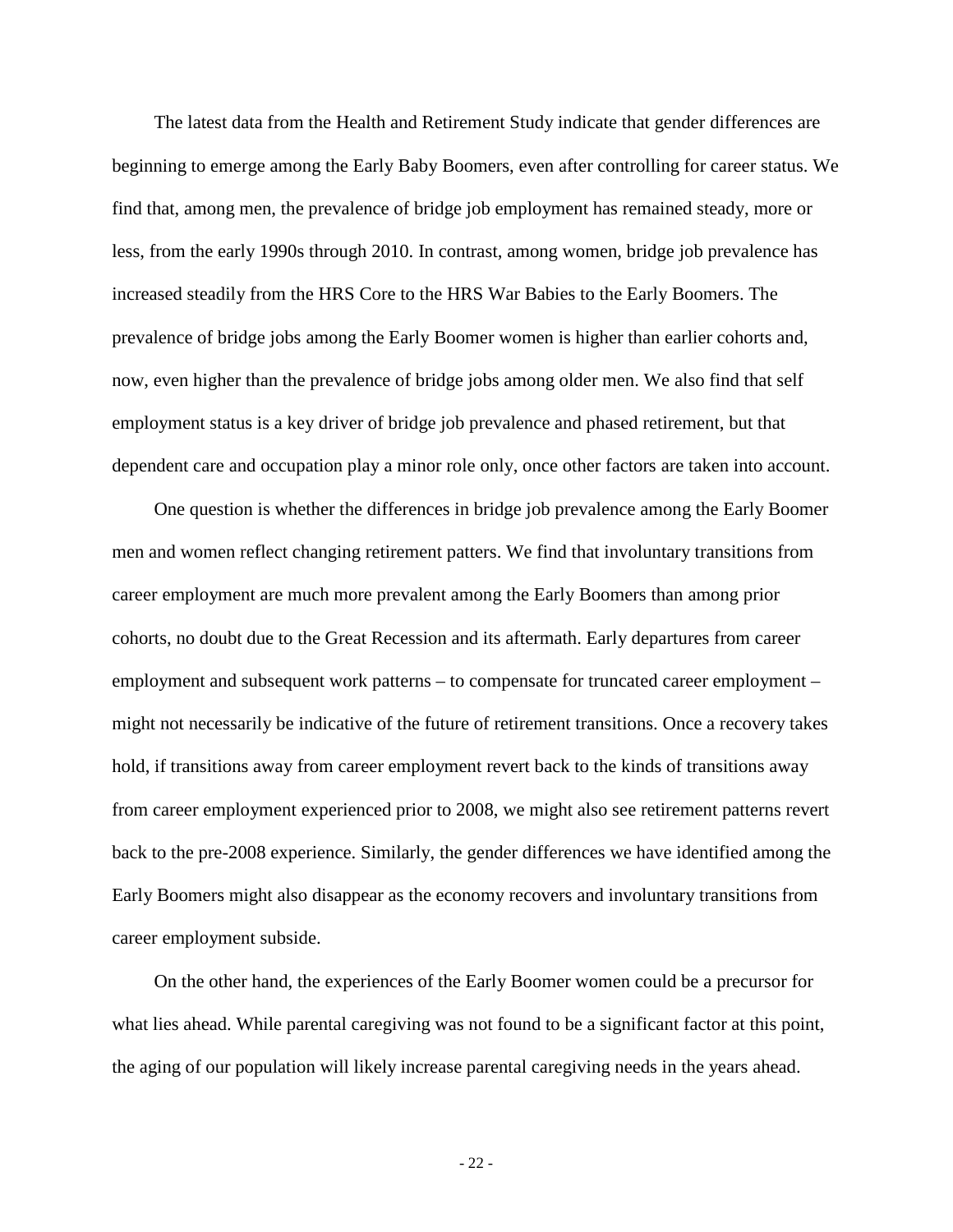Different caregiving roles by men and women could, then, lead to gender differences in retirement patterns, as caregiving needs could constrain work options later in life. One potentially fruitful area for further research is to explore the role of parental caregiving in more detail (e.g., types of caregiving or total hours of caregiving provided).

Another reason to think that the Early Boomers might be indicative of future cohorts is that the experiences of the HRS Core and HRS War Babies are based on the retirement patterns of a somewhat smaller fraction of all older women than those of the Early Boomers. As noted above (Figure 1), labor force participation rates of older American women have increased substantially over the past decade, reflecting the large influx of women into the labor force following World War II. The retirement patterns of the smaller fraction of women who participated in the labor force previously might not be representative of the retirement patters of the larger fraction of women who currently participate in the labor force, and the fraction who will do so in the future. So, in this sense, there is reason to believe that the experiences among women in the past could differ from the experiences of women in the future – simply because the experiences of women in the past were based on a smaller subset of the female population than current and future generations of women.

It is worth noting that other, very real, differences exist by gender, such as life expectancy. Life expectancy at age 65 is 18 years for men and 20 years for women – a very significant difference of two years of life (Arias, Curtin, Wei & Anderson, 2008; National Center for Health Statistics, 2011). Such differences have existed for decades, though, and did not lead to gender differences among the HRS Core or the HRS War Babies.

Taken as a whole, it appears as though the gender differences that have emerged within the Early Boomer cohort are more the result of macroeconomic influences that have had a

- 23 -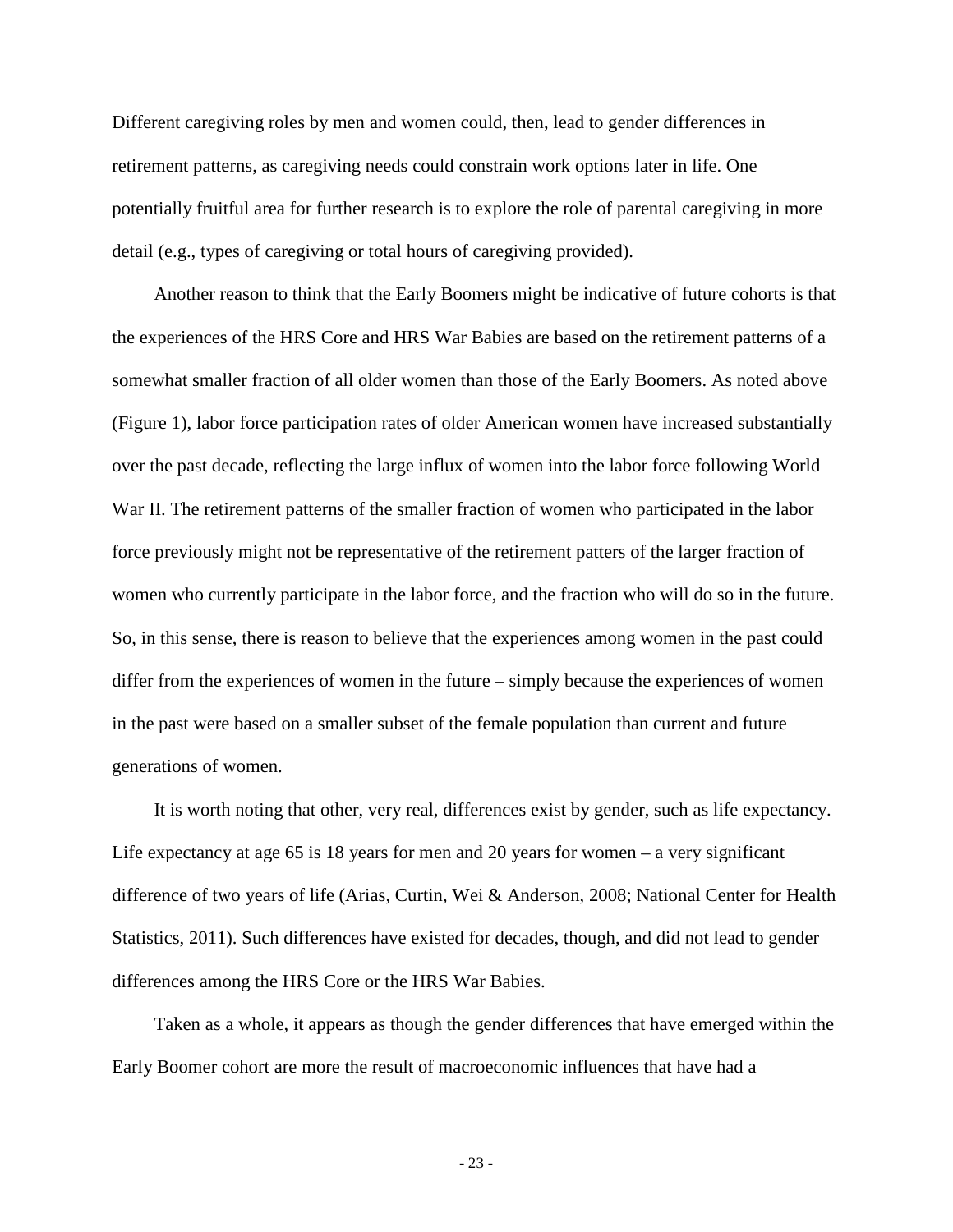disproportionate impact on men and women, most notably through involuntary transitions from career employment and the likelihood of finding subsequent bridge employment. This evidence suggests that the gender differences that have surfaced recently in the retirement patterns of the Early Boomers are likely to subside once the broader economic recovery takes hold.

Finally, while this paper focuses on gender differences, it is important not to lose sight of the bigger picture when it comes to the retirement patterns of older Americans. For both men and women, retirement is best viewed as a process, not a one-time permanent event. The majority of men and women who have held a career job later in life move to another job prior to exiting the labor force – and this experience has held for at least the past two decades. Therefore, while the retirement patterns of women might be beginning to diverge from those of men, an important point is that the divergence is toward even more diversity in the patterns of labor force withdrawal, not less.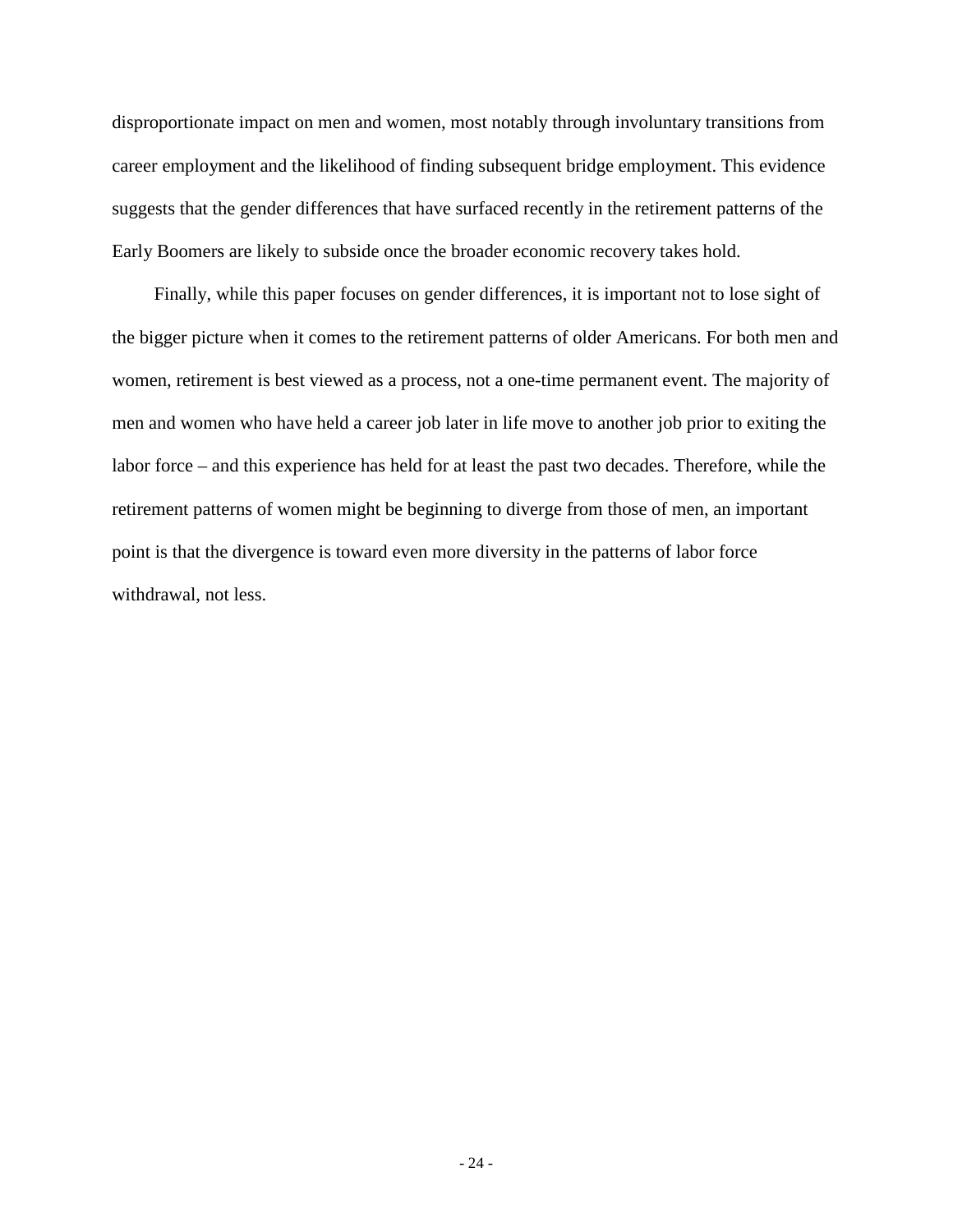### **References**

- Arias E., Curtin L.R., Wei R., & Anderson R.N. (2008). United States decennial life tables for 1999– 2001, United States life tables. National vital statistics reports, 57(1), Hyattsville, MD: National Center for Health Statistics.
- Burtless, G., & Quinn, J. F. (2002). Is working longer the answer for an aging workforce? Issue Brief No. 11. Chestnut Hill, MA: The Center for Retirement Research at Boston College.
- Cahill, K.E., Giandrea, M.D., & Quinn, J.F. (2012a). Bridge employment. In M. Wang (Ed.), *The Oxford Handbook of Retirement*. New York, NY: Oxford University Press, 293-310.
- Cahill, K.E., Giandrea, M.D., & Quinn, J.F. (2012b). "Retirement Patterns and the Macroeconomy, 1992 – 2010: The Prevalence and Determinants of Bridge Jobs, Phased Retirement, and Re-entry among Three Recent Cohorts of Older Americans." Paper Presented at the 2012 Fall Research Conference of the Association for Public Policy Analysis and Management (APPAM), Baltimore, MD, November 9, 2012.Cahill, K.E., Giandrea, M.D., & Quinn, J.F. (2006). "Retirement Patterns from Career Employment," *The Gerontologist,* 46(4), 514-523.
- Costa, D. (1998). *The evolution of retirement: An American economic history, 1880-1990.* Chicago, IL: University of Chicago Press.
- Even, W.E. and Macpherson D.A. (2004). "When Will the Gender Gap in Retirement Income Narrow," *Southern Economic Journal*, 71(1), pp. 182-200.
- Giandrea, M.D., Cahill, K.E., & Quinn, J.F. (2013). "New Evidence on Self-Employment Transitions among Older Americans with Career Jobs." U.S. Bureau of Labor Statistics WP-463.
- Giandrea, M.D., Cahill, K.E., & Quinn, J.F. (2009). "Bridge Jobs: A Comparison Across Cohorts," *Research on Aging*, 31(5), 549-576.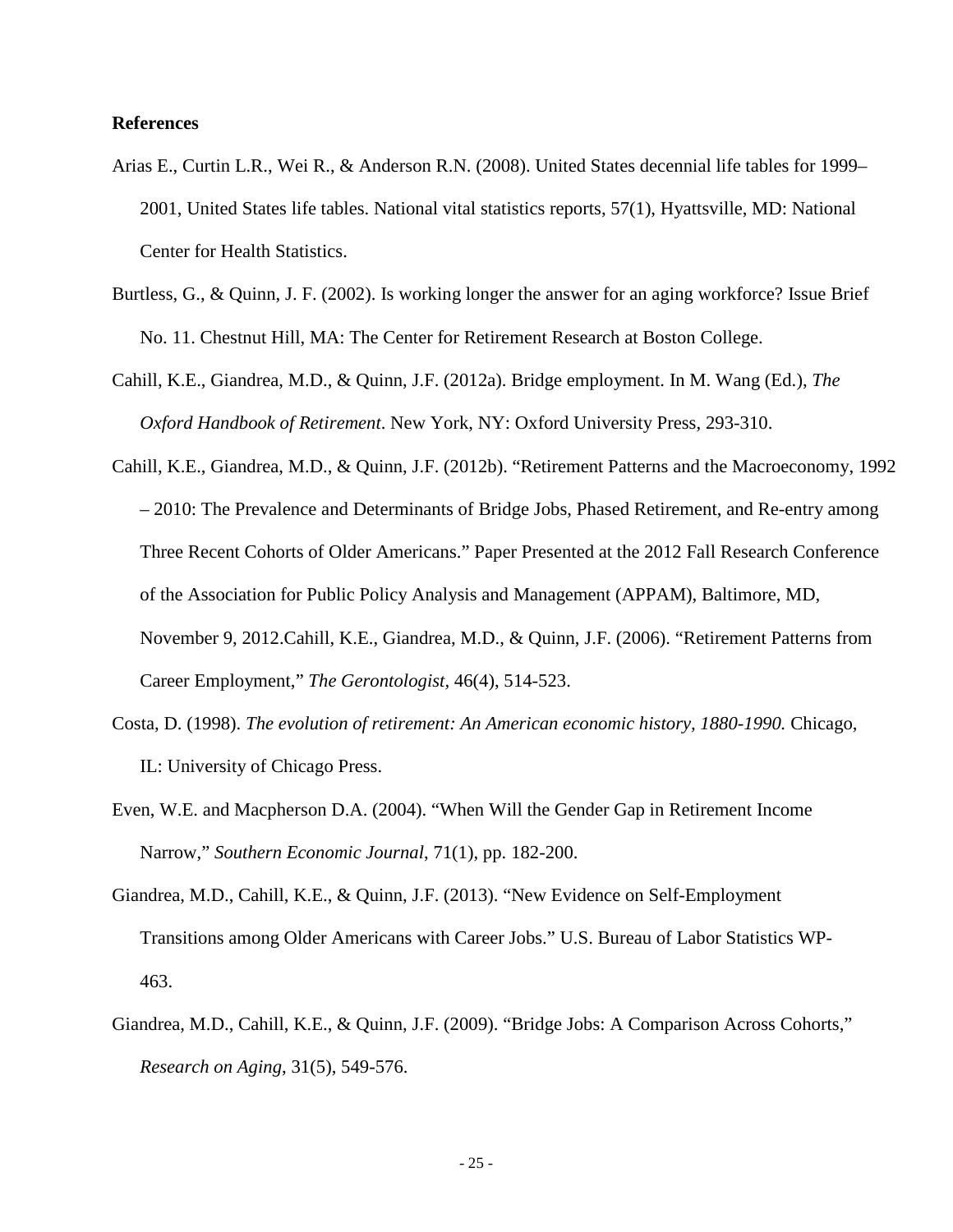- Gustman, A.L. and Steinmeier, T.L. (2000). "Retirement in Dual-Career Families: A Structural Model," *Journal of Labor Economics*, 18(3), pp. 503-545.
- Honig, M. (1998). "Married Women's Retirement Expectations: Do Pensions and Social Security Matter?" *The American Economic Review*, 88(2), pp. 202-206.
- Juster, F.T. & Suzman, R. (1995). An Overview of the Health and Retirement Study. *Journal of Human Resources*, 30(Supplement), S7-S56.
- Kantarci, T. & van Soest, A. (2008). "Gradual Retirement: Preferences and Limitations," *De Economist*, 156(2), 113-144.
- Karp, F. (2007). *Growing older in America: The health and retirement study.* Washington, D.C.: U.S. Department of Health and Human Services.
- National Center for Health Statistics. (2011). Health, United States, 2010: With Special Feature on Death and Dying. Hyattsville, MD. 2011. Available at: [http://www.cdc.gov/nchs/data/hus/2011/022.pdf.](http://www.cdc.gov/nchs/data/hus/2011/022.pdf)
- Neelakantan, U. and Chang, Y. (2010). "Gender Differences in Wealth at Retirement," *The American Economic Review*, 100(2), pp. 362-367.
- Purcell, P. (2009). *Older Workers: Employment and Retirement Trends*. Washington, DC: Congressional Research Service.
- Quinn, J.F. (1999). *Retirement Patterns and Bridge Jobs in the 1990s*. Issue Brief No. 206. Washington, DC: Employee Benefit Research Institute, 1-23.
- Quinn, J.F. (2010). "Work, retirement, and the encore career: Elders and the future of the American workforce." *Generations,* 34*, 45*-*55*.
- Quinn, J.F., Cahill, K.E., & Giandrea, M.G. (2011). *Early Retirement: The Dawn of a New Era?* TIAA-CREF Institute *Policy Brief* (July).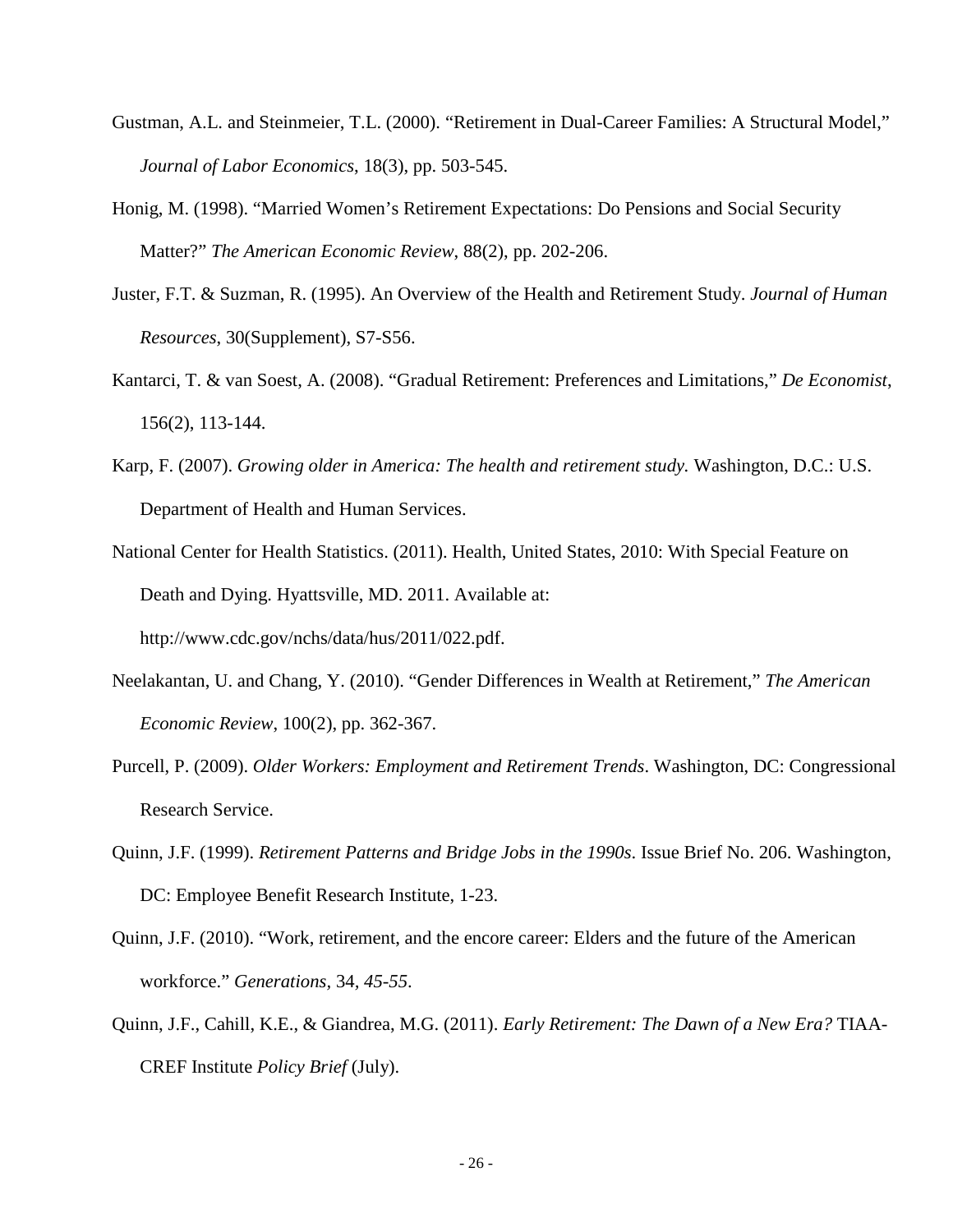Ruhm, C.J. (1990). "Bridge Jobs and Partial Retirement," *Journal of Labor Economics*, 8(4), 482-501.

- Shultz, K.S. & Wang, M. (2011). "Psychological perspectives on the changing nature of retirement." *American Psychologist*, 66, 170–179.
- Sundén, A.E. and Surette, B.J. (1998). "Gender Differences in the Allocation of Assets in Retirement Savings Plans," *The American Economic Review*, 88(2), pp. 207-211.
- Talaga, J.A. and Beehr, T.A. (1995). "Are There Gender Differences in Predicting Retirement Decisions?" *Journal of Applied Psychology*, 80(1), pp. 16-28.
- U.S. Bureau of Labor Statistics. (2012). Office of Employment and Unemployment Statistics, Monthly seasonally adjusted unemployment rate for individuals age 55 and older. Downloaded Oct. 9, 2012 at [http://www.bls.gov/data/.](http://www.bls.gov/data/)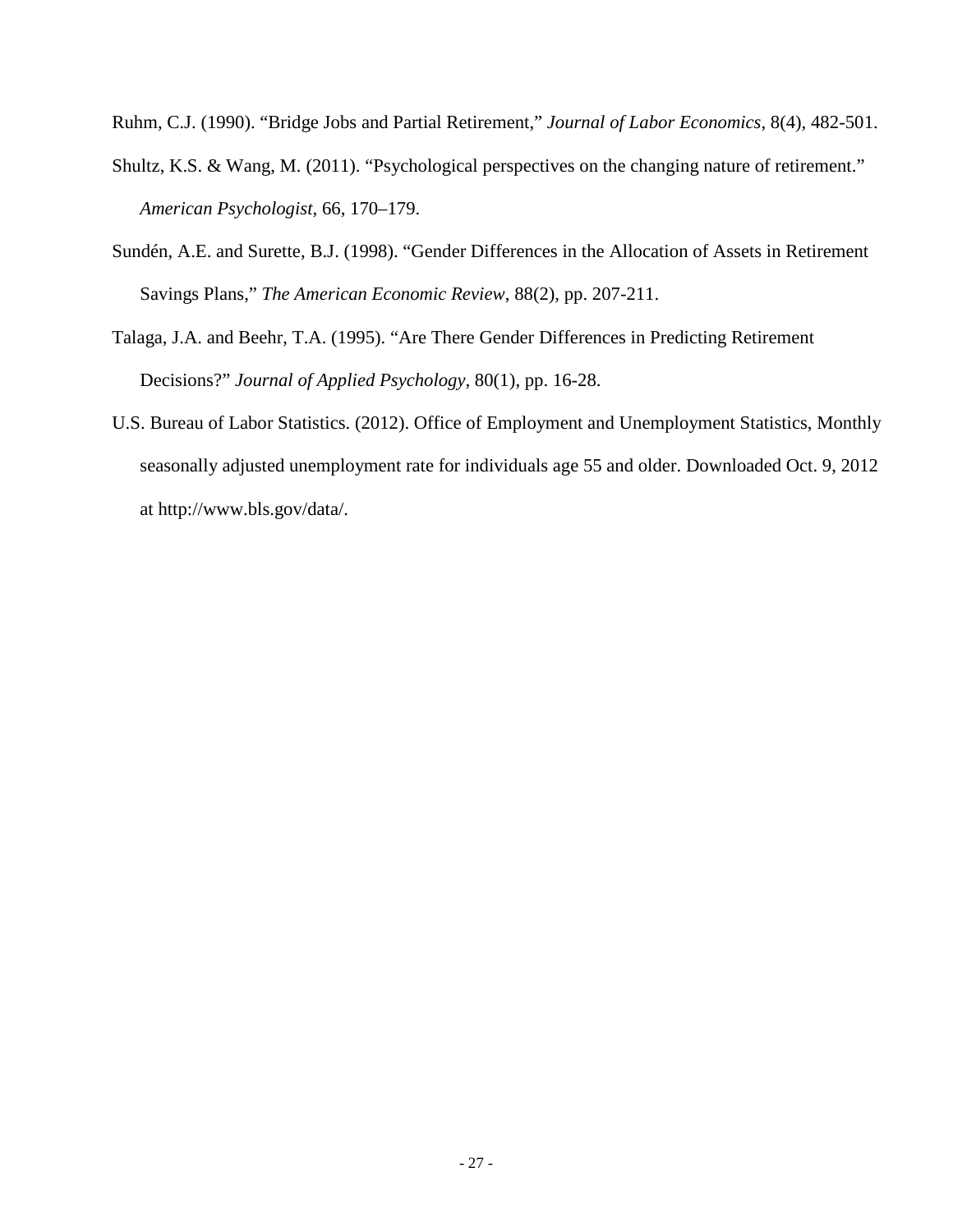# Sample Size by Gender, Survey Participation, and Work Status

|                                                   |                  | Men              |                      |                  | Women            |                      |  |
|---------------------------------------------------|------------------|------------------|----------------------|------------------|------------------|----------------------|--|
|                                                   | <b>HRS</b> Core  | War Babies       | <b>Early Boomers</b> | <b>HRS</b> Core  | War Babies       | <b>Early Boomers</b> |  |
| Year of first interview<br>Age at first interview | 1992<br>51 to 61 | 1998<br>51 to 56 | 2004<br>51 to 56     | 1992<br>51 to 61 | 1998<br>51 to 56 | 2004<br>51 to 56     |  |
| Participated in first wave<br>n                   | 5,869            | 1,197            | 1,527                | 6,783            | 1,332            | 1,803                |  |
| Worked since age 50                               |                  |                  |                      |                  |                  |                      |  |
| n                                                 | 5,358            | 981              | 1,086                | 5,308            | 803              | 1,083                |  |
| % of respondents                                  | 91%              | 82%              | 71%                  | 78%              | 60%              | 60%                  |  |
| On FTC job in first interview                     |                  |                  |                      |                  |                  |                      |  |
| n                                                 | 3,061            | 793              | 846                  | 2,567            | 516              | 681                  |  |
| % of respondents                                  | 52%              | 66%              | 55%                  | 38%              | 39%              | 38%                  |  |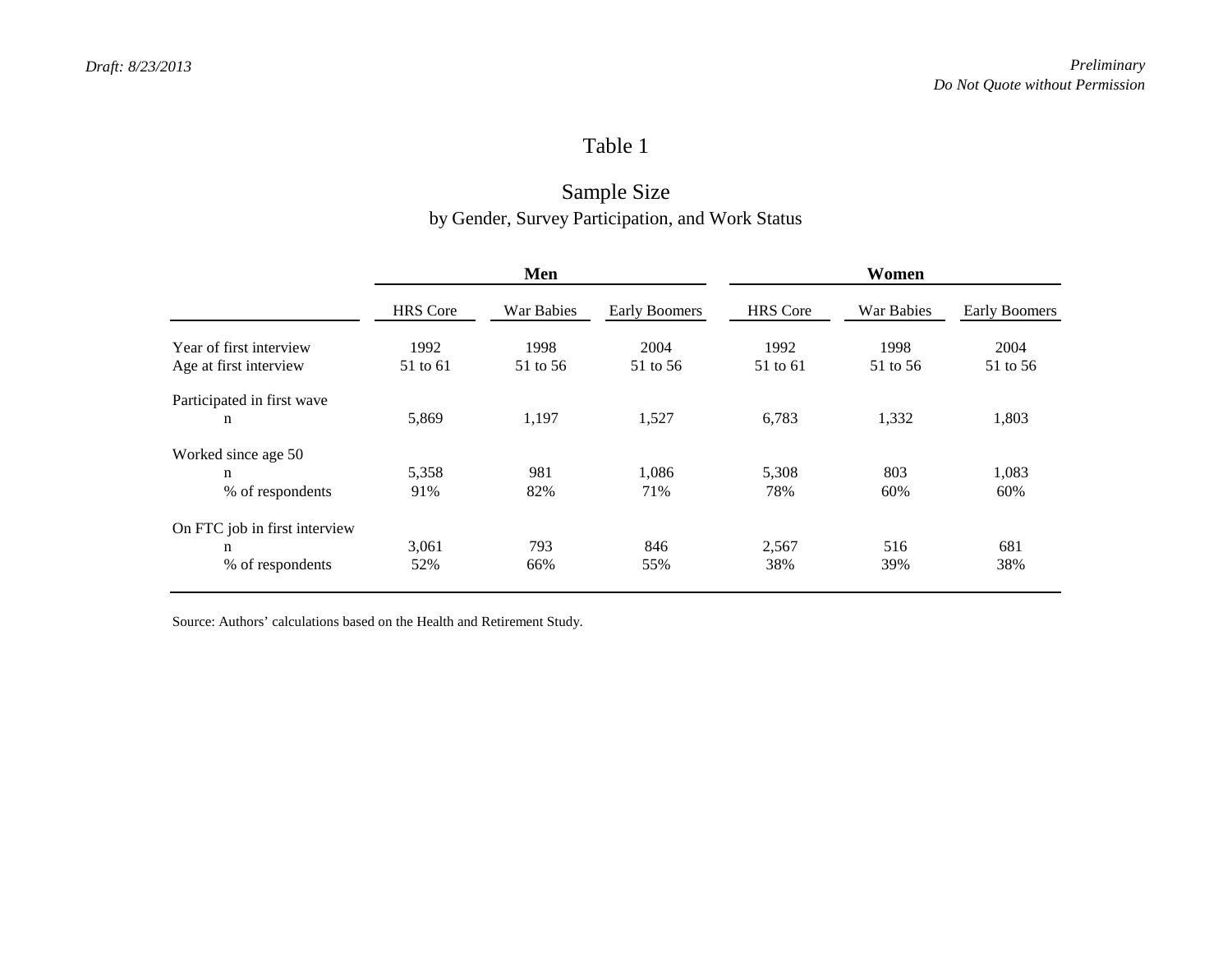## Table 2a

## Labor Force Status, by Survey Participation and Year Sample: HRS Men on a FTC Job as of the First Interview

#### **Men**

|                 | Year                 |                  | Age       | n     | Full-time<br>career job | Other job | Not in<br>labor force | Don't<br>know | %PT on<br>"other" job |                  |
|-----------------|----------------------|------------------|-----------|-------|-------------------------|-----------|-----------------------|---------------|-----------------------|------------------|
| <b>HRS</b> Core |                      |                  |           |       |                         |           |                       |               |                       |                  |
|                 | 1992                 |                  | $51 - 61$ | 3,061 | 100%                    | 0%        | 0%                    | 0%            | 0%                    |                  |
|                 | 1994                 | g                | $53 - 63$ | 2,798 | 77%                     | 10%       | 13%                   | 1%            | 47%                   | g                |
|                 | 1996                 | $\mathbf g$      | $55 - 65$ | 2,632 | 60%                     | 16%       | 23%                   | 1%            | 42%                   |                  |
|                 | 1998                 |                  | $57 - 67$ | 2,521 | 38%                     | 28%       | 33%                   | 1%            | 46%                   |                  |
|                 | 2000                 | g                | $59 - 69$ | 2,370 | 25%                     | 34%       | 39%                   | 1%            | 45%                   |                  |
|                 | 2002                 | g                | $61 - 71$ | 2,301 | 19%                     | 32%       | 49%                   | 0%            | 52%                   |                  |
|                 | 2004                 | g                | $63 - 73$ | 2,192 | 15%                     | 30%       | 55%                   | 0%            | 64%                   |                  |
|                 | 2006                 |                  | $65 - 75$ | 2,066 | 10%                     | 28%       | 61%                   | 0%            | 68%                   |                  |
|                 | 2008                 |                  | $67 - 77$ | 1,966 | 9%                      | 27%       | 65%                   | 0%            | 72%                   |                  |
|                 | 2010                 |                  | $69 - 79$ | 1,795 | 5%                      | 22%       | 72%                   | 1%            | 76%                   |                  |
| War Babies      |                      |                  |           |       |                         |           |                       |               |                       |                  |
|                 | 1998                 |                  | $51 - 56$ | 793   | 100%                    | 0%        | 0%                    | 0%            | $0\%$                 |                  |
|                 | 2000                 | $\boldsymbol{D}$ | $53 - 58$ | 729   | 84%                     | 10%       | 6%                    | 1%            | 27%                   | $g \, p$         |
|                 | 2002                 | $g$ $b$          | $55 - 60$ | 709   | 65%                     | 21%       | 14%                   | 1%            | 32%                   | g b              |
|                 | 2004                 | b                | $57 - 62$ | 683   | 55%                     | 27%       | 18%                   | 0%            | 42%                   | b                |
|                 | 2006                 | b                | $59 - 64$ | 651   | 39%                     | 33%       | 28%                   | 0%            | 44%                   | $\boldsymbol{b}$ |
|                 | 2008                 | b                | $61 - 66$ | 638   | 33%                     | 33%       | 34%                   | 0%            | 55%                   | b                |
|                 | 2010                 | $\boldsymbol{D}$ | $63 - 78$ | 606   | 20%                     | 28%       | 50%                   | 1%            | 63%                   | $\boldsymbol{D}$ |
|                 | <b>Early Boomers</b> |                  |           |       |                         |           |                       |               |                       |                  |
|                 | 2004                 |                  | $51 - 56$ | 846   | 100%                    | 0%        | 0%                    | 0%            | 0%                    |                  |
|                 | 2006                 | $g$ $c$ $d$      | $53 - 58$ | 751   | 78%                     | 16%       | 6%                    | 1%            | 42%                   | $\boldsymbol{c}$ |
|                 | 2008                 | $g$ $c$ $d$      | $55 - 60$ | 726   | 70%                     | 17%       | 12%                   | 0%            | 37%                   | $c$ $d$          |
|                 | 2010                 | c d              | $57 - 62$ | 671   | 46%                     | 30%       | 23%                   | 1%            | 32%                   | $g$ $c$ $d$      |

Notes:

[1] Significance based on chi-square test.

[2] g indicates a statistically significant difference in labor force status (or part-time status) by gender (between men and women in the same cohort), at the 5% level.

[3] b indicates a statistically significant difference in labor force status (or part-time status) by cohort (between Core and War Baby respondents of the same gender), at the 5% level.

[4] c indicates a statistically significant difference in labor force status (or part-time status) by cohort (between Core and Early Boomer respondents of the same gender), at the 5% level. [5] d indicates a statistically significant difference in labor force status (or part-time status) by cohort (between War Baby and Early Boomer respondents of the same gender), at the 5% level.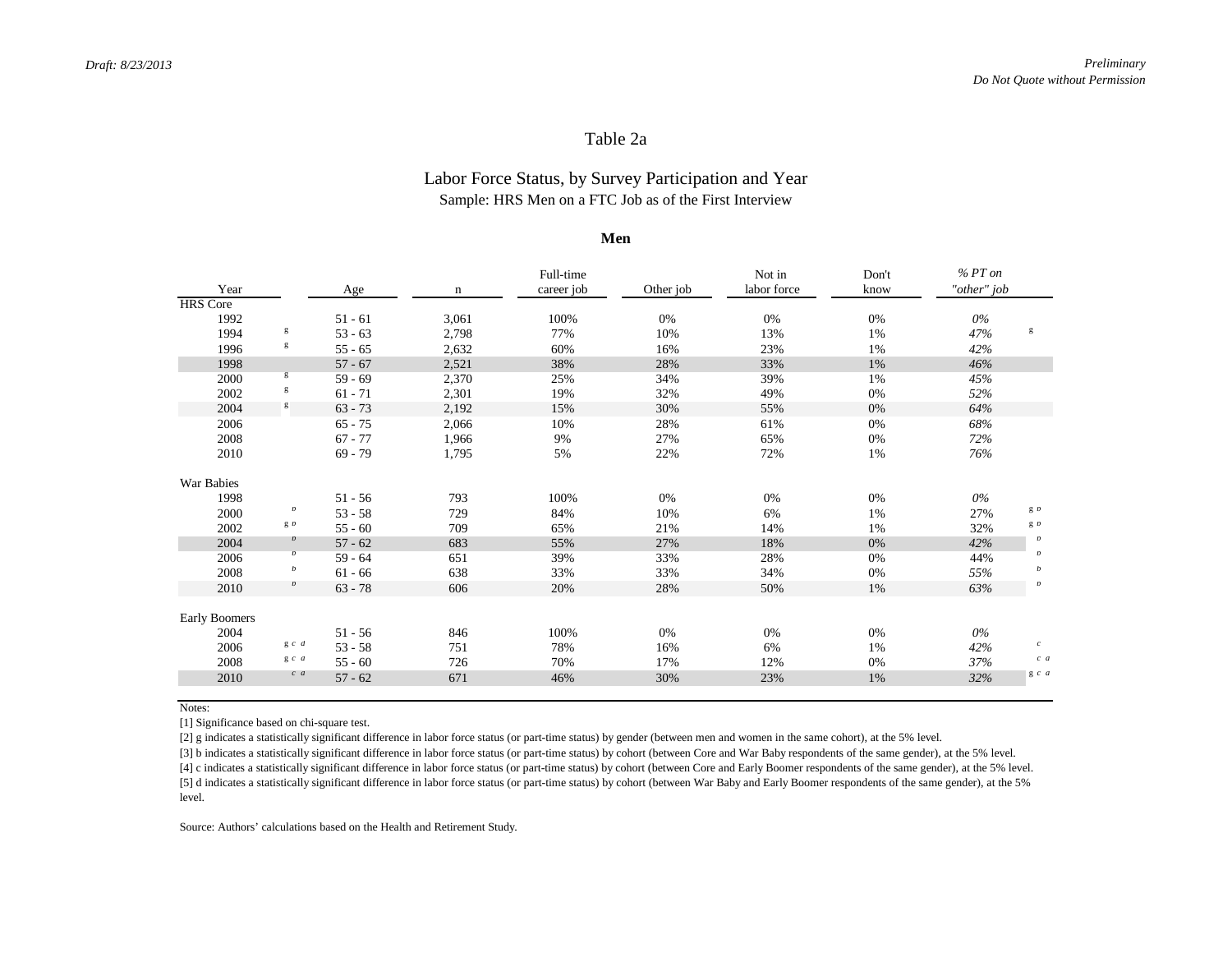### Table 2b

## Labor Force Status, by Survey Participation and Year Sample: HRS Women on a FTC Job as of the First Interview

#### **Women**

|                 | Year                 |                  | Age       | n     | Full-time<br>career job | Other job | Not in<br>labor force | Don't<br>know | %PT on<br>"other" job |                  |
|-----------------|----------------------|------------------|-----------|-------|-------------------------|-----------|-----------------------|---------------|-----------------------|------------------|
| <b>HRS</b> Core |                      |                  |           |       |                         |           |                       |               |                       |                  |
|                 | 1992                 |                  | $51 - 61$ | 2,567 | 100%                    | 0%        | 0%                    | 0%            | 0%                    |                  |
|                 | 1994                 | g                | $53 - 63$ | 2,406 | 79%                     | 10%       | 10%                   | 1%            | 57%                   | g                |
|                 | 1996                 | $\mathbf{g}$     | $55 - 65$ | 2,274 | 64%                     | 14%       | 21%                   | 1%            | 41%                   |                  |
|                 | 1998                 |                  | $57 - 67$ | 2,201 | 42%                     | 28%       | 30%                   | 1%            | 44%                   |                  |
|                 | 2000                 | g                | $59 - 69$ | 2,105 | 26%                     | 38%       | 35%                   | 2%            | 42%                   |                  |
|                 | 2002                 | g                | $61 - 71$ | 2,075 | 22%                     | 33%       | 45%                   | 0%            | 52%                   |                  |
|                 | 2004                 | g                | $63 - 73$ | 2,015 | 21%                     | 28%       | 50%                   | 0%            | 66%                   |                  |
|                 | 2006                 |                  | $65 - 75$ | 1,928 | 13%                     | 29%       | 58%                   | 0%            | 67%                   |                  |
|                 | 2008                 |                  | $67 - 77$ | 1,873 | 10%                     | 26%       | 63%                   | 0%            | 70%                   |                  |
|                 | 2010                 |                  | $69 - 79$ | 1,761 | 6%                      | 21%       | 71%                   | 1%            | 77%                   |                  |
| War Babies      |                      |                  |           |       |                         |           |                       |               |                       |                  |
|                 | 1998                 |                  | $51 - 56$ | 516   | 100%                    | 0%        | 0%                    | 0%            | $0\%$                 |                  |
|                 | 2000                 | $\boldsymbol{D}$ | $53 - 58$ | 478   | 80%                     | 12%       | 7%                    | 1%            | 50%                   | g                |
|                 | 2002                 | $g$ $b$          | $55 - 60$ | 473   | 57%                     | 27%       | 15%                   | 0%            | 43%                   | g b              |
|                 | 2004                 | b                | $57 - 62$ | 455   | 52%                     | 27%       | 21%                   | 0%            | 48%                   | b                |
|                 | 2006                 | b                | $59 - 64$ | 452   | 36%                     | 34%       | 30%                   | 0%            | 52%                   | $\boldsymbol{b}$ |
|                 | 2008                 | b                | $61 - 66$ | 429   | 28%                     | 34%       | 37%                   | 0%            | 62%                   | b                |
|                 | 2010                 | $\boldsymbol{D}$ | $63 - 78$ | 421   | 18%                     | 26%       | 55%                   | 1%            | 69%                   | $\boldsymbol{D}$ |
|                 | <b>Early Boomers</b> |                  |           |       |                         |           |                       |               |                       |                  |
|                 | 2004                 |                  | $51 - 56$ | 681   | 100%                    | 0%        | 0%                    | 0%            | 0%                    |                  |
|                 | 2006                 | $g$ $c$ $d$      | $53 - 58$ | 614   | 68%                     | 23%       | 8%                    | 0%            | 42%                   | $\boldsymbol{c}$ |
|                 | 2008                 | $g$ $c$ $d$      | $55 - 60$ | 587   | 59%                     | 28%       | 13%                   | 0%            | 44%                   | c a              |
|                 | 2010                 | c d              | $57 - 62$ | 556   | 42%                     | 35%       | 20%                   | 2%            | 44%                   | $g$ $c$ $d$      |

Notes:

[1] Significance based on chi-square test.

[2] g indicates a statistically significant difference in labor force status (or part-time status) by gender (between men and women in the same cohort), at the 5% level.

[3] b indicates a statistically significant difference in labor force status (or part-time status) by cohort (between Core and War Baby respondents of the same gender), at the 5% level.

[4] c indicates a statistically significant difference in labor force status (or part-time status) by cohort (between Core and Early Boomer respondents of the same gender), at the 5% level. [5] d indicates a statistically significant difference in labor force status (or part-time status) by cohort (between War Baby and Early Boomer respondents of the same gender), at the 5% level.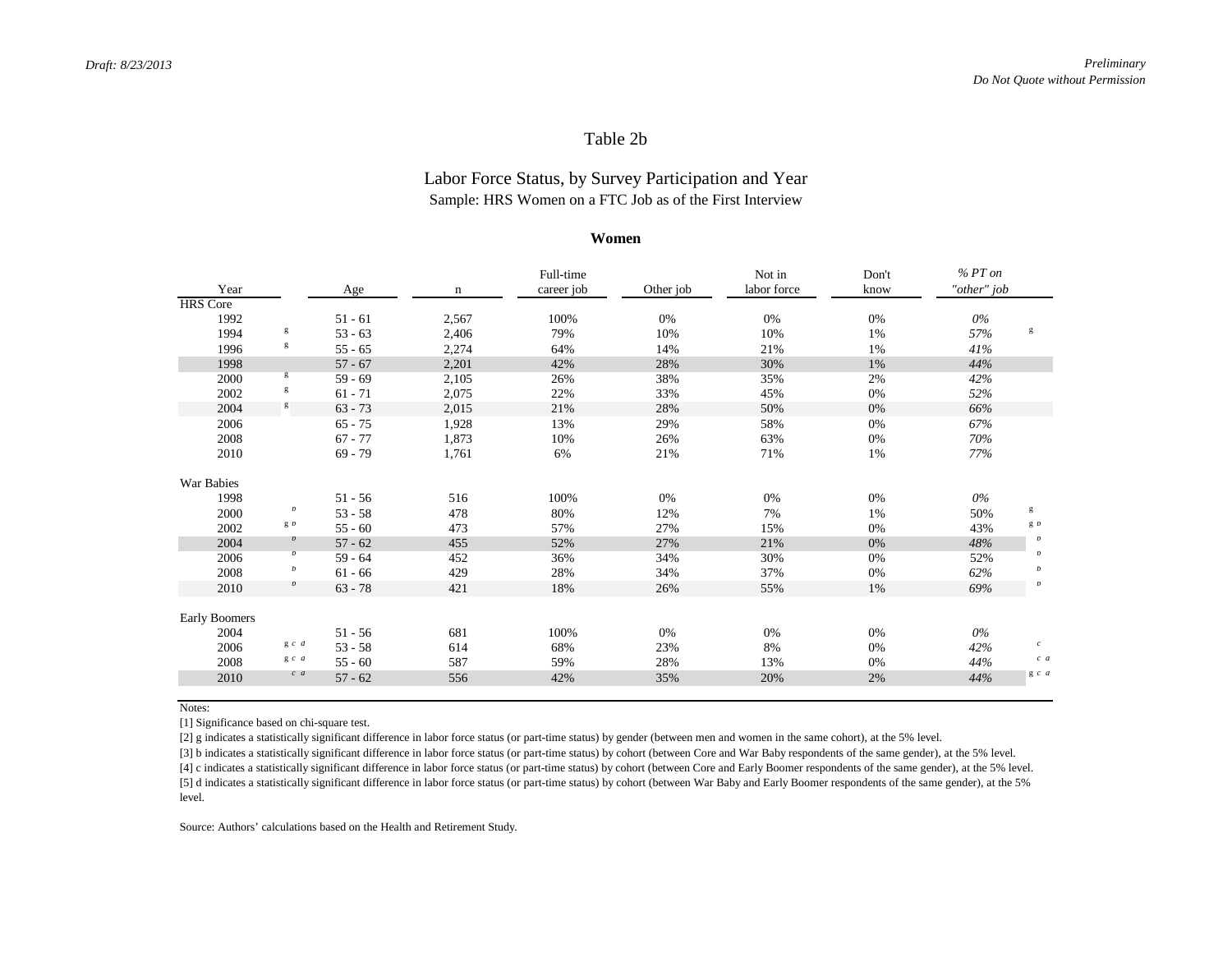# Table 3a

# Transitions from Full-time Career Jobs through 2010 (horizontal percentage) Those with Full-Time Career Jobs at the Time of the First Interview, by HRS Cohort and Gender

|                      |                  |       | Still on or<br>Last Observed on | Moved to                | Moved to | Don't | Bridge Job/<br>$(Bridge Job + No)$ | PT bridge  |
|----------------------|------------------|-------|---------------------------------|-------------------------|----------|-------|------------------------------------|------------|
|                      |                  | $n^a$ | Career Job                      | Bridge Job <sup>b</sup> | No Job   | Know  | Job)                               | job $(\%)$ |
| Men                  |                  |       |                                 |                         |          |       |                                    |            |
| <b>HRS</b> Core      | g                | 3.061 | 24%                             | 39%                     | 33%      | 4%    | 55%                                | 55%        |
| War Bablies          | $\mathcal{C}$    | 793   | 31%                             | 38%                     | 27%      | 4%    | 58%                                | 46%        |
| Early Boomers        | $g \ d \ e$      | 846   | 52%                             | 30%                     | 15%      | 3%    | 66%                                | 23%        |
| Women                |                  |       |                                 |                         |          |       |                                    |            |
| <b>HRS</b> Core      | $\boldsymbol{g}$ | 2,567 | 21%                             | 41%                     | 34%      | 4%    | 55%                                | 58%        |
| War Bablies          | $\mathcal C$     | 516   | 27%                             | 41%                     | 28%      | 4%    | 60%                                | 53%        |
| <b>Early Boomers</b> | $g \ d \ e$      | 681   | 48%                             | 36%                     | 12%      | 4%    | 75%                                | 27%        |

Notes:

<sup>a</sup> Includes respondents who were on a FTC job at the time of the first interview.

<sup>b</sup> Does not include respondents who were not working for two consecutive waves following FTC employment and who later reentered.

[1] Significance based on chi-square test.

[2] g indicates a statistically significant difference in first transitions by gender (between men and women in the same cohort), at the 5% level.

[3] c indicates a statistically significant difference in first transitions by cohort (between Core and War Baby respondents of the same gender), at the 5% level.

[4] d indicates a statistically significant difference in first transitions by cohort (between Core and Early Boomer respondents of the same gender), at the 5% level.

[5] e indicates a statistically significant difference in first transitions by cohort (between War Baby and Early Boomer respondents of the same gender), at the 5% level.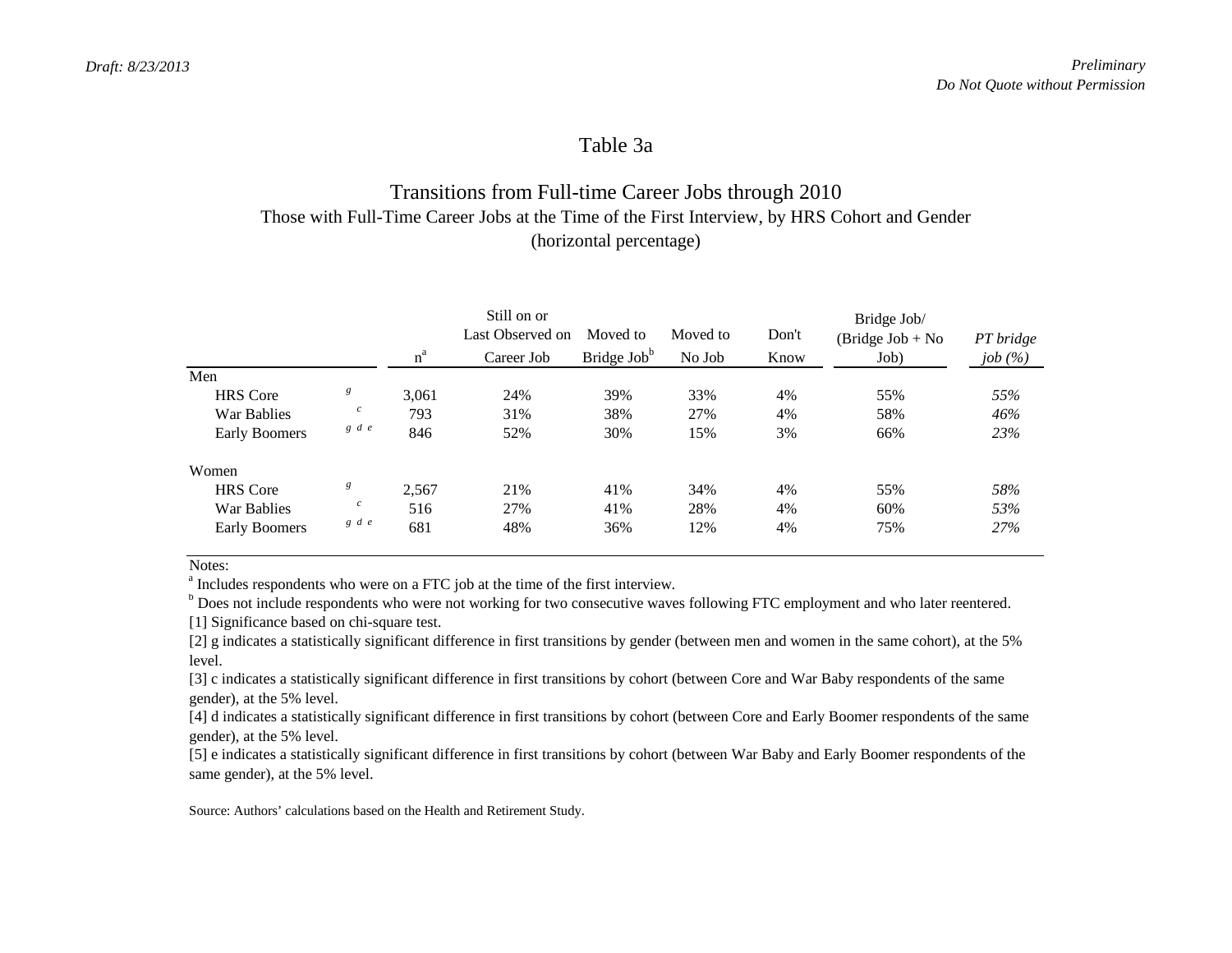## Table 3b

# Transitions from Full-time Career Jobs through the First Four HRS Interviews Those with Full-Time Career Jobs at the Time of the First Interview, by HRS Cohort and Gender (horizontal percentage) Respondents Aged 51 to 56 at the Time of the First Interview

|                 |                  |       | Still on or<br>Last Observed on | Moved to                | Moved to | Don't | Bridge Job/<br>$(Bridge Job + No$ | PT bridge  |
|-----------------|------------------|-------|---------------------------------|-------------------------|----------|-------|-----------------------------------|------------|
|                 |                  | $n^a$ | Career Job                      | Bridge Job <sup>b</sup> | No Job   | Know  | Job)                              | job $(\%)$ |
| Men             |                  |       |                                 |                         |          |       |                                   |            |
| <b>HRS</b> Core | $\boldsymbol{g}$ | 1.701 | 59%                             | 27%                     | 14%      | 0%    | 65%                               | 36%        |
| War Bablies     |                  | 684   | 63%                             | 26%                     | 11%      | 0%    | 69%                               | 46%        |
| Early Boomers   | $g \ d \ e$      | 783   | 52%                             | 29%                     | 16%      | 3%    | 65%                               | 23%        |
| Women           |                  |       |                                 |                         |          |       |                                   |            |
| <b>HRS</b> Core | g                | 1.231 | 55%                             | 27%                     | 18%      | 0%    | 60%                               | 58%        |
| War Bablies     | $\boldsymbol{c}$ | 427   | 57%                             | 30%                     | 13%      | 0%    | 70%                               | 53%        |
| Early Boomers   | $g \ d \ e$      | 594   | 47%                             | 36%                     | 13%      | 4%    | 74%                               | 27%        |

#### Notes:

a Includes respondents who were on a FTC job at the time of the first interview and aged 51 to 56 at the time of the first interview.

Excludes spouses of age-eligible respondents who were not aged 51 to 56 at the time of the first interview.

<sup>b</sup> Does not include respondents who were not working for two consecutive waves following FTC employment and who later reentered. [1] Significance based on chi-square test.

[2] g indicates a statistically significant difference in first transitions by gender (between men and women in the same cohort), at the 5% level.

[3] c indicates a statistically significant difference in first transitions by cohort (between Core and War Baby respondents of the same gender), at the 5% level.

[4] d indicates a statistically significant difference in first transitions by cohort (between Core and Early Boomer respondents of the same gender), at the 5% level.

[5] e indicates a statistically significant difference in first transitions by cohort (between War Baby and Early Boomer respondents of the same gender), at the 5% level.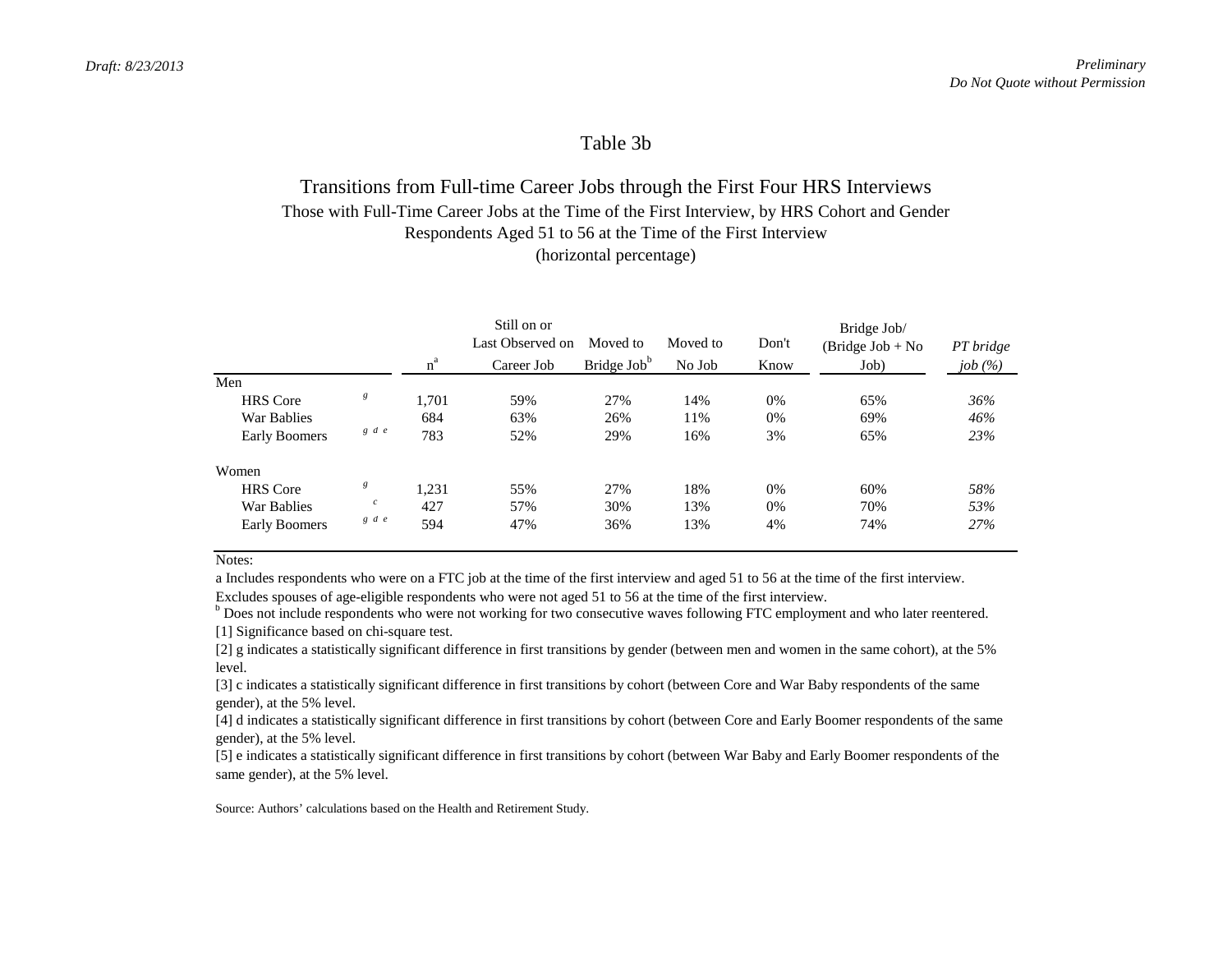# Table 4a

# Transitions from Full-time Career Jobs through 2010 Those with Full-Time Career Jobs at the Time of the First Interview (horizontal percentage) by HRS Cohort and Gender

|                      |                  |       |              | Reduced FTC job hours $\ge$ 20% (%) |
|----------------------|------------------|-------|--------------|-------------------------------------|
|                      |                  | $n^a$ | Still on FTC | Transitioned                        |
| Men                  |                  |       |              |                                     |
| <b>HRS</b> Core      | $\boldsymbol{g}$ | 3,061 | 13%          | 13%                                 |
| War Bablies          | $\boldsymbol{c}$ | 793   | 13%          | 10%                                 |
| <b>Early Boomers</b> | $g \, d \, e$    | 846   | 11%          | 3%                                  |
| Women                |                  |       |              |                                     |
| <b>HRS</b> Core      | g                | 2,567 | 10%          | 13%                                 |
| War Bablies          | $\boldsymbol{c}$ | 516   | 9%           | 10%                                 |
| <b>Early Boomers</b> | $g \, d \, e$    | 681   | 6%           | 4%                                  |

Notes:

<sup>a</sup> Includes respondents who were on a FTC job at the time of the first interview.

[1] Significance based on chi-square test.

[2] g indicates a statistically significant difference in first transitions by gender (between men and women in the same cohort), at the 5% level.

[3] c indicates a statistically significant difference in first transitions by cohort (between Core and War Baby respondents of the same gender), at the 5% level.

[4] d indicates a statistically significant difference in first transitions by cohort (between Core and Early Boomer respondents of the same gender), at the 5% level.

[5] e indicates a statistically significant difference in first transitions by cohort (between War Baby and Early Boomer respondents of the same gender), at the 5% level.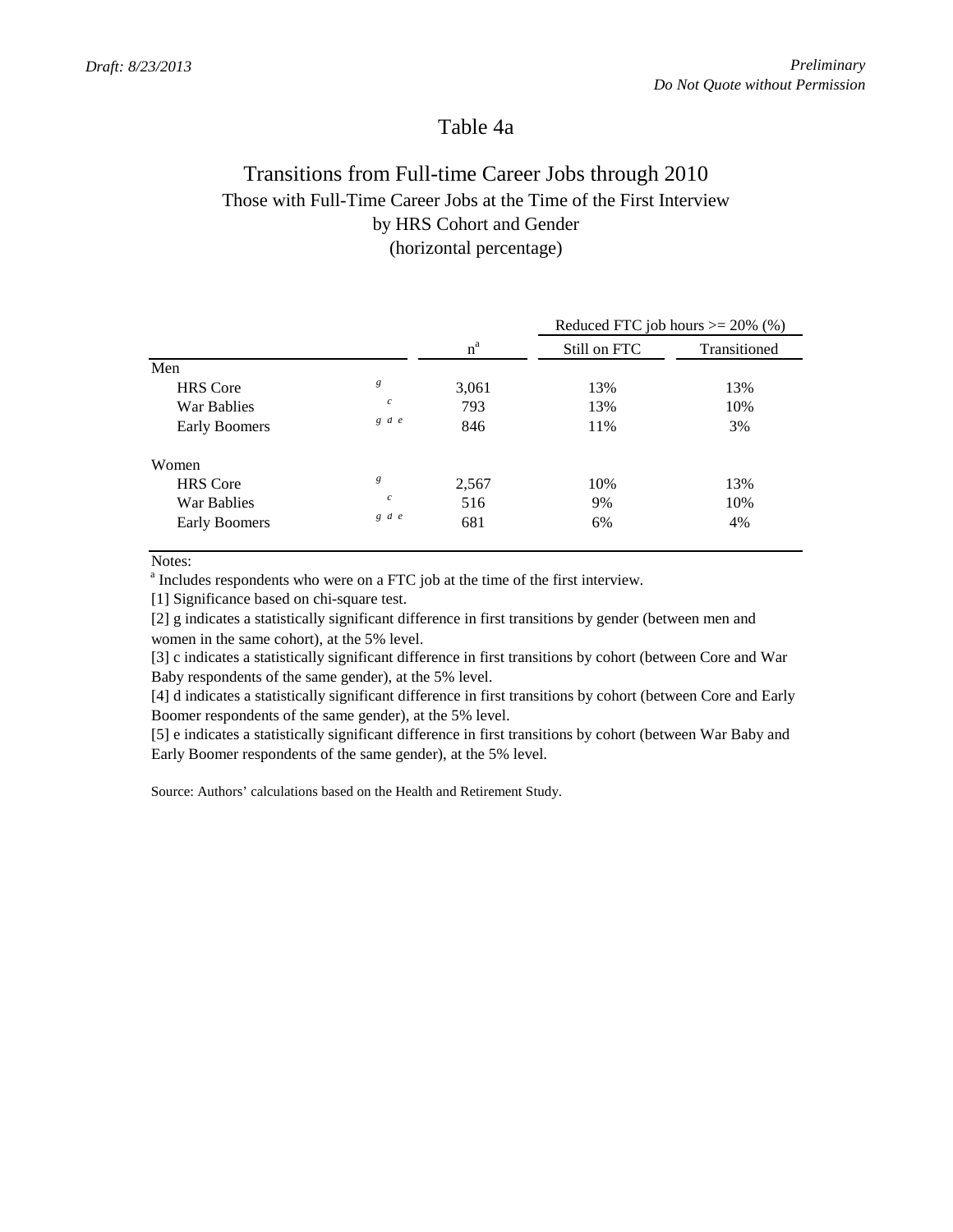# Table 4b

# Transitions from Full-time Career Jobs Those with Full-Time Career Jobs at the Time of the First Interview (horizontal percentage) Respondents Aged 51 to 56 at the Time of the First Interview through the First Four HRS Interviews by HRS Cohort and Gender

|                      |               |       | Reduced FTC job hours $\ge$ 20% (%) |              |  |  |
|----------------------|---------------|-------|-------------------------------------|--------------|--|--|
|                      |               | $n^a$ | Still on FTC                        | Transitioned |  |  |
| Men                  |               |       |                                     |              |  |  |
| <b>HRS</b> Core      | g             | 1,701 | 17%                                 | 8%           |  |  |
| War Bablies          | $\mathcal{C}$ | 684   | 15%                                 | 7%           |  |  |
| Early Boomers        | $g \, d \, e$ | 783   | 11%                                 | 3%           |  |  |
| Women                |               |       |                                     |              |  |  |
| <b>HRS</b> Core      | g             | 1,231 | 12%                                 | 13%          |  |  |
| War Bablies          | $\mathcal{C}$ | 427   | 13%                                 | 5%           |  |  |
| <b>Early Boomers</b> | $g \, d \, e$ | 594   | 6%                                  | 3%           |  |  |

Notes:

a Includes respondents who were on a FTC job at the time of the first interview and aged 51 to 56 at the time of the first interview. Excludes spouses of age-eligible respondents who were not aged 51 to 56 at the time of the first interview.

[1] Significance based on chi-square test.

[2] g indicates a statistically significant difference in first transitions by gender (between men and women in the same cohort), at the 5% level.

[3] c indicates a statistically significant difference in first transitions by cohort (between Core and War Baby respondents of the same gender), at the 5% level.

[4] d indicates a statistically significant difference in first transitions by cohort (between Core and Early Boomer respondents of the same gender), at the 5% level.

[5] e indicates a statistically significant difference in first transitions by cohort (between War Baby and Early Boomer respondents of the same gender), at the 5% level.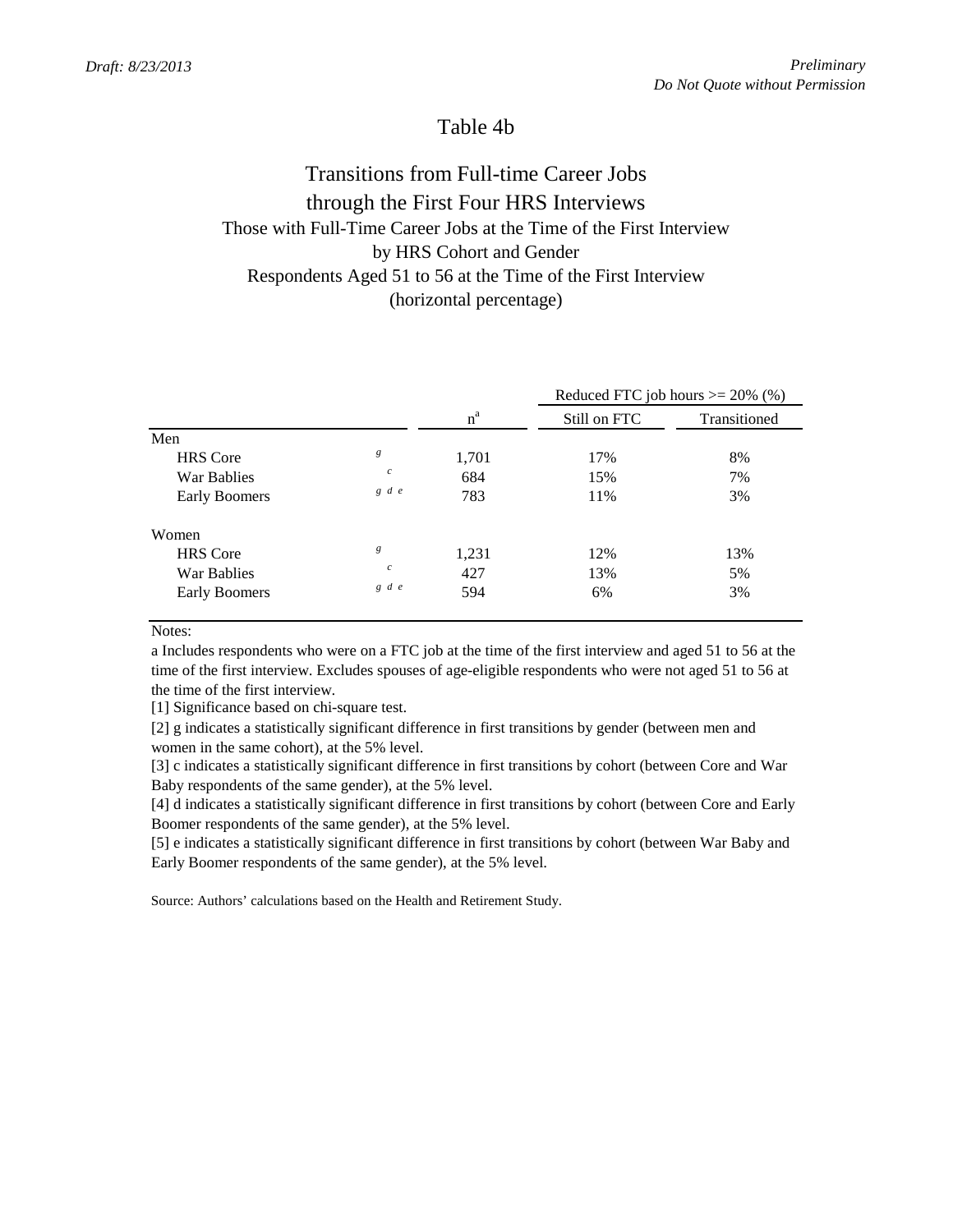# HRS Respondents Who Transitioned from FTC Employment by 2010 Reasons for Leaving Full-time Career Employment

|                        |                 | Men           |                |                 |            |                |  |  |  |  |  |  |  |
|------------------------|-----------------|---------------|----------------|-----------------|------------|----------------|--|--|--|--|--|--|--|
|                        |                 | <b>Bridge</b> |                | Direct Exit     |            |                |  |  |  |  |  |  |  |
|                        |                 |               | Early          |                 |            | Early          |  |  |  |  |  |  |  |
| Reason                 | <b>HRS</b> Core | War Babies    | <b>Boomers</b> | <b>HRS</b> Core | War Babies | <b>Boomers</b> |  |  |  |  |  |  |  |
| Business closed        | 8%              | 6%            | 7%             | 5%              | 5%         | 4%             |  |  |  |  |  |  |  |
| Laid off               | 9%              | 10%           | 17%            | 6%              | 5%         | 21%            |  |  |  |  |  |  |  |
| Health reasons         | 2%              | 1%            | 2%             | 16%             | 15%        | 27%            |  |  |  |  |  |  |  |
| Family care            | 0%              | 0%            | 0%             | 1%              | 2%         | 0%             |  |  |  |  |  |  |  |
|                        |                 | Women         |                |                 |            |                |  |  |  |  |  |  |  |
|                        |                 | <b>Bridge</b> |                | Direct Exit     |            |                |  |  |  |  |  |  |  |
|                        |                 |               | Early          |                 |            | Early          |  |  |  |  |  |  |  |
|                        | <b>HRS</b> Core | War Babies    | <b>Boomers</b> | <b>HRS</b> Core | War Babies | <b>Boomers</b> |  |  |  |  |  |  |  |
| <b>Business closed</b> | 8%              | 4%            | 2%             | 4%              | 4%         | 6%             |  |  |  |  |  |  |  |
| Laid off               | 8%              | 8%            | 11%            | 8%              | 10%        | 20%            |  |  |  |  |  |  |  |
| <b>Health reasons</b>  | 2%              | 0%            | 2%             | 17%             | 23%        | 29%            |  |  |  |  |  |  |  |
| Family care            | 1%              | 2%            | 2%             | 4%              | 2%         | 1%             |  |  |  |  |  |  |  |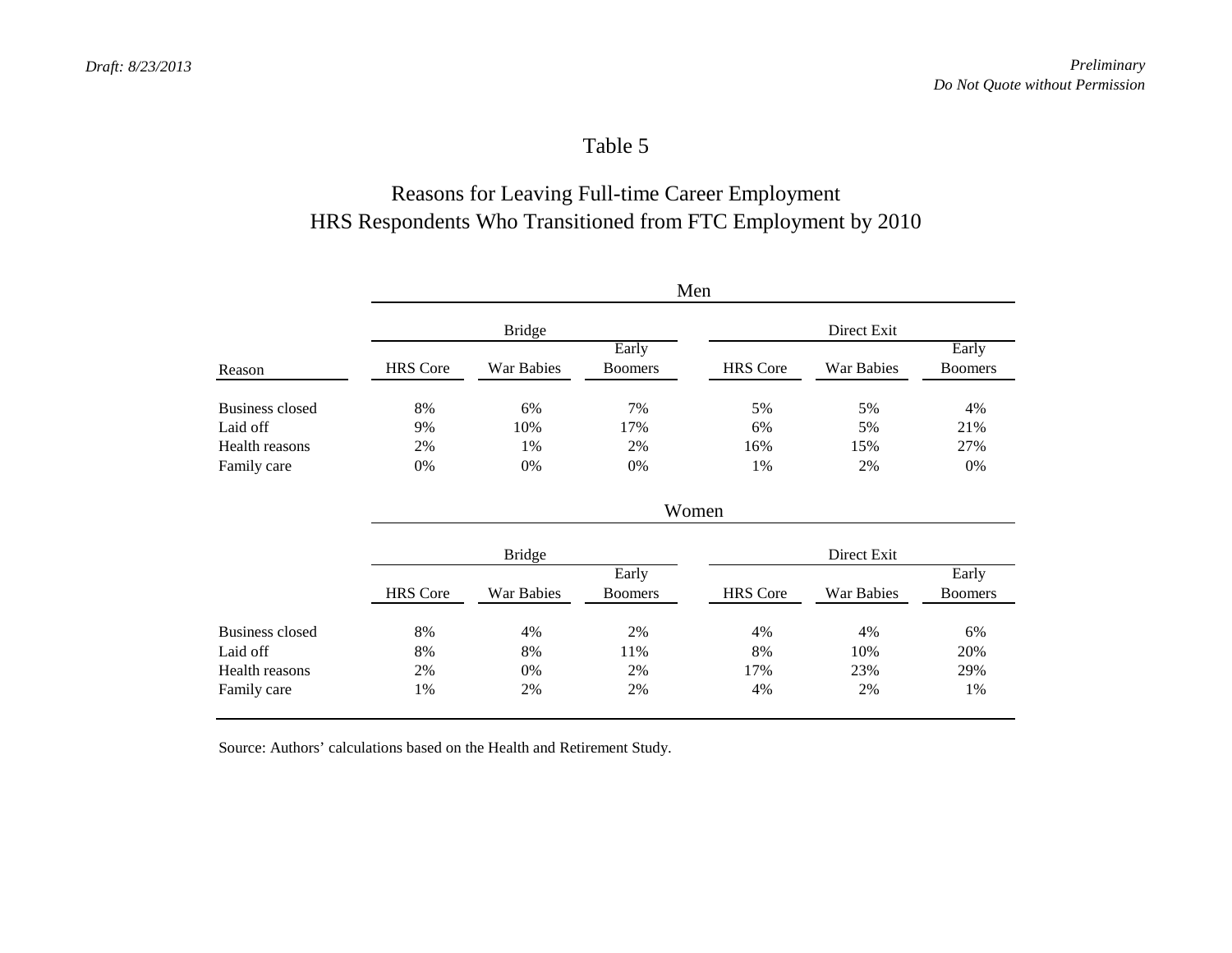## Transitions from Full-time Career Employment Those with Full-Time Career Jobs at the Time of the First Interview by Gender, HRS Cohort and Presence of Dependent Children and Parent in Need of Caregiving (horizontal percentage)

|                   |      |           | <b>HRS</b> Core<br>Respondents Aged 69 to 79 in 2010 |                            |                                      |           | War Babies<br>Respondents Aged 63 - 68 in 2010 |                            |                                      | Early Baby Boomers<br>Respondents Aged 57-62 in 2010 |                                           |                            |                                      |
|-------------------|------|-----------|------------------------------------------------------|----------------------------|--------------------------------------|-----------|------------------------------------------------|----------------------------|--------------------------------------|------------------------------------------------------|-------------------------------------------|----------------------------|--------------------------------------|
|                   |      | n<br>(% ) | Bridge Job/<br>$(Bridge Job + No$<br>Job)            | PT<br>bridge<br>job $(\%)$ | Reduced<br>FTC job<br>hours $(\%)^b$ | n<br>(% ) | Bridge Job/<br>(Bridge Job + No<br>Job)        | PT<br>bridge<br>job $(\%)$ | Reduced<br>FTC job<br>hours $(\%)^b$ | n<br>(% )                                            | Bridge Job/<br>$(Bridge Job + No$<br>Job) | PT<br>bridge<br>job $(\%)$ | Reduced<br>FTC job<br>hours $(\%)^b$ |
| Dependent child   | v(2) |           |                                                      |                            |                                      |           |                                                |                            |                                      |                                                      |                                           |                            |                                      |
| Men               | g(I) |           |                                                      |                            |                                      |           |                                                |                            |                                      |                                                      |                                           |                            |                                      |
| No                |      | 85%       | 55%                                                  | 55%                        | 13%                                  | 72%       | 56%                                            | 47%                        | 12%                                  | 59%                                                  | 65%                                       | 24%                        | 7%                                   |
| Yes               |      | 15%       | 54%                                                  | 56%                        | 17%                                  | 28%       | 61%                                            | 43%                        | 8%                                   | 41%                                                  | 67%                                       | 22%                        | 8%                                   |
| Women             | v(2) |           |                                                      |                            |                                      |           |                                                |                            |                                      |                                                      |                                           |                            |                                      |
| No                | g(I) | 70%       | 53%                                                  | 59%                        | 12%                                  | 75%       | 60%                                            | 50%                        | 11%                                  | 59%                                                  | 75%                                       | 23%                        | 6%                                   |
| Yes               |      | 30%       | 59%                                                  | 58%                        | 13%                                  | 25%       | 59%                                            | 59%                        | 3%                                   | 41%                                                  | 75%                                       | 35%                        | 3%                                   |
| Parent caregiving |      |           |                                                      |                            |                                      |           |                                                |                            |                                      |                                                      |                                           |                            |                                      |
| Men               |      |           |                                                      |                            |                                      |           |                                                |                            |                                      |                                                      |                                           |                            |                                      |
| No                | g(I) | 82%       | 54%                                                  | 54%                        | 13%                                  | 66%       | 58%                                            | 44%                        | 12%                                  | 68%                                                  | 64%                                       | 18%                        | 7%                                   |
| Yes               |      | 18%       | 59%                                                  | 61%                        | 14%                                  | 34%       | 57%                                            | 50%                        | 11%                                  | 32%                                                  | 68%                                       | 33%                        | 8%                                   |
| Women             |      |           |                                                      |                            |                                      |           |                                                |                            |                                      |                                                      |                                           |                            |                                      |
| No                | g(I) | 81%       | 54%                                                  | 59%                        | 11%                                  | 69%       | 57%                                            | 53%                        | 9%                                   | 71%                                                  | 73%                                       | 24%                        | 5%                                   |
| Yes               |      | 19%       | 55%                                                  | 54%                        | 16%                                  | 31%       | 65%                                            | 52%                        | 11%                                  | 29%                                                  | 79%                                       | 33%                        | 5%                                   |

Notes:

<sup>a</sup> Does not include respondents who were not working for two consecutive waves following FTC employment and who later reentered.

<sup>b</sup> Percentage of respondents who experienced a reduction in career job hours of 20 percent or more.

[1] Significance based on chi-square test.

[2] g indicates a statistically significant difference in first transitions by gender (between men and women in the same cohort (HRS Core (1), War Babies (2), and Early Boomers(3)), at the 5% level. [3] v indicates a statistically significant difference in first transitions by values of the variable (e.g., dependent child) within gender and cohort (HRS Core (1), War Babies (2), and Early Boomers(3)), at the 5% level.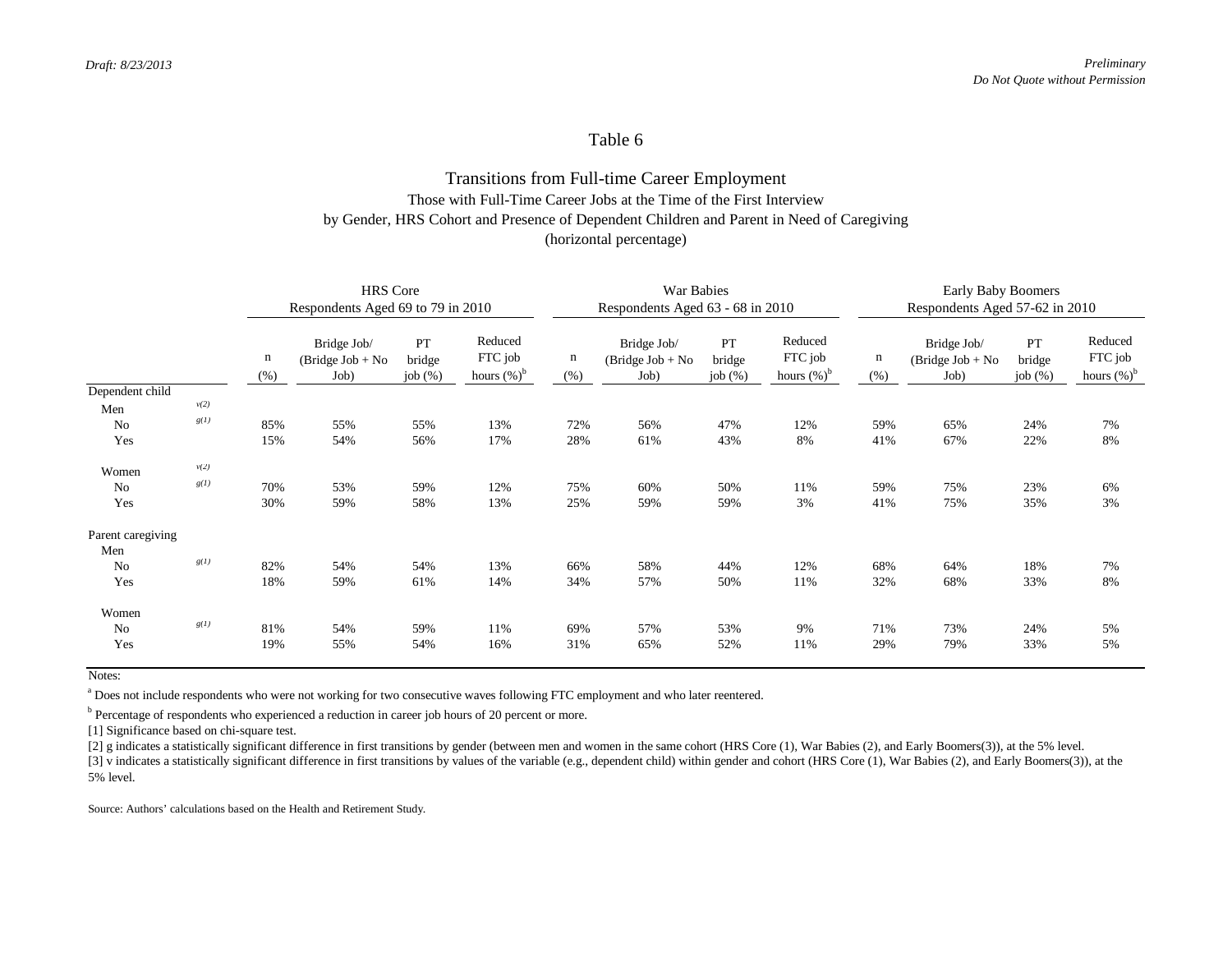### Transitions from Full-time Career Employment Those with Full-Time Career Jobs at the Time of the First Interview by Gender, HRS Cohort and Occupation and Self Employment Status (horizontal percentage)

|                             |           | <b>HRS</b> Core<br>Respondents Aged 69 to 79 in 2010 |                            |                                      |                     | War Babies<br>Respondents Aged 63 - 68 in 2010 |                            |                                      | Early Baby Boomers<br>Respondents Aged 57-62 in 2010 |                                           |                            |                                      |
|-----------------------------|-----------|------------------------------------------------------|----------------------------|--------------------------------------|---------------------|------------------------------------------------|----------------------------|--------------------------------------|------------------------------------------------------|-------------------------------------------|----------------------------|--------------------------------------|
|                             | n<br>(% ) | Bridge Job/<br>$(Bridge Job + No)$<br>Job)           | PT<br>bridge<br>job $(\%)$ | Reduced<br>FTC job<br>hours $(\%)^b$ | $\mathbf n$<br>(% ) | Bridge Job/<br>$(Bridge Job + No$<br>Job)      | PT<br>bridge<br>job $(\%)$ | Reduced<br>FTC job<br>hours $(\%)^b$ | n<br>(% )                                            | Bridge Job/<br>$(Bridge Job + No$<br>Job) | PT<br>bridge<br>job $(\%)$ | Reduced<br>FTC job<br>hours $(\%)^b$ |
| Occupation<br>v(1,2,3)      |           |                                                      |                            |                                      |                     |                                                |                            |                                      |                                                      |                                           |                            |                                      |
| Men                         |           |                                                      |                            |                                      |                     |                                                |                            |                                      |                                                      |                                           |                            |                                      |
| White collar highly skilled | 34%       | 59%                                                  | 57%                        | 16%                                  | 38%                 | 66%                                            | 51%                        | 12%                                  | 37%                                                  | 72%                                       | 26%                        | 9%                                   |
| g(2)<br>White collar, other | 14%       | 55%                                                  | 52%                        | 14%                                  | 17%                 | 68%                                            | 37%                        | 12%                                  | 17%                                                  | 71%                                       | 17%                        | 4%                                   |
| Blue collar, highly skilled | 28%       | 54%                                                  | 59%                        | 13%                                  | 25%                 | 53%                                            | 47%                        | 14%                                  | 24%                                                  | 62%                                       | 17%                        | 8%                                   |
| Blue collar, other          | 24%       | 49%                                                  | 48%                        | 10%                                  | 20%                 | 46%                                            | 40%                        | 5%                                   | 22%                                                  | 57%                                       | 32%                        | 8%                                   |
| Women                       |           |                                                      |                            |                                      |                     |                                                |                            |                                      |                                                      |                                           |                            |                                      |
| White collar highly skilled | 33%       | 56%                                                  | 63%                        | 17%                                  | 38%                 | 63%                                            | 59%                        | 14%                                  | 38%                                                  | 76%                                       | 16%                        | 8%                                   |
| g(2)<br>White collar, other | 37%       | 54%                                                  | 55%                        | 9%                                   | 34%                 | 59%                                            | 48%                        | 7%                                   | 34%                                                  | 77%                                       | 32%                        | 3%                                   |
| Blue collar, highly skilled | 9%        | 60%                                                  | 67%                        | 14%                                  | 8%                  | 60%                                            | 44%                        | 5%                                   | 10%                                                  | 68%                                       | 33%                        | 3%                                   |
| Blue collar, other          | 21%       | 60%                                                  | 54%                        | 9%                                   | 20%                 | 57%                                            | 54%                        | 7%                                   | 17%                                                  | 71%                                       | 40%                        | 4%                                   |
| Self employed               |           |                                                      |                            |                                      |                     |                                                |                            |                                      |                                                      |                                           |                            |                                      |
| v(1,2,3)<br>Men             |           |                                                      |                            |                                      |                     |                                                |                            |                                      |                                                      |                                           |                            |                                      |
| g(I)<br>Wage & salary       | 77%       | 49%                                                  | 51%                        | 8%                                   | 85%                 | 54%                                            | 42%                        | 8%                                   | 84%                                                  | 66%                                       | 20%                        | 6%                                   |
| g(I)<br>Self-employed       | 23%       | 76%                                                  | 64%                        | 31%                                  | 15%                 | 82%                                            | 55%                        | 30%                                  | 16%                                                  | 65%                                       | 45%                        | 13%                                  |
| v(I,2)<br>Women             |           |                                                      |                            |                                      |                     |                                                |                            |                                      |                                                      |                                           |                            |                                      |
| g(I)<br>Wage & salary       | 88%       | 52%                                                  | 57%                        | 9%                                   | 91%                 | 57%                                            | 48%                        | 8%                                   | 92%                                                  | 74%                                       | 28%                        | 4%                                   |
| g(I)<br>Self-employed       | 12%       | 72%                                                  | 65%                        | 37%                                  | 9%                  | 83%                                            | 80%                        | 29%                                  | 8%                                                   | 86%                                       | 17%                        | 14%                                  |

Notes:

<sup>a</sup> Does not include respondents who were not working for two consecutive waves following FTC employment and who later reentered.

<sup>b</sup> Percentage of respondents who experienced a reduction in career job hours of 20 percent or more.

[1] Significance based on chi-square test.

[2] g indicates a statistically significant difference in first transitions by gender (between men and women in the same cohort (HRS Core (1), War Babies (2), and Early Boomers(3)), at the 5% level.

[3] v indicates a statistically significant difference in first transitions by values of the variable (e.g., dependent child) within gender and cohort (HRS Core (1), War Babies (2), and Early Boomers(3)), at the 5% level.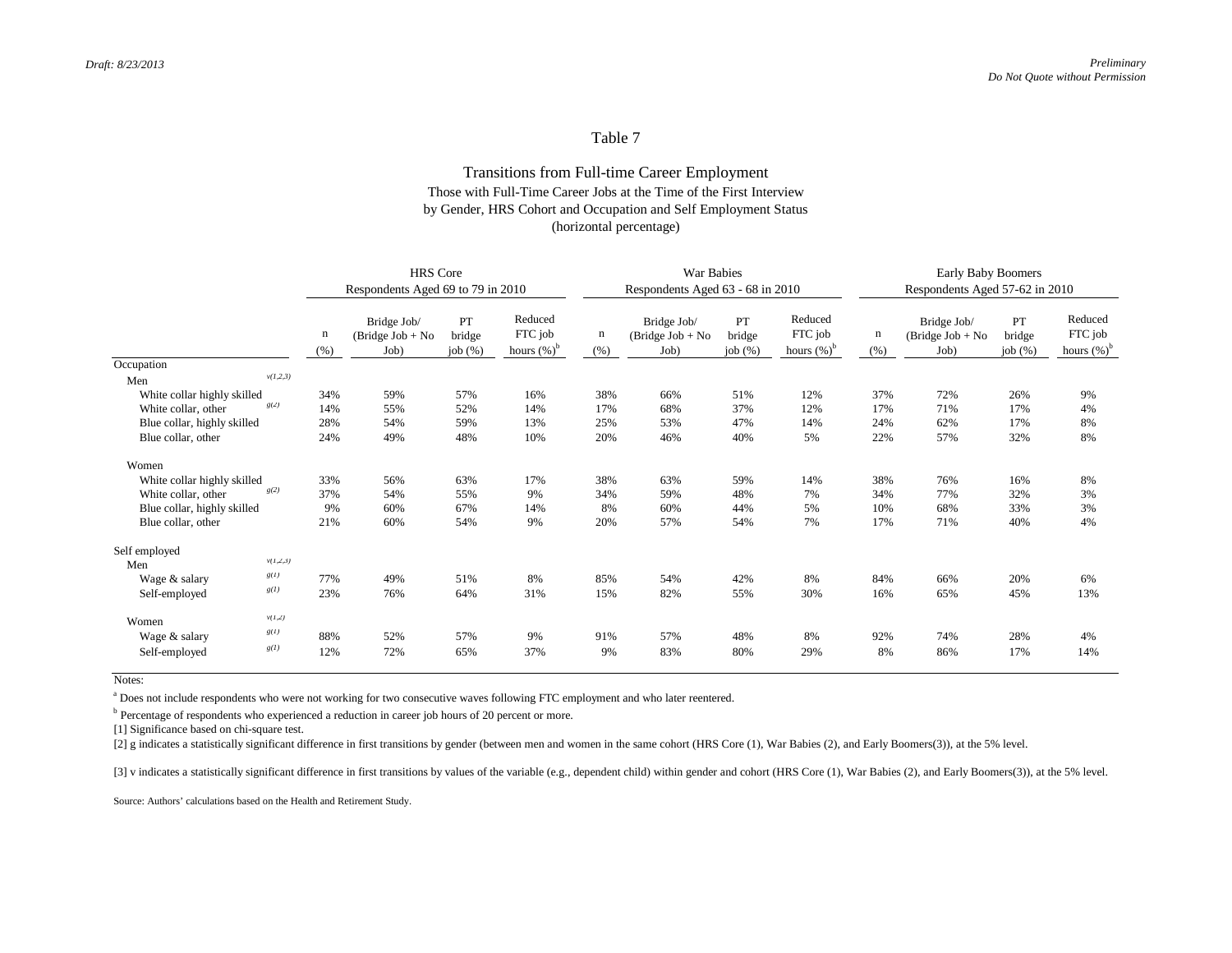# Table 8a

# Marginal Effects from Multinomial Logistic Regression

Dependent Variable: First Transition from Full-Time Career Job Male Respondents on a Full-Time Career Job at the Time of the First Interview

|                              |               |             | HRS Core      |         | War Babies    |         |              |               | <b>Early Boomers</b> |         |               |         |
|------------------------------|---------------|-------------|---------------|---------|---------------|---------|--------------|---------------|----------------------|---------|---------------|---------|
|                              | <b>Bridge</b> |             | Out           |         | <b>Bridge</b> |         | Out          |               | <b>Bridge</b>        |         | Out           |         |
| Characteristic               | marg. effect  | p-value     | marg. effect  | p-value | marg. effect  | p-value | marg. effect | p-value       | marg. effect         | p-value | marg. effect  | p-value |
| Dependent child              |               |             |               |         |               |         |              |               |                      |         |               |         |
| N <sub>0</sub>               | $- - - - -$   | -----       | -----         | -----   | -----         | -----   | -----        | $- - - - -$   | -----                | -----   | $- - - - -$   | -----   |
| Yes                          | 0.017         | 0.539       | $-0.004$      | 0.887   | 0.083         | 0.240   | $-0.003$     | 0.826         | $-0.011$             | 0.592   | $-0.011$      | 0.421   |
| Parent in need of caregiving |               |             |               |         |               |         |              |               |                      |         |               |         |
| N <sub>0</sub>               | $- - - - -$   | -----       | $- - - - -$   | -----   | -----         | -----   | -----        | $- - - - -$   | -----                | -----   | $- - - - -$   | -----   |
| Yes                          | 0.027         | 0.276       | $-0.070$      | 0.003   | 0.015         | 0.829   | 0.025        | 0.076         | 0.016                | 0.448   | $-0.013$      | 0.362   |
| Self employed                |               |             |               |         |               |         |              |               |                      |         |               |         |
| N <sub>0</sub>               | $\frac{1}{2}$ | $- - - - -$ | $\frac{1}{2}$ | -----   | -----         | -----   | -----        | $\frac{1}{2}$ | -----                | -----   | $\frac{1}{2}$ | -----   |
| Yes                          | 0.116         | 0.000       | $-0.179$      | 0.000   | 0.278         | 0.009   | $-0.021$     | 0.399         | $-0.135$             | 0.000   | $-0.039$      | 0.091   |
| Occupation                   |               |             |               |         |               |         |              |               |                      |         |               |         |
| White collar, highly skilled | -----         | -----       | -----         | -----   | -----         | -----   | -----        | -----         | -----                | -----   | -----         | -----   |
| White collar, other          | $-0.058$      | 0.071       | 0.052         | 0.088   | $-0.049$      | 0.579   | $-0.033$     | 0.135         | 0.003                | 0.914   | 0.007         | 0.752   |
| Blue collar, highly skilled  | $-0.055$      | 0.057       | 0.043         | 0.126   | 0.082         | 0.371   | 0.020        | 0.300         | $-0.027$             | 0.351   | 0.017         | 0.371   |
| Blue collar, other           | $-0.058$      | 0.068       | 0.058         | 0.054   | $-0.096$      | 0.320   | 0.024        | 0.235         | $-0.036$             | 0.264   | 0.028         | 0.168   |

Notes:

[1] Regressions also include controls for: age, health status, education, ethnicity, marital status, pension status, health insurance status, home ownership, wage, wealth, spouse's work status, spouse's health status, census region, and year of transition. Marginal effects are calculated at the sample means.

[2] Sample sizes were as follows: HRS Core (n=2,935), War Babies (n=760), and Early Boomers (n=818).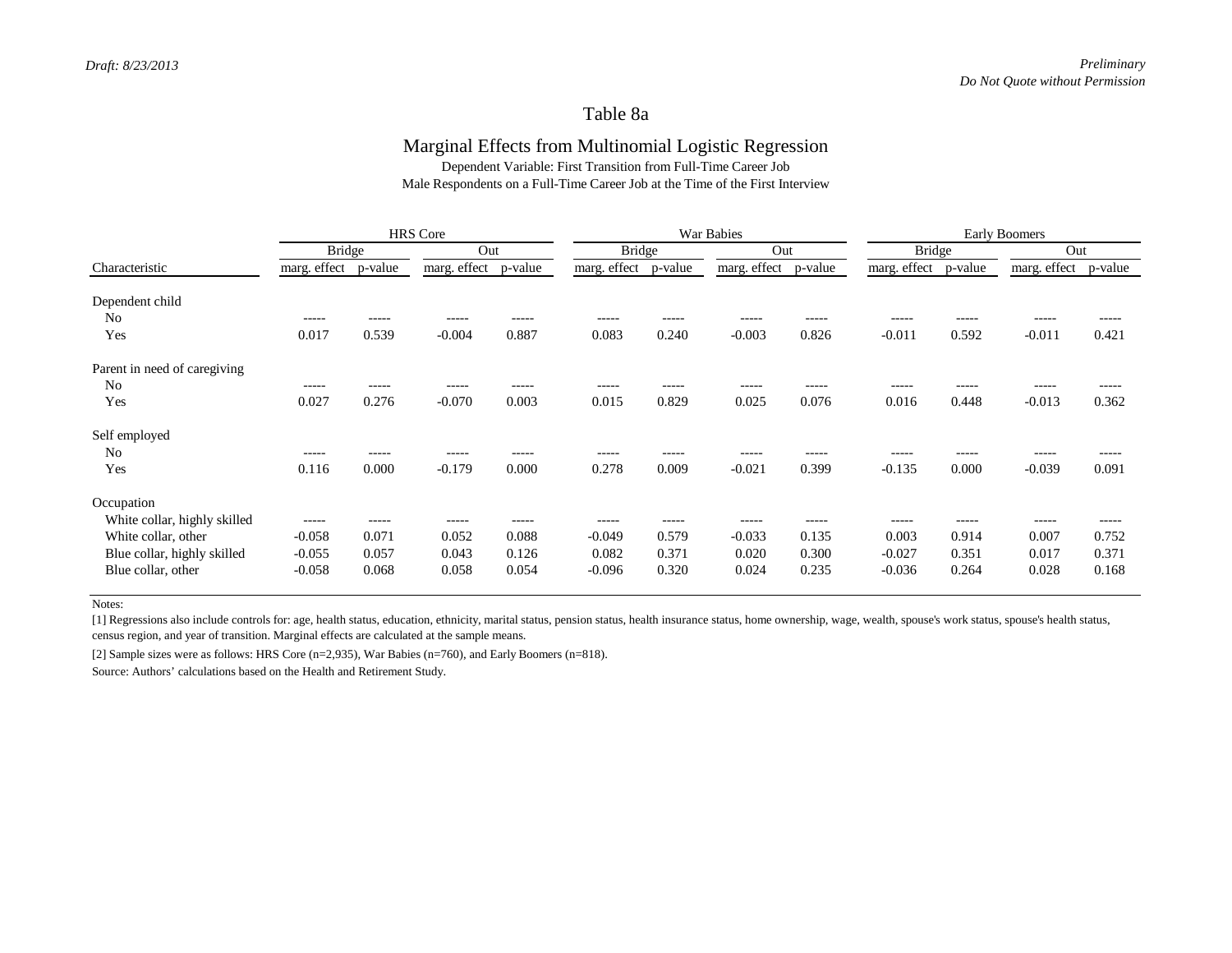# Table 8b

# Marginal Effects from Multinomial Logistic Regression

Dependent Variable: First Transition from Full-Time Career Job Female Respondents on a Full-Time Career Job at the Time of the First Interview

|                              |               | <b>HRS</b> Core |              | War Babies |               |         |              | <b>Early Boomers</b> |               |         |              |         |
|------------------------------|---------------|-----------------|--------------|------------|---------------|---------|--------------|----------------------|---------------|---------|--------------|---------|
|                              | <b>Bridge</b> |                 | Out          |            | <b>Bridge</b> |         | Out          |                      | <b>Bridge</b> |         | Out          |         |
| Characteristic               | marg. effect  | p-value         | marg. effect | p-value    | marg. effect  | p-value | marg. effect | p-value              | marg. effect  | p-value | marg. effect | p-value |
| Dependent child              |               |                 |              |            |               |         |              |                      |               |         |              |         |
| N <sub>0</sub>               | $- - - - -$   | -----           | -----        | -----      | -----         | -----   | -----        | -----                | -----         | -----   | -----        | -----   |
| Yes                          | $-0.007$      | 0.763           | $-0.009$     | 0.697      | 0.198         | 0.074   | 0.011        | 0.510                | 0.021         | 0.652   | 0.002        | 0.593   |
| Parent in need of caregiving |               |                 |              |            |               |         |              |                      |               |         |              |         |
| N <sub>0</sub>               |               | -----           | -----        | -----      | -----         | -----   | -----        | -----                | -----         | -----   | -----        | -----   |
| Yes                          | $-0.029$      | 0.296           | $-0.013$     | 0.615      | $-0.021$      | 0.819   | $-0.023$     | 0.163                | 0.044         | 0.360   | 0.000        | 0.945   |
| Self employed                |               |                 |              |            |               |         |              |                      |               |         |              |         |
| N <sub>0</sub>               | -----         | -----           | -----        | -----      | -----         | -----   | -----        | $- - - - -$          | -----         | -----   | -----        | -----   |
| Yes                          | 0.037         | 0.338           | $-0.069$     | 0.087      | 0.423         | 0.061   | 0.004        | 0.923                | $-0.103$      | 0.288   | $-0.011$     | 0.196   |
| Occupation                   |               |                 |              |            |               |         |              |                      |               |         |              |         |
| White collar, highly skilled | -----         | -----           | -----        | -----      | -----         | -----   | -----        | $- - - - -$          | -----         | -----   | -----        | -----   |
| White collar, other          | $-0.016$      | 0.592           | 0.026        | 0.365      | 0.092         | 0.458   | 0.020        | 0.347                | $-0.035$      | 0.527   | $-0.008$     | 0.110   |
| Blue collar, highly skilled  | $-0.003$      | 0.954           | $-0.009$     | 0.835      | 0.140         | 0.398   | 0.034        | 0.262                | $-0.014$      | 0.867   | $-0.006$     | 0.305   |
| Blue collar, other           | $-0.051$      | 0.186           | 0.062        | 0.084      | 0.124         | 0.366   | 0.036        | 0.142                | 0.046         | 0.580   | $-0.002$     | 0.726   |

Notes:

[1] Regressions also include controls for: age, health status, education, ethnicity, marital status, pension status, health insurance status, home ownership, wage, wealth, spouse's work status, spouse's health status, census region, and year of transition. Marginal effects are calculated at the sample means.

[2] Sample sizes were as follows: HRS Core (n=2,474), War Babies (n=494), and Early Boomers (n=657).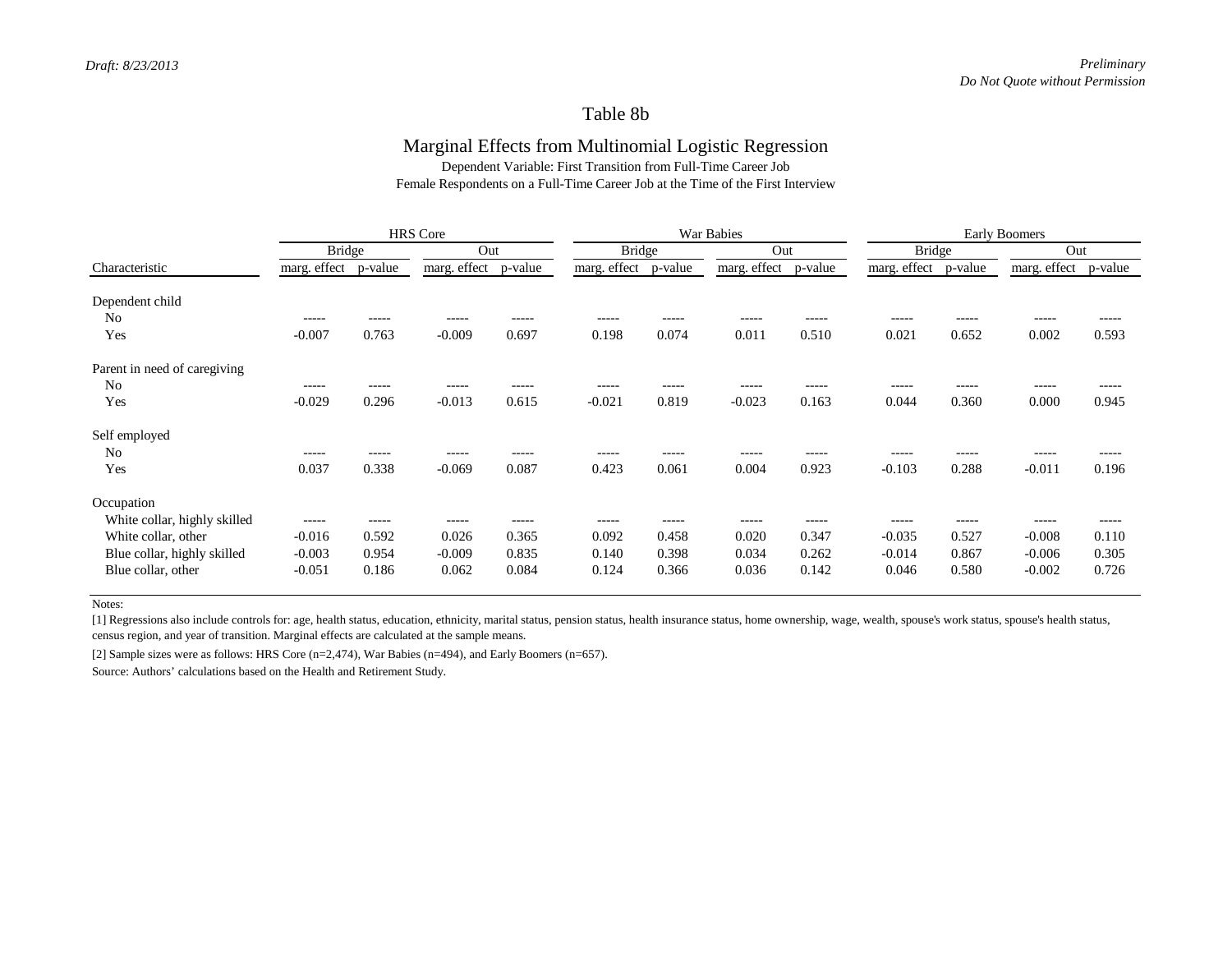# Table 9a

# Marginal Effects from Logistic Regression

Dependent Variable: Had a Reduction in Career Job Hours of 20 Percent or More Male Respondents on a Full-Time Career Job at the Time of the First Interview

|                              | <b>HRS</b> Core |         | War Babies   |         | <b>Early Boomers</b> |         |
|------------------------------|-----------------|---------|--------------|---------|----------------------|---------|
| Characteristic               | marg. effect    | p-value | marg. effect | p-value | marg. effect         | p-value |
| Dependent child              |                 |         |              |         |                      |         |
| N <sub>0</sub>               |                 |         |              |         |                      |         |
| Yes                          | 0.036           | 0.004   | $-0.025$     | 0.272   | 0.004                | 0.727   |
| Parent in need of caregiving |                 |         |              |         |                      |         |
| N <sub>0</sub>               |                 |         |              |         |                      |         |
| Yes                          | 0.003           | 0.805   | $-0.009$     | 0.657   | 0.005                | 0.670   |
| Self employed                |                 |         |              |         |                      |         |
| N <sub>0</sub>               |                 |         |              |         |                      |         |
| Yes                          | 0.084           | 0.000   | 0.099        | 0.000   | 0.041                | 0.027   |
| Occupation                   |                 |         |              |         |                      |         |
| White collar, highly skilled |                 |         |              |         |                      |         |
| White collar, other          | $-0.019$        | 0.227   | $-0.006$     | 0.832   | $-0.035$             | 0.086   |
| Blue collar, highly skilled  | $-0.011$        | 0.450   | $-0.014$     | 0.569   | $-0.002$             | 0.893   |
| Blue collar, other           | $-0.010$        | 0.543   | $-0.089$     | 0.010   | 0.000                | 0.988   |

Notes:

[1] Regressions also include controls for: age, health status, education, ethnicity, marital status, pension status, health insurance status, home ownership, wage, wealth, spouse's work status, spouse's health status, census region, and year of transition. Marginal effects are calculated at the sample means.

[2] Sample sizes were as follows: HRS Core (n=2,932), War Babies (n=713), and Early Boomers (n=797). Source: Authors' calculations based on the Health and Retirement Study.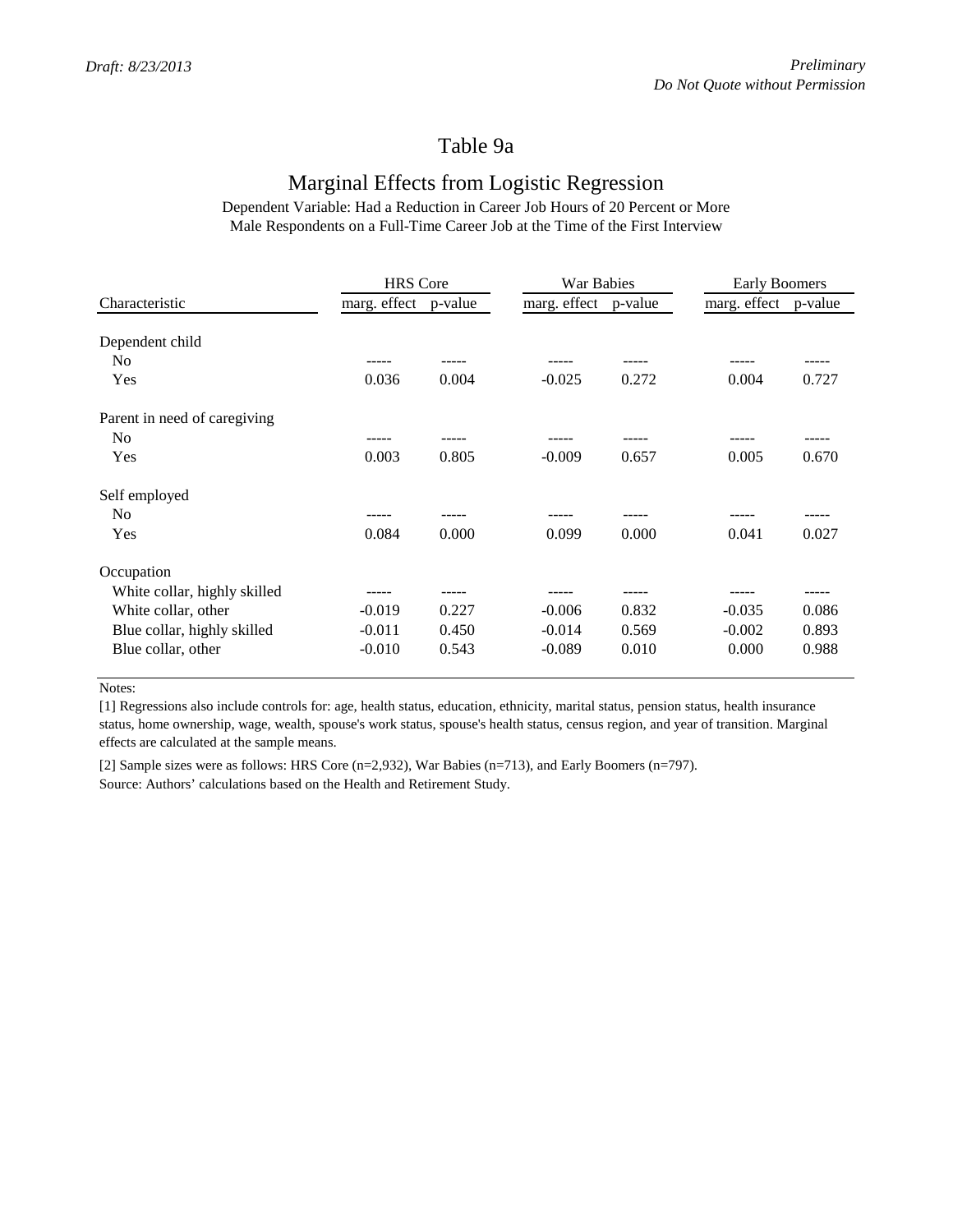# Table 9b

# Marginal Effects from Logistic Regression

Dependent Variable: Had a Reduction in Career Job Hours of 20 Percent or More Female Respondents on a Full-Time Career Job at the Time of the First Interview

|                              | <b>HRS</b> Core |         | War Babies   |         | <b>Early Boomers</b> |         |
|------------------------------|-----------------|---------|--------------|---------|----------------------|---------|
| Characteristic               | marg. effect    | p-value | marg. effect | p-value | marg. effect         | p-value |
| Dependent child              |                 |         |              |         |                      |         |
| N <sub>0</sub>               |                 |         |              |         |                      |         |
| Yes                          | 0.021           | 0.083   | $-0.025$     | 0.248   | $-0.002$             | 0.521   |
| Parent in need of caregiving |                 |         |              |         |                      |         |
| N <sub>0</sub>               |                 |         |              |         |                      |         |
| Yes                          | 0.027           | 0.038   | 0.006        | 0.689   | $-0.001$             | 0.730   |
| Self employed                |                 |         |              |         |                      |         |
| N <sub>0</sub>               |                 |         |              |         |                      |         |
| Yes                          | 0.122           | 0.000   | 0.062        | 0.030   | 0.012                | 0.051   |
| Occupation                   |                 |         |              |         |                      |         |
| White collar, highly skilled |                 |         |              |         |                      |         |
| White collar, other          | $-0.026$        | 0.093   | $-0.032$     | 0.088   | $-0.008$             | 0.073   |
| Blue collar, highly skilled  | 0.004           | 0.842   | $-0.009$     | 0.785   | $-0.003$             | 0.588   |
| Blue collar, other           | $-0.030$        | 0.131   | 0.000        | 0.983   | $-0.003$             | 0.573   |

Notes:

[1] Regressions also include controls for: age, health status, education, ethnicity, marital status, pension status, health insurance status, home ownership, wage, wealth, spouse's work status, spouse's health status, census region, and year of transition. Marginal effects are calculated at the sample means.

[2] Sample sizes were as follows: HRS Core (n=2,474), War Babies (n=451), and Early Boomers (n=649). Source: Authors' calculations based on the Health and Retirement Study.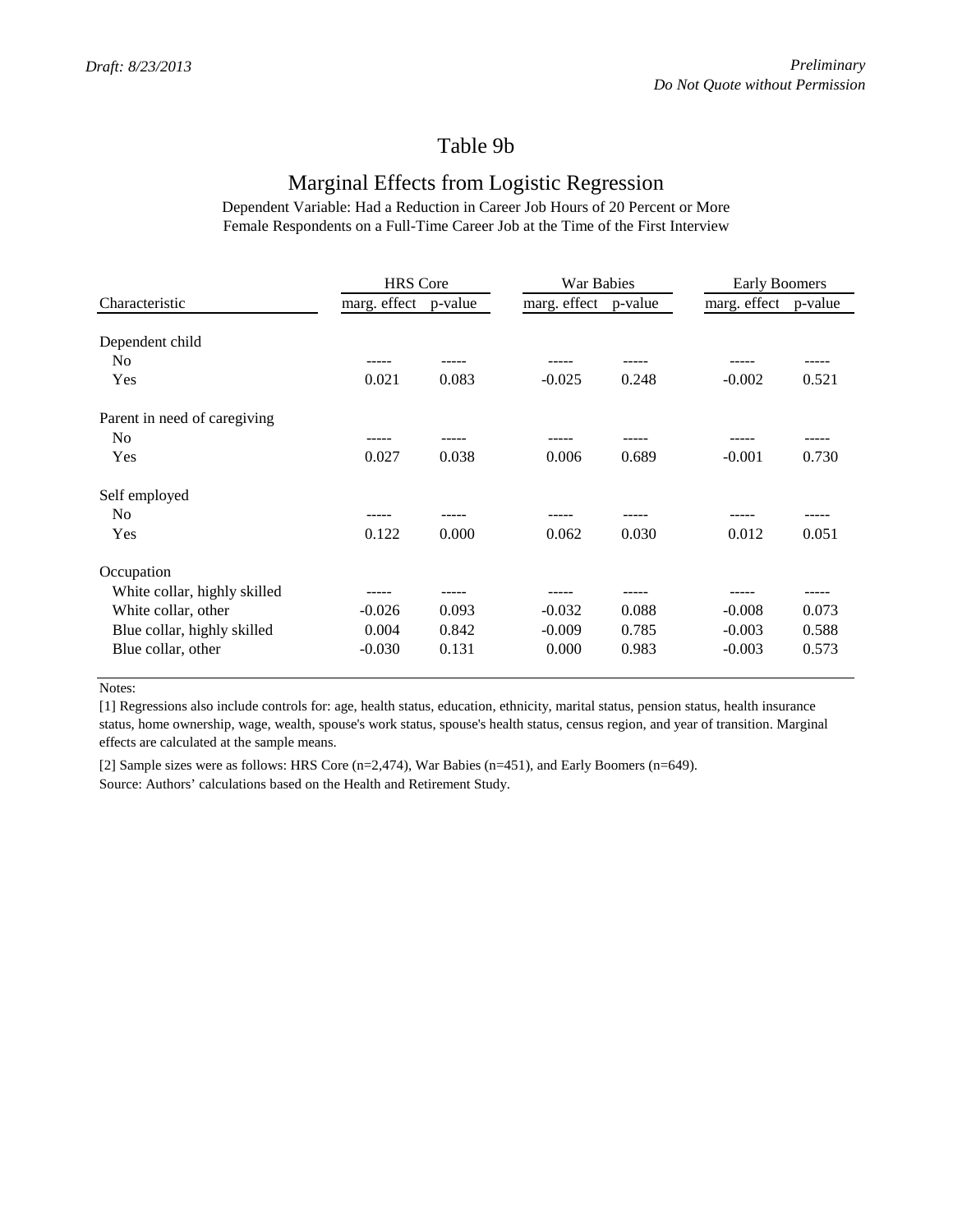**Figure 1**

### **Labor Force Participation Rates Actual and Fitted Values, 1964-2012**



**Females, Aged 60-64**



Source: Quinn, Cahill, and Giandrea (2011), updated with BLS Employment and Earnings.